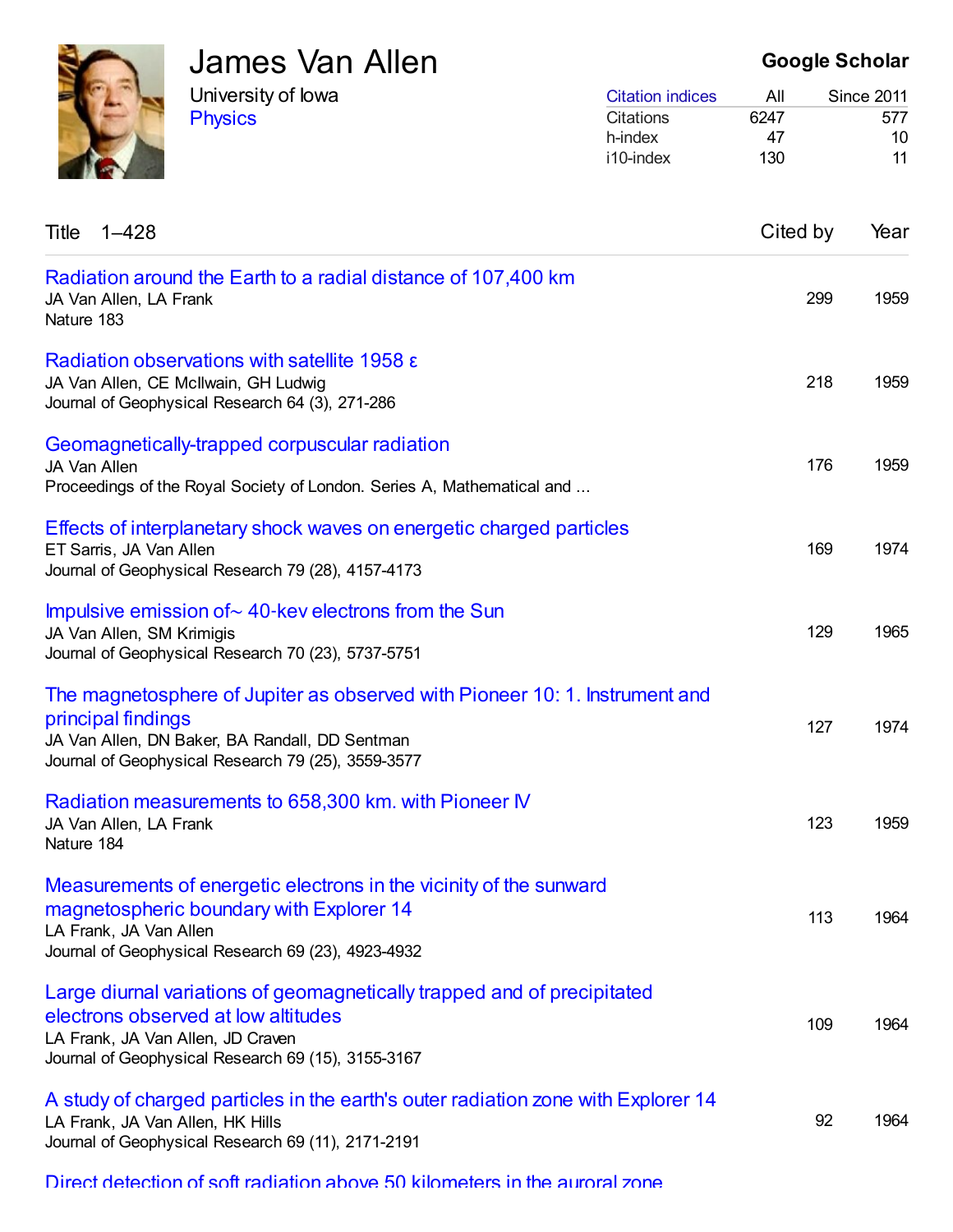| יוו טערעטמעטורטו טויונדומעוממטורמגט דט טוווטוווטגטוט ווי נומט מעוטומרבטווט<br>LH Meredith, MB Gottlieb, JA Van Allen<br>Physical Review 97 (1), 201                                                          | 90 | 1955 |
|--------------------------------------------------------------------------------------------------------------------------------------------------------------------------------------------------------------|----|------|
| Sources and Sinks of Energetic Electrons and Protons in Saturn's<br>Magnetosphere.<br>JA Van Allen, BA Randall, MF Thomsen<br>IOWA UNIV IOWA CITY DEPT OF PHYSICS AND ASTRONOMY                              | 89 | 1980 |
| Saturn's magnetosphere, rings, and inner satellites<br>JA Van Allen, MF Thomsen, BA Randall, RL Rairden, CL Grosskreutz<br>Science 207 (4429), 415-421                                                       | 87 | 1980 |
| Explorer 12 observations of the magnetospheric boundary and the associated<br>solar plasma on September 13, 1961<br>JW Freeman, JA Van Allen, LJ Cahill<br>Journal of Geophysical Research 68 (8), 2121-2130 | 84 | 1963 |
| Energetic electrons in the magnetosphere of Jupiter<br>JA Van Allen, DN Baker, BA Randall, MF Thomsen, DD Sentman,<br>Science 183 (4122), 309-311                                                            | 83 | 1974 |
| Observed particle effects of an interplanetary shock wave on July 8, 1966<br>JA Van Allen, NF Ness<br>Journal of Geophysical Research 72 (3), 935-942                                                        | 83 | 1967 |
| Satellite observations of the artificial radiation belt of July 1962<br>JA Van Allen, LA Frank, BJ O'Brien<br>Journal of Geophysical Research 68 (3), 619-627                                                | 83 | 1963 |
| High-energy particles in the Jovian magnetosphere<br>JA Van Allen<br>IAU Collog. 30: Jupiter: Studies of the Interior, Atmosp here, Magnetosphere                                                            | 82 | 1976 |
| On determining magnetospheric diffusion coefficients from the observed effects<br>of Jupiter's satellite lo<br>MF Thomsen, CK Goertz, JA Van Allen<br>Journal of Geophysical Research 82 (35), 5541-5550     | 81 | 1977 |
| Absolute electron intensities in the heart of the earth's outer radiation zone<br>BJ O'Brien, JA Van Allen, CD Laughlin, LA Frank<br>Journal of Geophysical Research 67 (1), 397-403                         | 80 | 1962 |
| Geomagnetically trapped alpha particles<br>SM Krimigis, JA Van Allen<br>Journal of Geophysical Research 72 (23), 5779-5797                                                                                   | 76 | 1967 |
| Direct detection of auroral radiation with rocket equipment<br><b>JA Van Allen</b><br>Proceedings of the National Academy of Sciences 43 (1), 57-62                                                          | 76 | 1957 |
| Satellite observations of electrons artificially injected into the geomagnetic field<br>JA Van Allen, CE McIlwain, GH Ludwig<br>Proceedings of the National Academy of Sciences 45 (8), 1152-1171            | 74 | 1959 |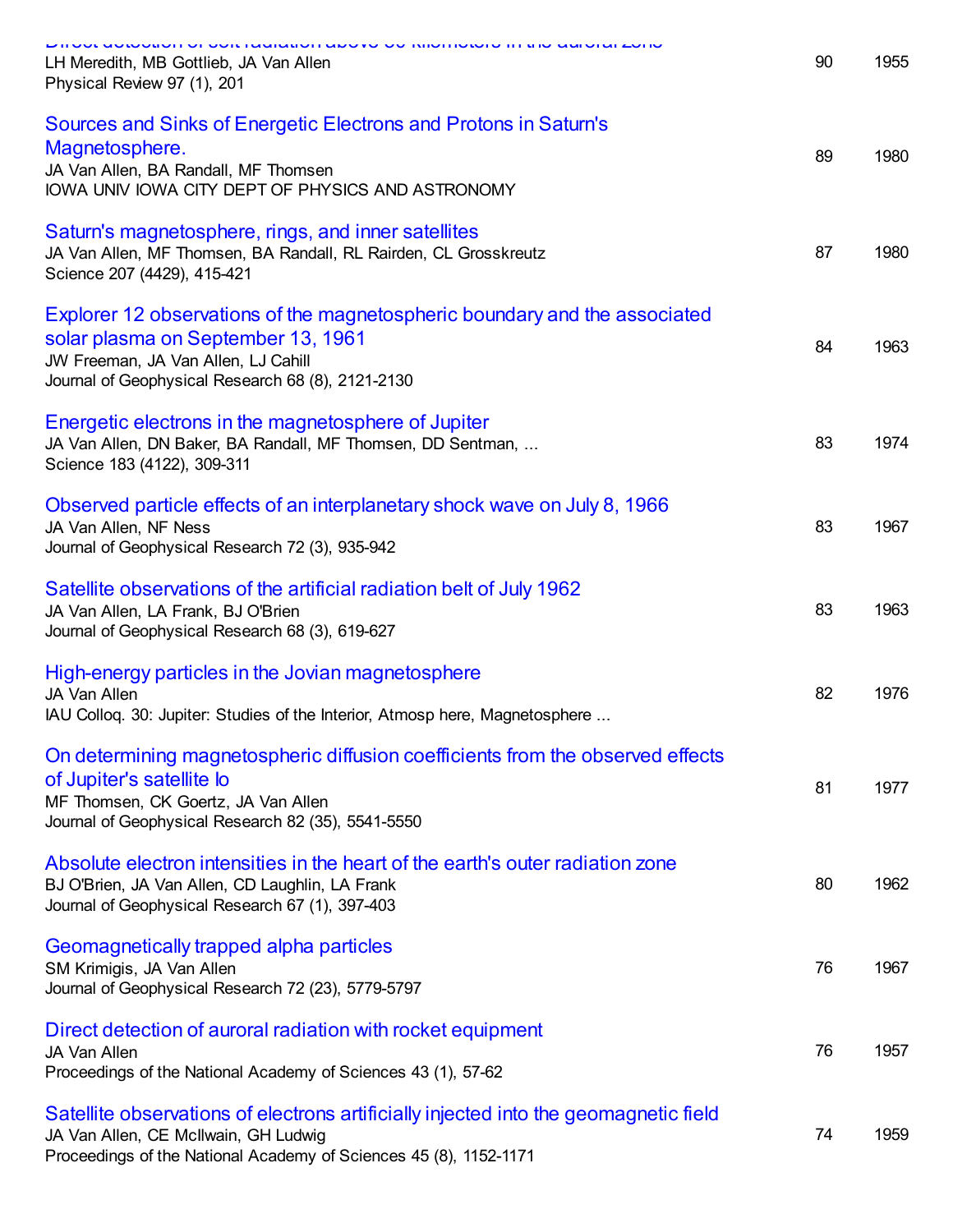| Scientific uses of earth satellites<br>JA Van Allen<br>Рипол Классик                                                                                                                                  | 74 | 1956 |
|-------------------------------------------------------------------------------------------------------------------------------------------------------------------------------------------------------|----|------|
| Asymmetric access of energetic solar protons to the earth's north and south<br>polar caps<br>JA Van Allen, JF Fennell, NF Ness<br>Journal of Geophysical Research 76 (19), 4262-4275                  | 73 | 1971 |
| Particle shadowing by the moon<br>JA Van Allen, NF Ness<br>Journal of Geophysical Research 74 (1), 71-93                                                                                              | 73 | 1969 |
| Galactic cosmic ray intensity from 1 to 9 AU<br>JA Van Allen<br>Geophysical Research Letters 3 (8), 425-428                                                                                           | 72 | 1976 |
| Pioneer 11 observations of energetic particles in the Jovian magnetosphere<br>JA Van Allen, BA Randall, DN Baker, CK Goertz, DD Sentman,<br>Science 188 (4187), 459-462                               | 72 | 1975 |
| Motion of trapped electrons and protons in Saturn's inner magnetosphere<br>MF Thomsen, JA Van Allen<br>Journal of Geophysical Research: Space Physics 85 (A11), 5831-5834                             | 69 | 1980 |
| <b>Origins Of Magnetospheric Physics: An Expanded Edition</b><br>JA Van Allen<br>University of Iowa Press                                                                                             | 66 | 2004 |
| On the primary cosmic-ray spectrum<br>JA Van Allen, SF Singer<br>Physical Review 78 (6), 819                                                                                                          | 66 | 1950 |
| Distribution of trapped radiation in the geomagnetic field<br>S Yoshida, GH Ludwig, JA Van Allen<br>Journal of Geophysical Research 65 (3), 807-813                                                   | 63 | 1960 |
| Energetic electrons in the Jovian magnetosphere<br>DN Baker, JA Van Allen<br>Journal of Geophysical Research 81 (4), 617-632                                                                          | 62 | 1976 |
| Energetic protons associated with interplanetary active regions 1–5 AU from<br>the sun<br>ME Pesses, JA Van Allen, CK Goertz<br>Journal of Geophysical Research: Space Physics 83 (A2), 553-562       | 61 | 1978 |
| Outer radiation belt and solar proton observations with Explorer VII during<br>March-April 1960<br>JA Van Allen, WC Lin                                                                               | 61 | 1960 |
| Time variations of intensity in the earth's inner radiation zone, October 1959<br>through December 1960<br>G Pizzella, CE McIlwain, JA Van Allen<br>Journal of Geophysical Research 67 (4), 1235-1253 | 58 | 1962 |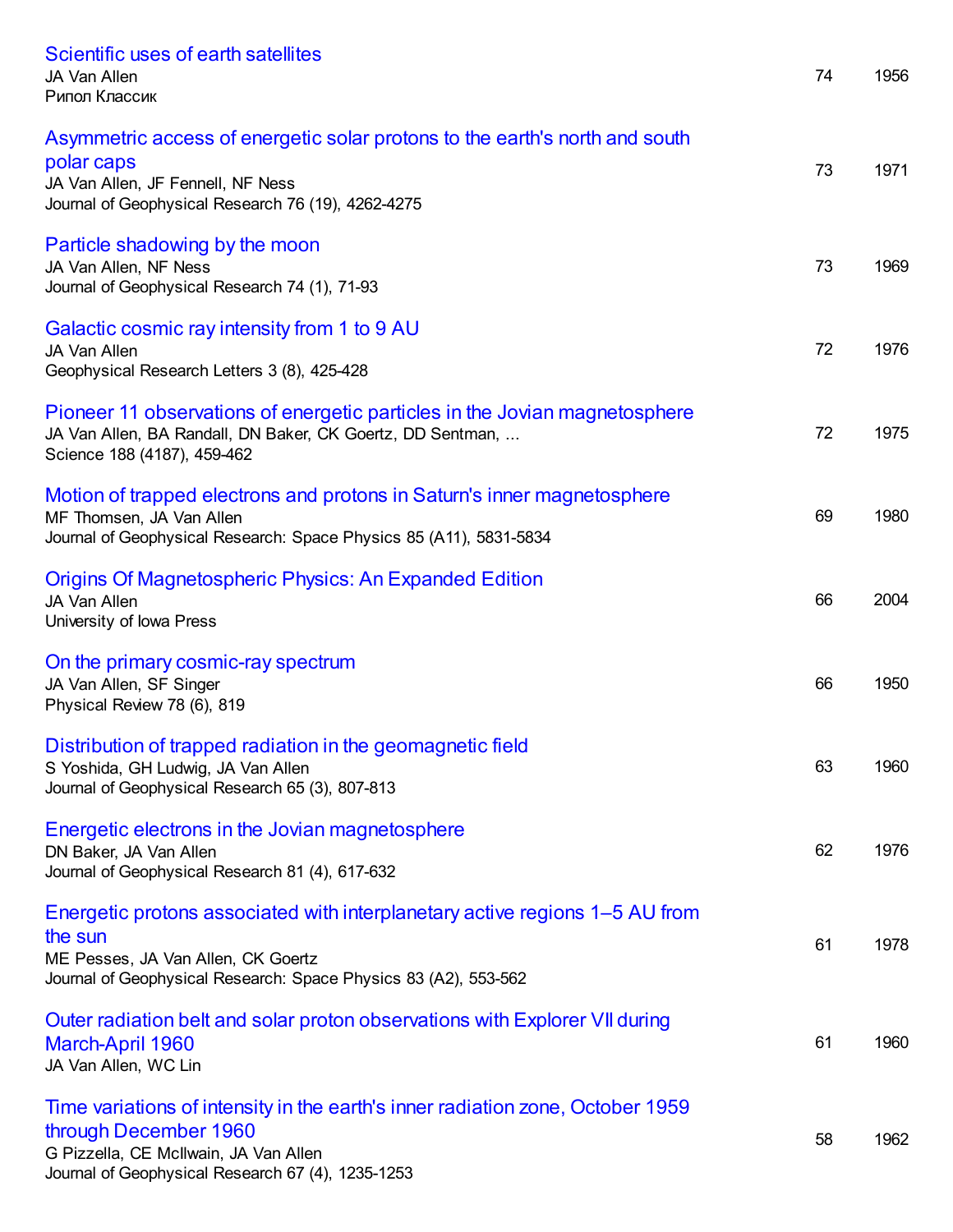| Acceleration of energetic protons by interplanetary shocks<br>ME Pesses, BT Tsurutani, JA Van Allen, EJ Smith<br>Journal of Geophysical Research: Space Physics 84 (A12), 7297-7301                                               | 56 | 1979 |
|-----------------------------------------------------------------------------------------------------------------------------------------------------------------------------------------------------------------------------------|----|------|
| Further observational support for the lossy radial diffusion model of the inner<br>Jovian magnetosphere<br>CK Goertz, JA Van Allen, MF Thomsen<br>Journal of Geophysical Research: Space Physics 84 (A1), 87-92                   | 56 | 1979 |
| Observations of the Earth's polar cleft at large radial distances with the<br>Hawkeye 1 magnetometer<br>WM Farrell, JA Van Allen<br>Journal of Geophysical Research: Space Physics 95 (A12), 20945-20958                          | 52 | 1990 |
| The energetic charged particle absorption signature of Mimas<br>JA Van Allen, MF Thomsen, BA Randall<br>Journal of Geophysical Research: Space Physics 85 (A11), 5709-5718                                                        | 52 | 1980 |
| Propagation of a large Forbush decrease in cosmic-ray intensity past the Earth,<br>Pioneer 11 at 34 AU, and Pioneer 10 at 53 AU<br>JA Van Allen, RW Fillius<br>Geophysical research letters 19 (14), 1423-1426                    | 51 | 1992 |
| Absorption of Energetic Protons by Saturn's Ring G.<br>JA Van Allen<br>IOWA UNIV IOWA CITY DEPT OF PHYSICS AND ASTRONOMY                                                                                                          | 51 | 1983 |
| Geomagnetically trapped radiation produced by a high-altitude nuclear<br>explosion on July 9, 1962<br>BJ O'Brien, CD Laughlin, JA Van Allen<br>Nature 195                                                                         | 50 | 1962 |
| Absence of Martian radiation belts and implications thereof<br>JA Van Allen, LA Frank, SM Krimigis, HK Hills<br>Science 149 (3689), 1228-1233                                                                                     | 49 | 1965 |
| Low-energy $( \geq 0.3$ Mev) solar-particle observations at widely separated points<br>(> 0.1 AU) during 1967<br>SM Krimigis, EC Roelof, TP Armstrong, JA Van Allen<br>Journal of Geophysical Research 76 (25), 5921-5946         | 48 | 1971 |
| Correlation of an auroral arc and a subvisible monochromatic 6300 A arc with<br>outer-zone radiation on November 28, 1959<br>BJ O'Brien, JA Van Allen, FE Roach, CW Gartlein<br>Journal of Geophysical Research 65 (9), 2759-2766 | 48 | 1960 |
| The anomalous entry of low-rigidity solar cosmic rays into the geomagnetic field<br>SI Akasofu, WC lin, JA Van Allen<br>Journal of Geophysical Research (US) 68                                                                   | 47 | 1963 |
| Observations of the February 5–12, 1965, solar particle event with Mariner 4<br>and Injun 4<br>SM Krimiais. JA Van Allen                                                                                                          | 46 | 1967 |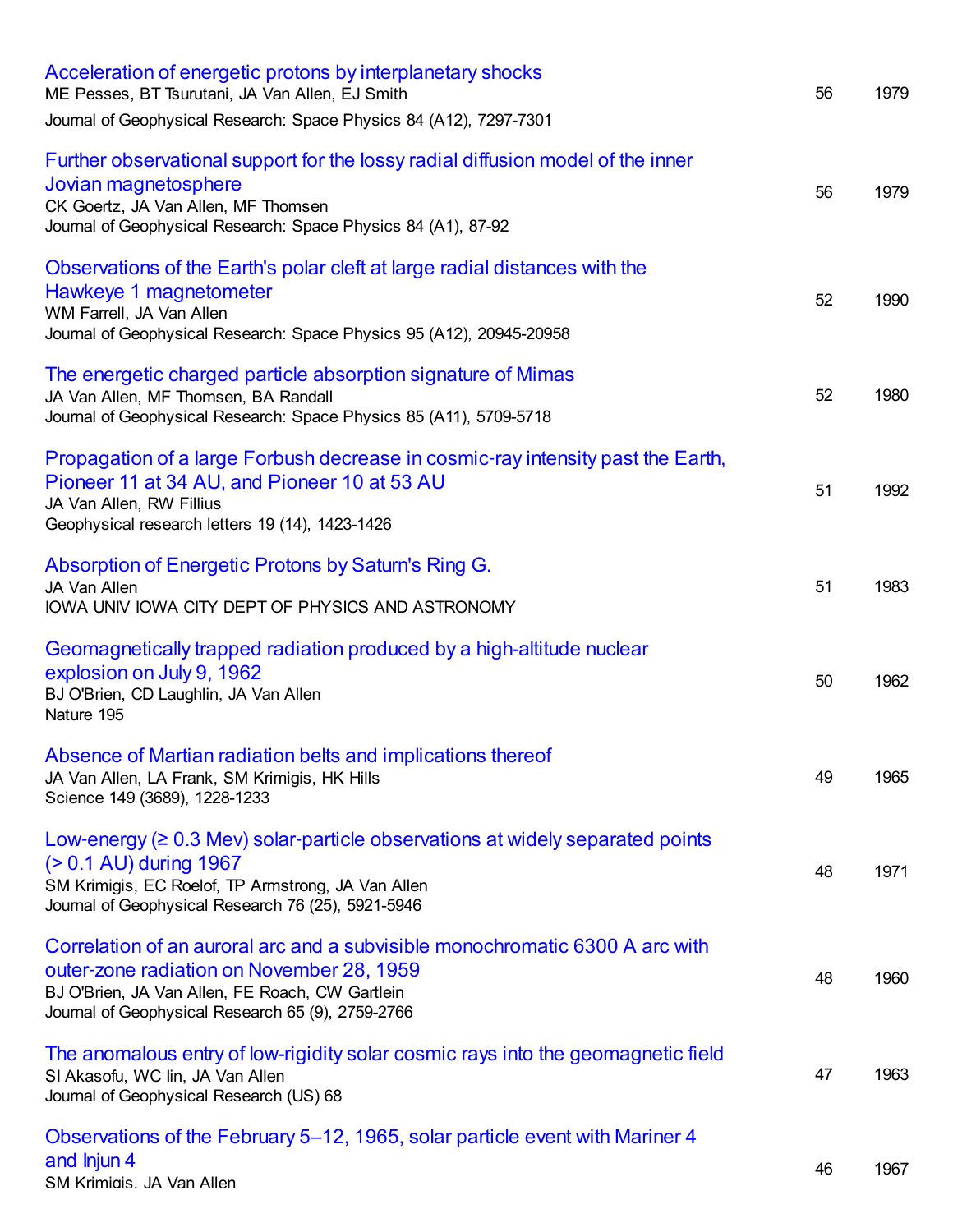SM Krimigis, JA Van Allen Journal of Geophysical Research 72 (17), 4471-4486

| Interplanetary Cosmic Ray Intensity: 1972ndash; 1984 and Out to 32 AU<br>JA Van Allen, BA Randall<br>Journal of Geophysical Research: Space Physics 90 (A2), 1399-1412                                     | 45 | 1985 |
|------------------------------------------------------------------------------------------------------------------------------------------------------------------------------------------------------------|----|------|
| Lifetimes of geomagnetically trapped electrons of several Mev energy<br>JA van Allen<br>Nature Publishing Group 203 (4949), 1006-1007                                                                      | 45 | 1964 |
| Simultaneous observations of solar protons inside and outside the<br>magnetosphere<br>SM Krimigis, JA Van Allen, TP Armstrong<br>Physical Review Letters 18 (26), 1204                                     | 44 | 1967 |
| Radiation belts around the Earth<br>JA Van Allen<br>Scientific American 200, 39-46                                                                                                                         | 43 | 1959 |
| Recirculation of energetic particles in Jupiter's magnetosphere<br>DD Sentman, JA Van Allen, CK Goertz<br>Geophysical Research Letters 2 (10), 465-468                                                     | 41 | 1975 |
| On the modulation of galactic cosmic ray intensity during solar activity cycles 19,<br>20, 21, 22 and early 23<br>JA Van Allen<br>Geophysical research letters 27 (16), 2453-2456                          | 40 | 2000 |
| Trapped energetic nuclei $Z \geq 3$ in the earth's outer radiation zone<br>SM Krimigis, P Verzariu, JA Van Allen, TP Armstrong, TA Fritz, BA Randall<br>Journal of Geophysical Research 75 (22), 4210-4215 | 37 | 1970 |
| The cosmic-ray counting rate of a single Geiger counter from ground level to<br>161 kilometers altitude<br>JA Van Allen, HE Tatel<br>Physical Review 73 (3), 245                                           | 37 | 1948 |
| Findings on rings and inner satellites of Saturn by Pioneer 11<br>JA Van Allen<br>Icarus 51 (3), 509-527                                                                                                   | 36 | 1982 |
| THE MISSION OF MARINER II-PRELIMINARY OBSERVATIONS<br>WM Alexander, HR Anderson, PJ Coleman Jr, L Davis, LA Frank,                                                                                         | 36 | 1963 |
| Energetic particles in the inner magnetosphere of Saturn<br>JA Van Allen<br>Saturn 1, 281-317                                                                                                              | 35 | 1984 |
| Height distribution and directionality of 2-12 A X-ray flare emission in the solar<br>atmosphere<br>CP Catalano, JA Van Allen<br>The Astrophysical Journal 185, 335-350                                    | 35 | 1973 |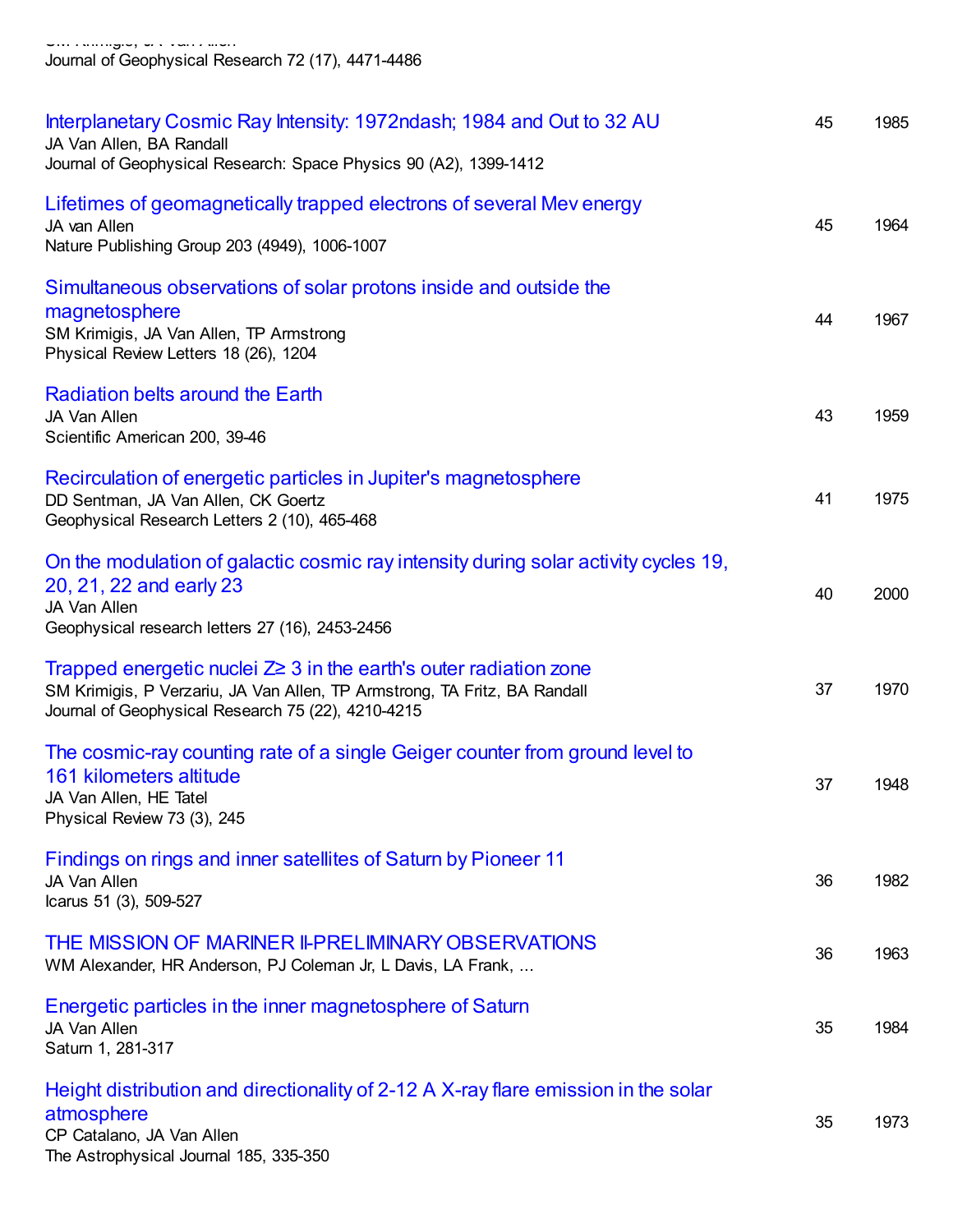| Gravitational assist in celestial mechanics—a tutorial<br>JA Van Allen<br>American Journal of Physics 71 (5), 448-451                                                                                                        | 34 | 2003 |
|------------------------------------------------------------------------------------------------------------------------------------------------------------------------------------------------------------------------------|----|------|
| Cosmic-ray intensity above the atmosphere at high latitudes<br>LH Meredith, JA Van Allen, MB Gottlieb<br>Physical Review 99 (1), 198                                                                                         | 34 | 1955 |
| Anisotropies in the interplanetary intensity of solar protons Ep > 0.3 MeV<br>WG Innanen, JA Van Allen<br>Journal of Geophysical Research 78 (7), 1019-1035                                                                  | 32 | 1973 |
| Energetic carbon, nitrogen, and oxygen nuclei in the earth's outer radiation zone<br>JA Van Allen, BA Randall, SM Krimigis<br>Journal of Geophysical Research 75 (31), 6085-6091                                             | 32 | 1970 |
| Spatial distribution and time decay of the intensities of geomagnetically trapped<br>electrons from the high altitude nuclear burst of July 1962<br>JA Van Allen<br>Radiation Trapped in the Earth's Magnetic Field, 575-592 | 32 | 1966 |
| Latitude survey of cosmic-ray intensity by Explorer 7, October 1959 to February<br>1961<br>WC Lin, D Venkatesan, JA Van Allen<br>Journal of Geophysical Research 68 (17), 4885-4896                                          | 32 | 1963 |
| Absence of 40-kev electrons in the Earth's magnetospheric tail at 3300 Earth<br>radii<br>JA Van Allen<br>Journal of Geophysical Research 70 (19), 4731-4739                                                                  | 31 | 1965 |
| Absolute intensities of geomagnetically trapped particles with Explorer 14<br>LA Frank, JA Van Allen, WA Whelpley, JD Craven<br>Journal of Geophysical Research 68 (6), 1573-1579                                            | 31 | 1963 |
| The cosmic-ray intensity above the atmosphere at the geomagnetic equator<br>JA Van Allen, AV Gangnes<br>Physical Review 78 (1), 50                                                                                           | 31 | 1950 |
| On the electric field in the Earth's distant magnetotail<br>JA Van Allen<br>Journal of Geophysical Research 75 (1), 29-38                                                                                                    | 30 | 1970 |
| Dynamics, composition and origin of the geomagnetically-trapped corpuscular<br>radiation<br>JA van Allen<br>Transactions of the International Astronomical Union, Series B 11, 99                                            | 30 | 1962 |
| Space science, space technology and the space station.<br>JA Van Allen<br>Scientific American 254, 22-29                                                                                                                     | 29 | 1986 |
| Pioneer: first to Jupiter, Saturn, and beyond<br>RO Fimmel, J Van Allen, E Burgess                                                                                                                                           | 29 | 1980 |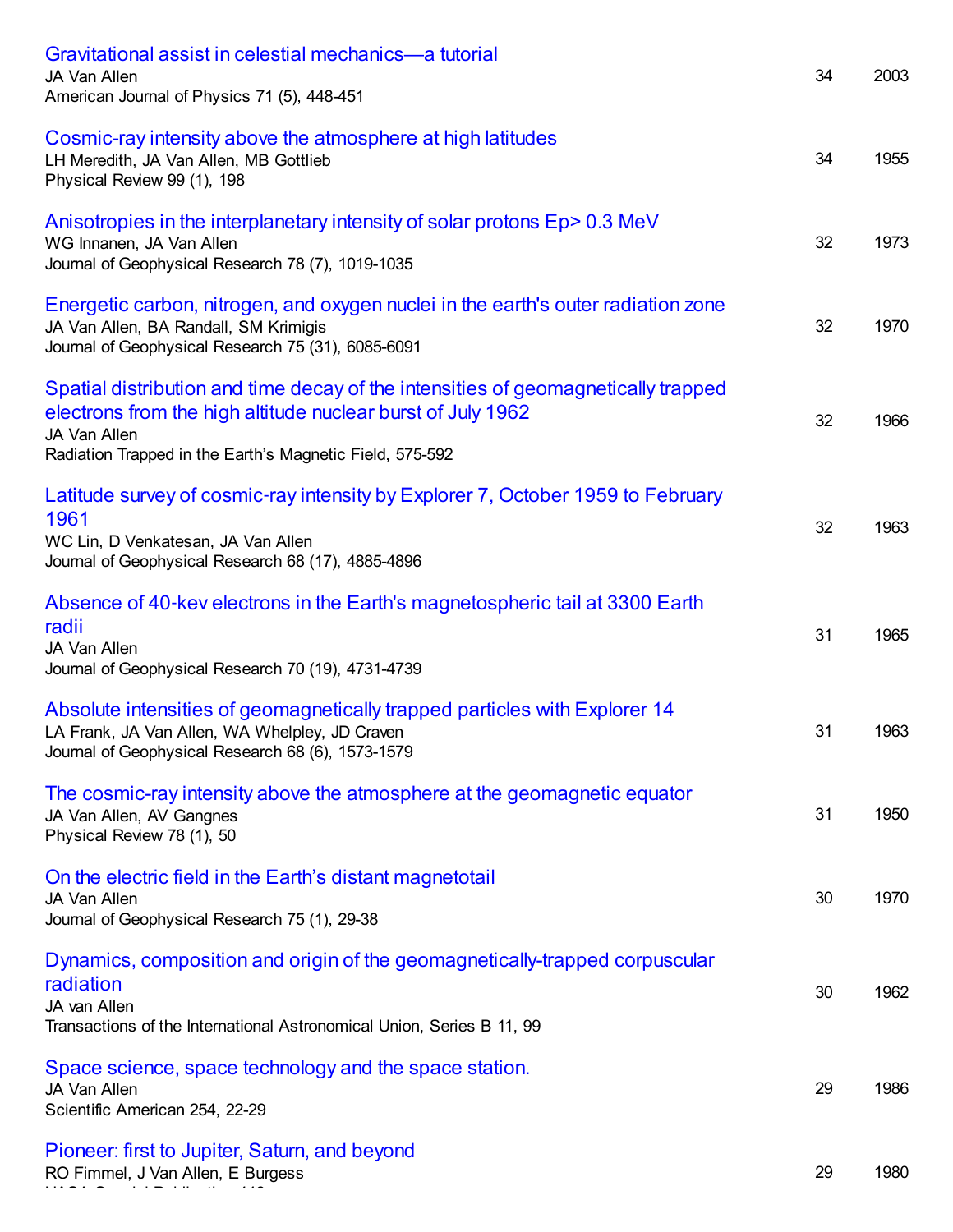#### NASA Special Publication 446

| Angular distributions of electrons of energy Ee > 0.06 MeV in the Jovian                                                                                                                        |    |      |
|-------------------------------------------------------------------------------------------------------------------------------------------------------------------------------------------------|----|------|
| magnetosphere<br>DD Sentman, JA Van Allen<br>Journal of Geophysical Research 81 (7), 1350-1360                                                                                                  | 29 | 1976 |
| Galactic Cosmic-Ray Intensity to a Helicocentric Distance of 18 AU.<br>JA Van Allen<br>IOWA UNIV IOWA CITY DEPT OF PHYSICS AND ASTRONOMY                                                        | 28 | 1979 |
| Heliocentric radius of the cosmic ray modulation boundary<br>BA Randall, JA Van Allen<br>Geophysical research letters 13 (7), 628-631                                                           | 27 | 1986 |
| On the relationship between absolute solar cosmic ray intensity and riometer<br>absorption<br>JA Van Allen, WC Lin, H Leinbach<br>Journal of Geophysical Research 69 (21), 4481-4491            | 26 | 1964 |
| The cosmic-ray intensity above the atmosphere<br>AV Gangnes, JF Jenkins Jr, JA Van Allen<br>Physical Review 75 (1), 57                                                                          | 26 | 1949 |
| Charged particles in the magnetosphere<br>JA Van Allen<br>Reviews of Geophysics 7 (1-2), 233-255                                                                                                | 24 | 1969 |
| Recovery of interplanetary cosmic ray intensity following the Great Forbush<br>Decrease of mid-1991<br>JA Van Allen<br>Geophysical research letters 20 (24), 2797-2800                          | 23 | 1993 |
| On the inference of properties of Saturn's ring E from energetic charged particle<br>observations<br>MF Thomsen, JA Van Allen<br>Geophysical Research Letters 6 (11), 893-896                   | 23 | 1979 |
| Evidence for direct durable capture of 1-to 8-Mey solar alpha particles onto<br>geomagnetically trapped orbits<br>JA Van Allen, BA Randall<br>Journal of Geophysical Research 76 (7), 1830-1836 | 23 | 1971 |
| Venus: An upper limit on intrinsic magnetic dipole moment based on absence<br>of a radiation belt<br>JA Van Allen, SM Krimgis, LA Frank, TP Armstrong<br>Science 158 (3809), 1673-1675          | 23 | 1967 |
| Observation of $\sim$ 500-keV Protons in Interplanetary Space with Mariner IV<br>SM Krimigis, JA Van Allen<br>Physical Review Letters 16 (10), 419                                              | 23 | 1966 |
| Spectrum of low-rigidity cosmic rays during the solar flare of February 23, 1956<br>JA Van Allen, JR Winckler                                                                                   | 22 | 1957 |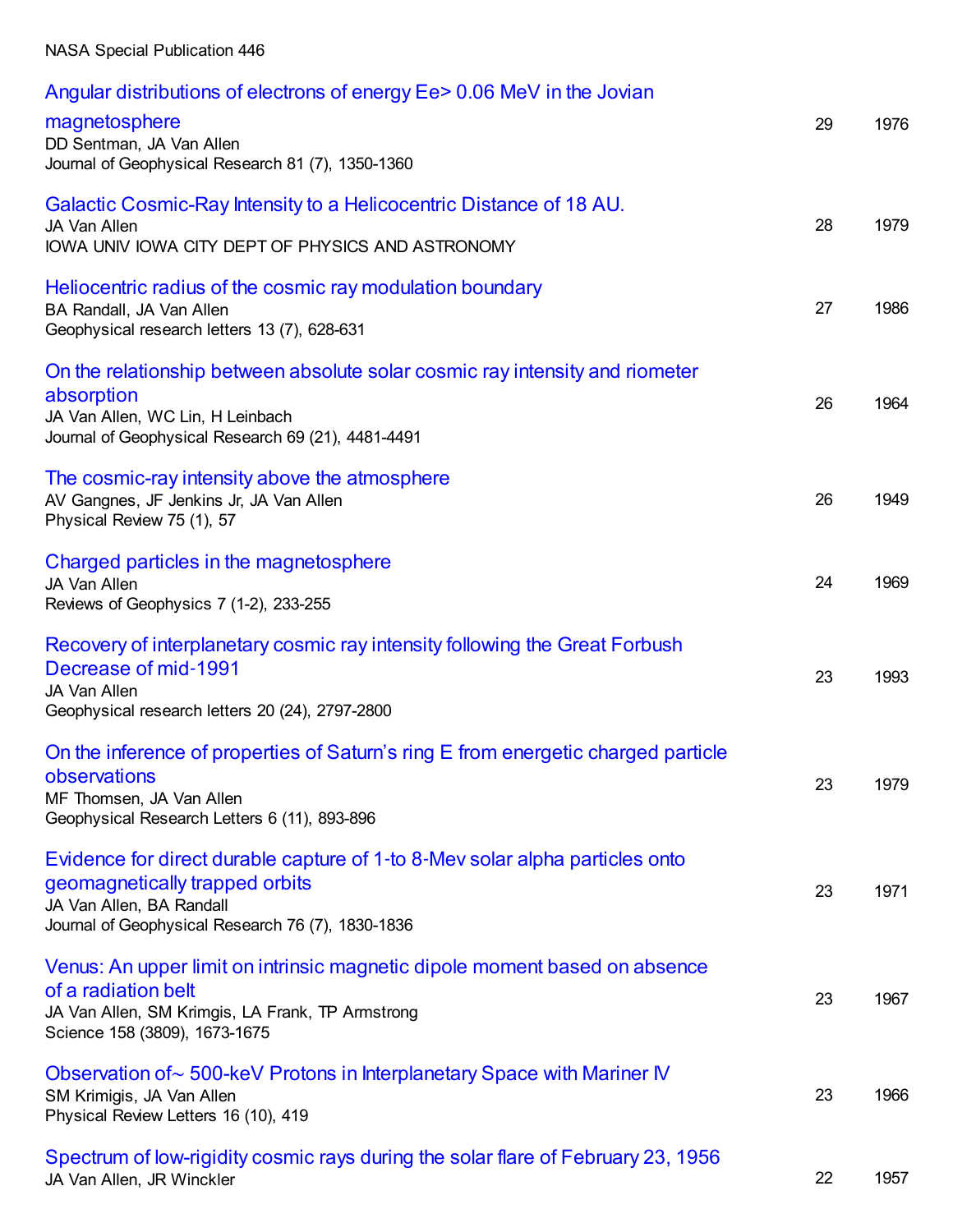Physical Review 106 (5), 1072

JA Van Allen, JR Winckler

| Observed currents on the Earth's high-latitude magnetopause<br>JA Van Allen, J Adnan<br>Journal of Geophysical Research: Space Physics 97 (A5), 6381-6395                       | 20 | 1992 |
|---------------------------------------------------------------------------------------------------------------------------------------------------------------------------------|----|------|
| Solar X-ray flares on May 23, 1967<br>JA Van Allen<br>The Astrophysical Journal 152, L85                                                                                        | 19 | 1968 |
| The absolute number of quanta from the bombardment of fluorine with protons<br>JA Van Allen, NM Smith Jr<br>Physical Review 59 (6), 501                                         | 19 | 1941 |
| Distribution in Angle of Protons from the Deuteron-Deuteron Reaction<br>RD Huntoon, A Ellett, DS Bayley, JA Van Allen<br>Physical Review 58 (2), 97                             | 19 | 1940 |
| Basic principles of celestial navigation<br>JA Van Allen<br>American journal of physics 72 (11), 1418-1424                                                                      | 18 | 2004 |
| The lowa Radiation Experiment<br>JA Van Allen, LA Frank<br>Science 138 (3545), 1097-1098                                                                                        | 18 | 1962 |
| Energetic particles in the Earth's external magnetic field<br>JA Van Allen<br>Discovery of the Magnetosphere, 235-251                                                           | 17 | 1997 |
| Solar cycle dependence of the radial gradient of cosmic ray intensity<br>JA Van Allen<br>Geophysical research letters 15 (13), 1527-1530                                        | 17 | 1988 |
| Cosmic Rays and the Sun's Magnetic Field: Apparent Absence of Low-energy<br><b>Cosmic-ray Primaries</b><br>JA Van Allen, SF Singer<br>Nature Publishing Group 170 (4315), 62-63 | 17 | 1952 |
| Forbush decreases and particle acceleration in the outer heliosphere<br>JA Van Allen, JD Mihalov<br>IOWA UNIV IOWA CITY DEPT OF PHYSICS AND ASTRONOMY                           | 16 | 1990 |
| <b>Genesis of the International Geophysical Year</b><br><b>JA Van Allen</b><br>Eos, Transactions American Geophysical Union 64 (50), 977-977                                    | 16 | 1983 |
| A durable reduction of cosmic ray intensity in the outer heliosphere<br>JA Van Allen, BA Randall<br>Journal of Geophysical Research: Space Physics 102 (A3), 4631-4641          | 15 | 1997 |
| Variability of intensity ratios of H to He and He to $\mathbb{Z}^{\geq}$ 3 ions in solar energetic<br>particle event                                                            | 15 | 1974 |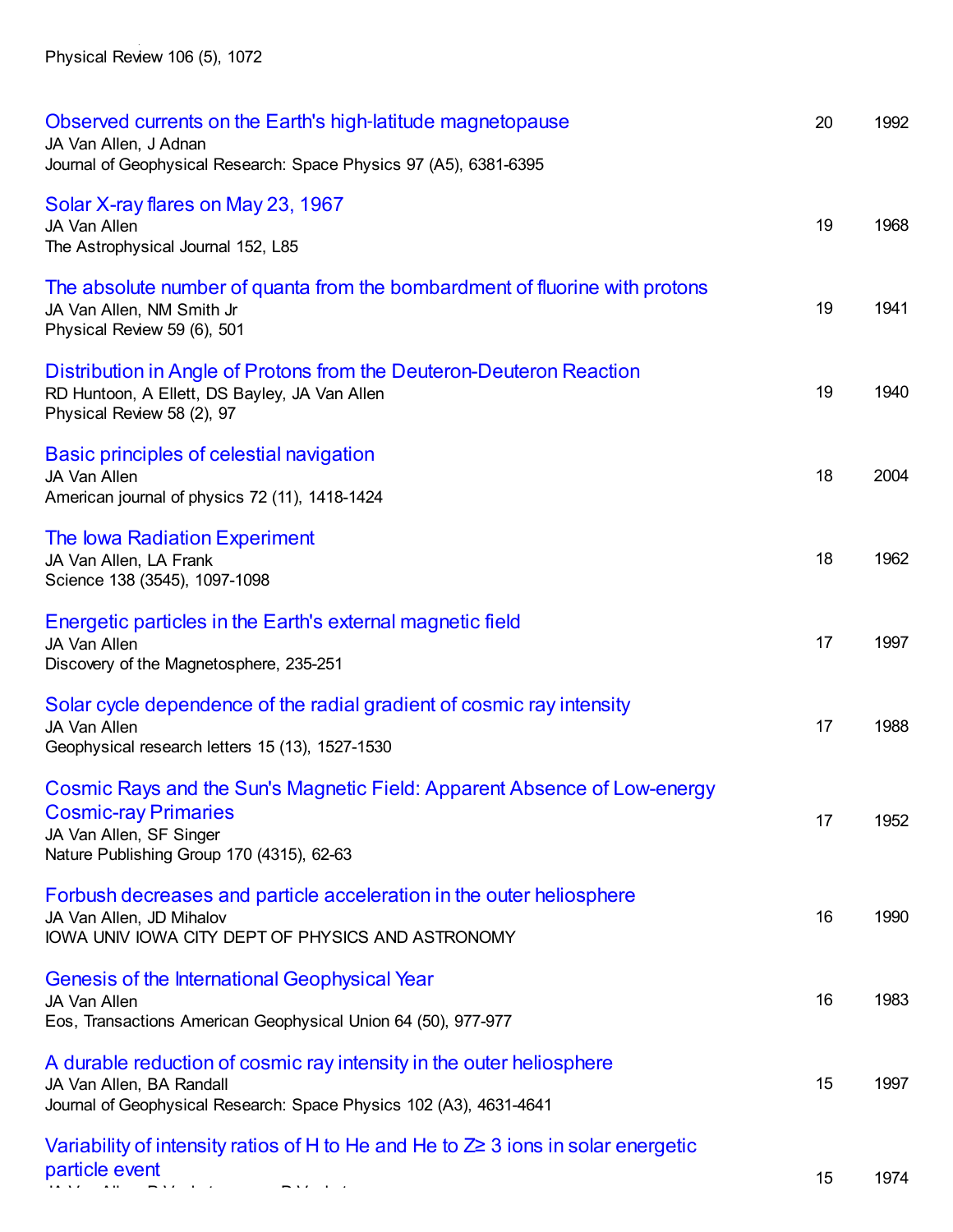| The cosmic ray intensity above the atmosphere near the geomagnetic pole<br>JA Van Allen<br>Il Nuovo Cimento (1943-1954) 10 (5), 630-647                                                                               | 15 | 1953 |
|-----------------------------------------------------------------------------------------------------------------------------------------------------------------------------------------------------------------------|----|------|
| On the Azimuthal Asymmetry of Cosmic-Ray Intensity above the Atmosphere at<br>the Geomagnetic Equator<br>JA Van Allen, AV Gangnes<br>Physical Review 79 (1), 51                                                       | 15 | 1950 |
| <b>Cosmic-Ray Bursts in the Upper Atmosphere</b><br>HE Tatel, JA Van Allen<br>Physical Review 73 (1), 87                                                                                                              | 15 | 1948 |
| Myths and realities of space flight<br>JA Van Allen<br>Science 232 (4754), 1075-1076                                                                                                                                  | 14 | 1986 |
| lowa catalog of solar X-ray flux $(2-12 \text{ Å})$<br>JF Drake Sr, J Gibson, JA Van Allen<br>Solar Physics 10 (2), 433-459                                                                                           | 14 | 1969 |
| Alpha-particle emissivity of the moon: An observed upper limit<br>RS Yeh, JA Van Allen<br>Science 166 (3903), 370-372                                                                                                 | 14 | 1969 |
| Planetary magnetospheres and the interplanetary medium<br>JA van Allen, F Bagenal<br>The New Solar System 1, 39                                                                                                       | 13 | 1999 |
| High time resolution observations of corotating interaction region proton events<br>by Pioneer 11<br>ME Pesses, JA Van Allen, BT Tsurutani, EJ Smith<br>Journal of Geophysical Research: Space Physics 89 (A1), 37-46 | 13 | 1984 |
| Correction to "Recirculation of energetic particles in Jupiter's magnetosphere"<br>DD Sentman, JA Van Allen, CK Goertz<br>Geophysical Research Letters 5 (7), 621-622                                                 | 13 | 1978 |
| On the magnetospheres of Jupiter, Saturn, and Uranus<br>JA Van Allen<br>Highlights of Astronomy, 195-224                                                                                                              | 13 | 1977 |
| Galactic cosmic-ray intensity 0.99 to 5.26 astronomical units from the sun<br>MF Thomsen, JA Van Allen<br>The Astrophysical Journal 206, 599-615                                                                      | 13 | 1976 |
| Correlation of X-Ray Radiation (2-12 Å) with Microwave Radiation (10.7<br><b>Centimeters) from the Nonflaring Sun</b><br>J Gibson, JA van Allen<br>The Astrophysical Journal 161, 1135                                | 13 | 1970 |

JA Van Allen, P Venkatarangan, D Venkatesan Journal of Geophysical Research 79 (1), 1-8

First Public Lecture on the Discovery of the [Geomagnetically-trapped](https://scholar.google.com/citations?view_op=view_citation&hl=en&user=ErFeWdEAAAAJ&cstart=100&pagesize=100&citation_for_view=ErFeWdEAAAAJ:9mnZQYLiiboC) Radiation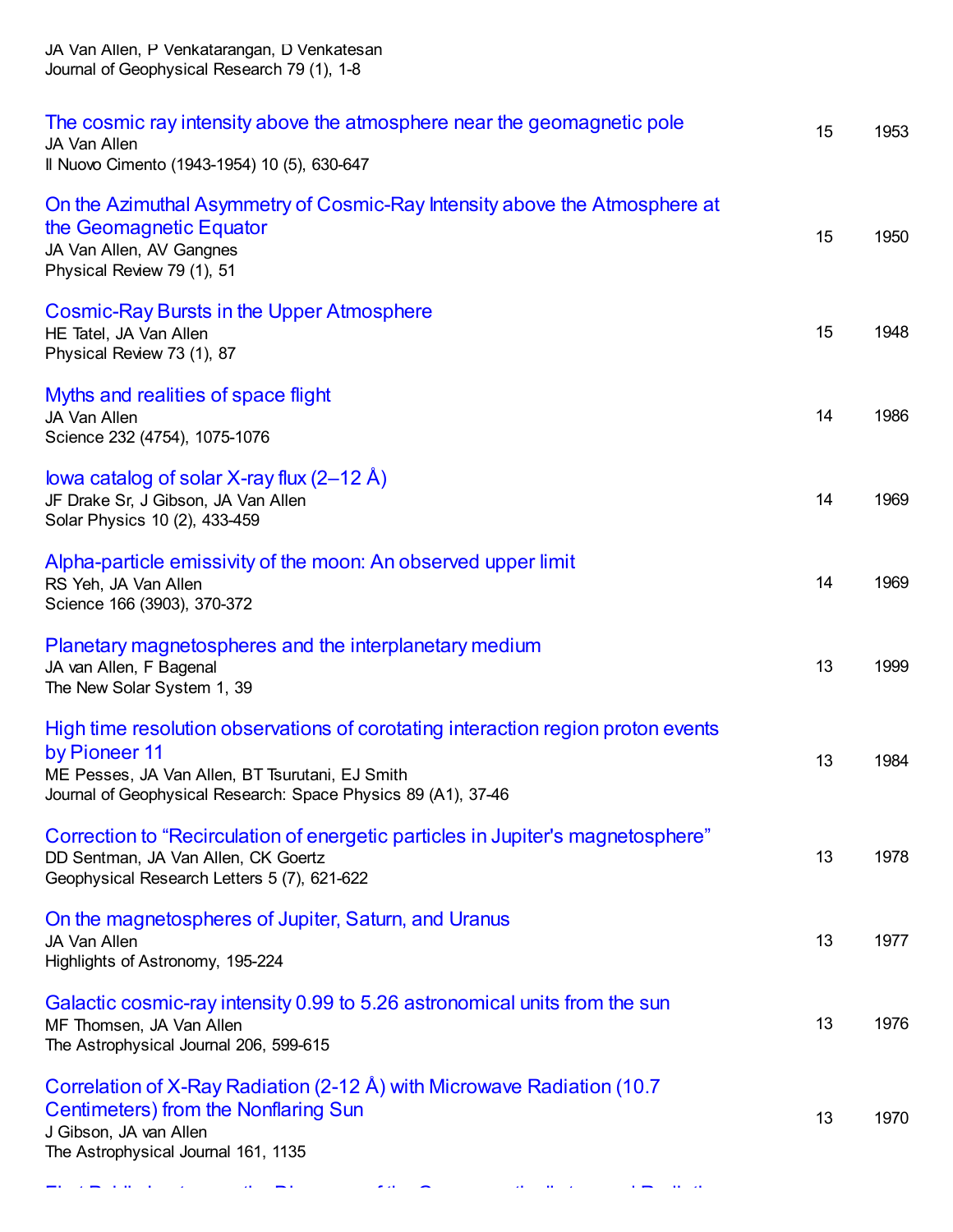| <b>First Public Lecture on the Discovery of the Geomagnetically-trapped Radiation</b><br>JA Van Allen<br>Department of Physics and Astronomy, State University of lowa                                                       | 13 | 1960 |
|------------------------------------------------------------------------------------------------------------------------------------------------------------------------------------------------------------------------------|----|------|
| Revised Pioneer 10 absolute electron intensities in the inner Jovian<br>magnetosphere<br>DN Baker, JA Van Allen<br>Journal of Geophysical Research 82 (4), 681-683                                                           | 12 | 1977 |
| Diffusion of solar cosmic rays and the power spectrum of the interplanetary<br>magnetic field<br>K Nathan, JA Van Allen<br>Journal of Geophysical Research 73 (1), 163-164                                                   | 12 | 1968 |
| Correlation of outer radiation zone electrons (Ee $\sim$ 1 Mev) with the solar activity<br>cycle<br>LA Frank, JA Van Allen<br>Journal of Geophysical Research 71 (11), 2697-2700                                             | 12 | 1966 |
| New rocket measurement of ionospheric currents near the geomagnetic<br>equator<br>LJ Cahill, JA Van Allen<br>Journal of Geophysical Research 63 (1), 270-273                                                                 | 12 | 1958 |
| The Absolute Cross Section for the Photo-Disintegration of Deuterium by 6.2-<br><b>Mev Quanta</b><br>JA Van Allen, NM Smith Jr<br>Physical Review 59 (7), 618                                                                | 12 | 1941 |
| Relativistic electrons in Saturn's inner magnetosphere and an estimate of their<br>synchrotron emission<br>JA Van Allen, CL Grosskreutz<br>Journal of Geophysical Research: Space Physics 94 (A7), 8731-8738                 | 11 | 1989 |
| The galactic cosmic ray intensity minimum in the inner and outer heliosphere in<br>solar cycle 21<br>D Venkatesan, RB Decker, SM Krimigis, JA Van Allen<br>Journal of Geophysical Research: Space Physics 90 (A3), 2905-2909 | 11 | 1985 |
| Corotation of Saturn's magnetosphere: Evidence from energetic proton<br>anisotropies<br>MF Thomsen, TG Northrop, AW Schardt, JA Van Allen<br>Journal of Geophysical Research: Space Physics 85 (A11), 5725-5730              | 11 | 1980 |
| Some general aspects of geomagnetically trapped radiation<br>JA Van Allen<br>Radiation Trapped in the Earth's Magnetic Field, 65-75                                                                                          | 11 | 1966 |
| Solar X-ray observations by Injun 1<br>JA Van Allen, LA Frank, B Maehlum, LW Acton<br>Journal of Geophysical Research 70 (7), 1639-1645                                                                                      | 11 | 1965 |
| A survey of magnetospheric boundary phenomena<br>LA Frank, JA Van Allen                                                                                                                                                      | 11 | 1964 |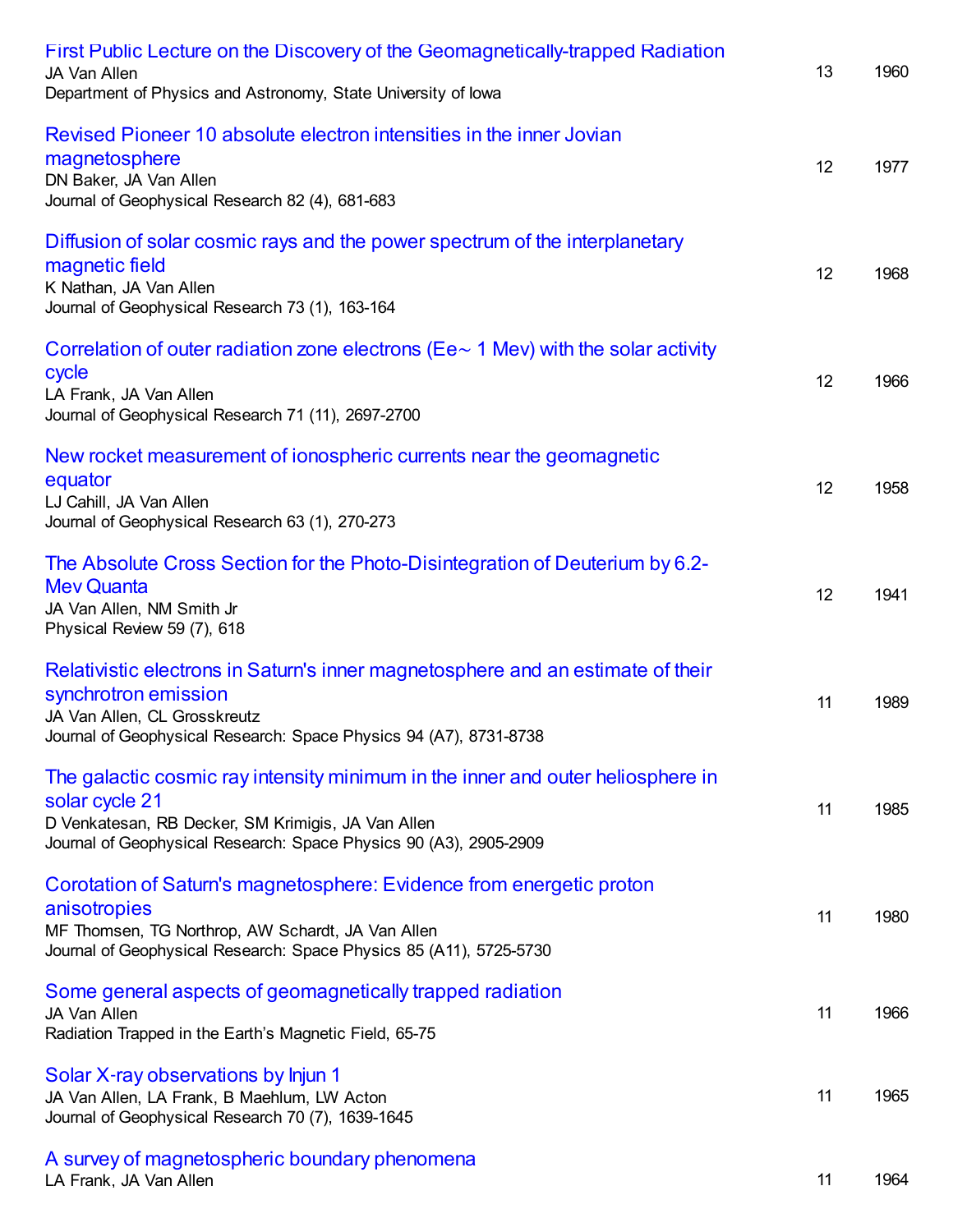Research in Geophysics, Volume 1: Sun, Upper Atmosphere, and Space 1, 161

LA Frank, JA Van Allen

| Corpuscular radiations in space<br>JA Van Allen<br>Radiation research 14 (5), 540-550                                                                                                            | 11               | 1961 |
|--------------------------------------------------------------------------------------------------------------------------------------------------------------------------------------------------|------------------|------|
| Low-Momentum End of the Spectra of Heavy Primary Cosmic Rays<br>RA Ellis Jr, MB Gottieb, JA Van Allen<br>Physical Review 95 (1), 147                                                             | 11               | 1954 |
| Plasma in the Jovian current sheet<br>CK Goertz, AW Schardt, JA Van Allen, JL Parish<br>Geophysical Research Letters 6 (6), 495-498                                                              | 10               | 1979 |
| Heliocentric radial dependence of galactic cosmic-ray intensity to and beyond<br><b>3.3 AU</b><br>JA Van Allen<br>Univ. of Iowa, Iowa City; Denver Univ., Colo.(USA)                             | 10               | 1973 |
| <b>Observations of Galactic Cosmic-Ray Intensity at Heliocentric Radial Distances</b><br>of from 1.0 to 2.0 Astronomican Units<br>JA Van Allen<br>The Astrophysical Journal 177, L49             | 10               | 1972 |
| OBSERVATIONS OF THE SOLAR PARTICLE EVENT OF JULY 7, 1966 WITH<br>UNIVERSITY OF IOWA DETECTORS.<br>TP Armstrong, SM Krimigis, JA Van Allen<br>Ann. IQSY (Int. Years Quiet Sun), 3: 313-28 (1969). | 10               | 1969 |
| Remarks on accompanying letter by KI Gringauz<br>JA Van Allen<br>Journal of Geophysical Research 69 (5), 1011-1013                                                                               | 10               | 1964 |
| The Earth and Near Space<br>JA Van Allen<br>Bulletin of the Atomic Scientists 17 (5-6), 218-222                                                                                                  | 10               | 1961 |
| Is Human Spaceflight Obsolete?<br>JA Van Allen<br>Issues in Science and Technology 20 (4), 38-40                                                                                                 | 9                | 2004 |
| Interplanetary protons (Ep≈ 1 MeV) 1973-1986 and Out to 22.4 AU<br>JA Van Allen, RB Decker<br>Geophysical research letters 15 (3), 237-240                                                       | 9                | 1988 |
| Cosmic ray altimeter<br>JA Van Allen<br>US Patent 2,744,697                                                                                                                                      | $\boldsymbol{9}$ | 1956 |
| Early rocket observations of auroral bremsstrahlung and its absorption in the<br>mesosphere<br>JA Van Allen<br>Journal of Geophysical Research: Space Physics 100 (A8), 14485-14497              | 8                | 1995 |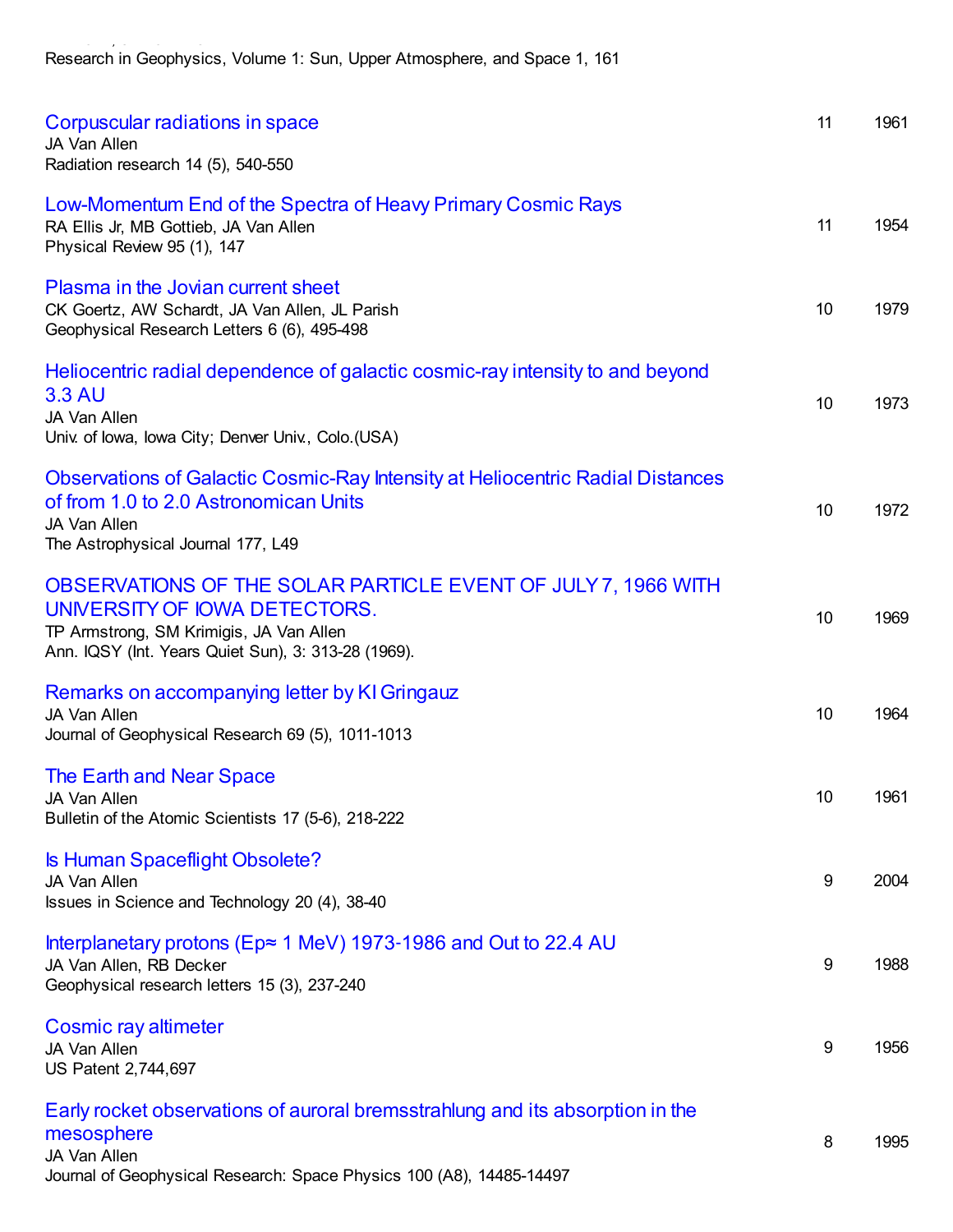| An upper limit on the sizes of shepherding satellites at Saturn's ring G<br>JA Van Allen<br>Journal of Geophysical Research: Space Physics 92 (A2), 1153-1159                                             | 8              | 1987 |
|-----------------------------------------------------------------------------------------------------------------------------------------------------------------------------------------------------------|----------------|------|
| Interplanetary particles and fields<br>JA Van Allen<br>Scientific American 233, 160-162                                                                                                                   | 8              | 1975 |
| Solar flare increases in cosmic ray intensity on November 18, 1968; February<br>25, 1969, and March 30, 1969<br>P Venkatarangan, D Venkatesan, JA Van Allen<br>International Cosmic Ray Conference 2, 409 | 8              | 1970 |
| Particle description of the magnetosphere<br>JA Van Allen<br>Physics of the Magnetosphere, 147-217                                                                                                        | 8              | 1968 |
| The geomagnetically trapped corpuscular radiation<br>JA Van Allen<br>Science in Space 1, 275                                                                                                              | 8              | 1961 |
| The inexpensive attainment of high altitudes with balloon-launched rockets<br>JA Van Allen, MB Gottlieb<br>Rocket Exploration of the Upper Atmosphere, 53                                                 | 8              | 1954 |
| Intensities of Heavy Cosmic-Ray Primaries by Pulse Ionization Chamber<br><b>Measurements</b><br>JA Van Allen<br>Physical Review 84 (4), 791                                                               | 8              | 1951 |
| The Aerobee sounding rocket—a new vehicle for research in the upper<br>atmosphere<br>JA Van Allen, LW Fraser, JFR Floyd<br>Science 108 (2818), 746-747                                                    | 8              | 1948 |
| Cosmic Rays, the Sun, and Geomagnetism: The Works of Scott E. Forbush<br>JA Van Allen<br>American Geophysical Union                                                                                       | $\overline{7}$ | 1993 |
| Why radiation belts exist<br>JA Van Allen<br>Eos, Transactions American Geophysical Union 72 (34), 361-363                                                                                                | 7              | 1991 |
| Interplanetary proton $(0.61 < E p < 3.41$ MeV) events observed with Pioneer 11,<br>1973-1986 and out to 22.4 AU<br>JA Van Allen<br>Solar physics 112 (1), 165-179                                        | $\overline{7}$ | 1987 |
| Distribution and dynamics of energetic particles in the Jovian magnetosphere<br>JA Van Allen<br><b>COSPAR Meeting</b>                                                                                     | 7              | 1976 |
| Observed absence of energetic electrons and protons near Venus                                                                                                                                            |                |      |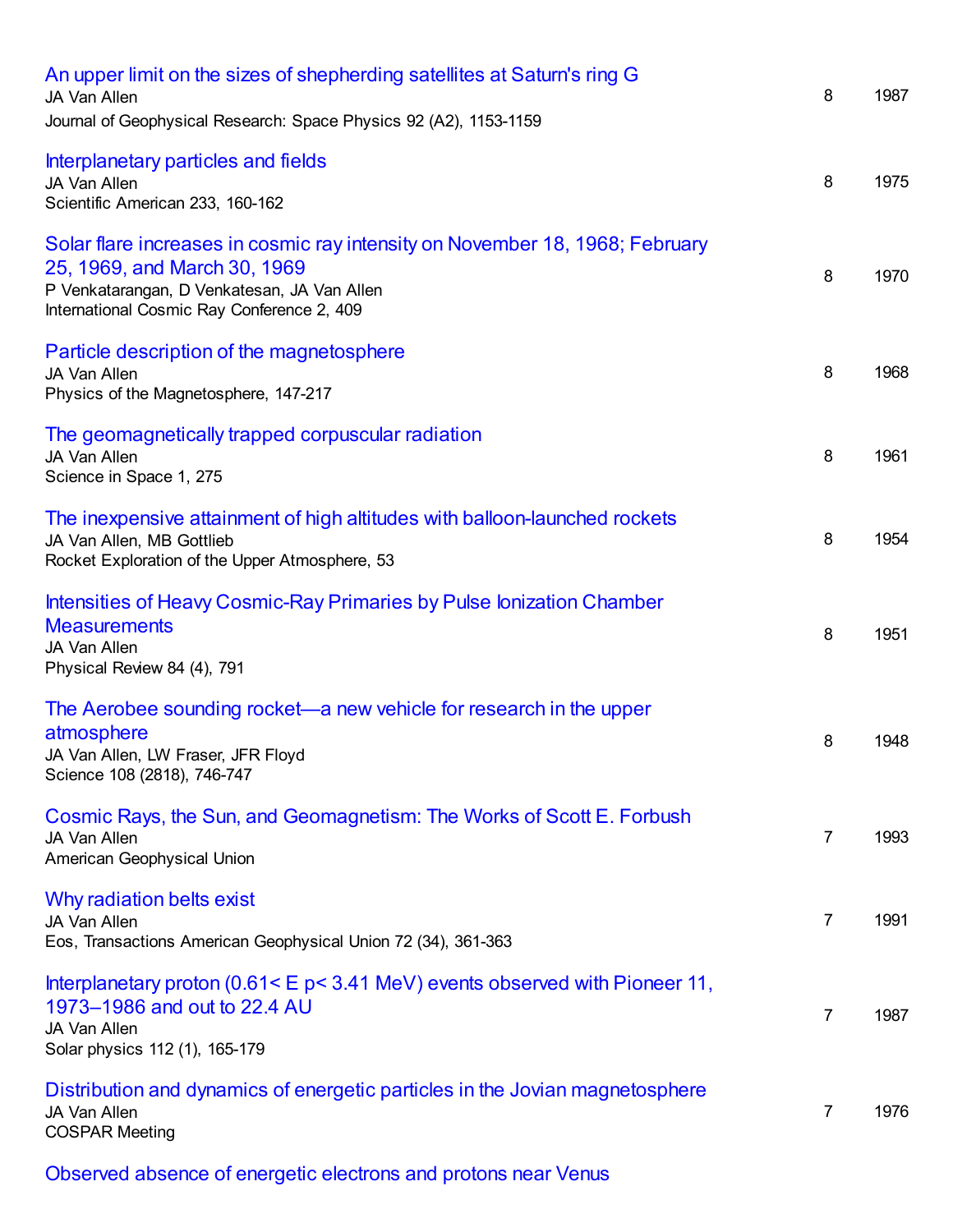| JA Van Allen, SM Krimigis, LA Frank, TP Armstrong<br>Journal of Geophysical Research 73 (1), 421-425                                                       | 7               | 1968 |
|------------------------------------------------------------------------------------------------------------------------------------------------------------|-----------------|------|
| Further remarks on the absence of a very extended magnetospheric tail<br>JA Van Allen<br>Journal of Geophysical Research 71 (9), 2406-2407                 | 7               | 1966 |
| Radiation belts around the earth<br>JA Van Allen<br>Freeman                                                                                                | 7               | 1961 |
| On the radiation hazards of space flight<br>JA Van Allen<br>lowa. State Univ., lowa City                                                                   | 7               | 1959 |
| 1994 Kuiper Prize Lecture: Electrons, Protons, and Planets<br>JA Van Allen<br>Icarus 122 (2), 209-232                                                      | $6\phantom{1}6$ | 1996 |
| Magnetospheres and the interplanetary medium<br>JA Van Allen<br>The New Solar System 1, 23-32                                                              | $6\phantom{1}6$ | 1981 |
| Rocket measurement of soft radiation<br>JA Van Allen<br>Ann. Intern. Geophys. Yr. 12 (Pt 2)                                                                | $6\phantom{1}6$ | 1961 |
| <b>Balloon-Launched Rockets for High-Altitude Research</b><br>JA Van Allen<br>Sounding Rockets, 143                                                        | $6\phantom{1}6$ | 1959 |
| The Artificial Satellite as a Research Instrument<br>JA Van Allen<br>Scientific American 195, 41-47                                                        | 6               | 1956 |
| The magnetospheres of eight planets and the Moon<br>JA Van Allen<br>Norwegian Academy of Science and Letters                                               | 5               | 1990 |
| Magnetospheres, cosmic rays, and the interplanetary medium<br>JA van Allen<br>The New Solar System 1, 29                                                   | 5               | 1990 |
| The edge of the polar plateau for galactic cosmic rays and their charged albedo<br>JA Van Allen, WC Lin<br>Journal of Geophysical Research 69 (3), 531-534 | 5               | 1964 |
| An experimental study of charged particles in the outer radiation zone<br>LA Frank, JA Van Allen, HK Hills<br>lowa. State Univ., lowa City                 | 5               | 1964 |
| The scientific value of the earth satellite program<br>JA Van Allen<br>Proceedings of the IRE 44 (6), 764-767                                              | 5               | 1956 |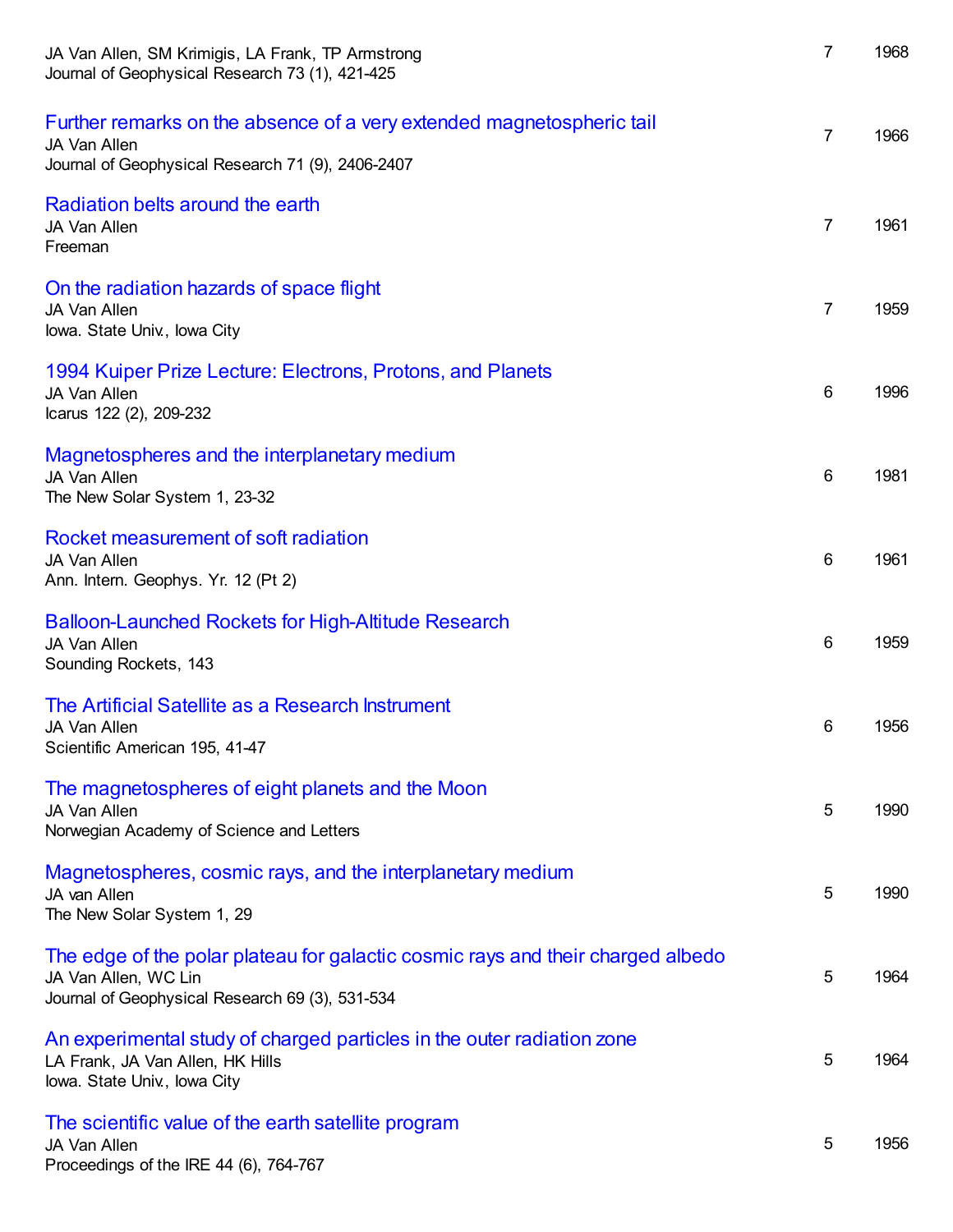| Low momentum end of the spectrum of heavy primary cosmic rays<br>RA Ellis Jr, MB Gottlieb, JA Van Allen                                                                                                            | 5                       | 1953 |
|--------------------------------------------------------------------------------------------------------------------------------------------------------------------------------------------------------------------|-------------------------|------|
| Iowa State Univ.                                                                                                                                                                                                   |                         |      |
| Inference of magnetospheric currents from multipoint magnetic field<br>measurements<br>JA Van Allen<br>American journal of physics 74 (9), 809-814                                                                 | $\overline{4}$          | 2006 |
| Projected disappearance of the 11-year cyclic minimum of galactic cosmic ray<br>intensity in the antapex direction within the outer heliosphere<br>JA Van Allen, BA Randall<br>Geophysical research letters 32 (7) | 4                       | 2005 |
| Twenty-five milliamperes: A tale of two spacecraft<br>JA Van Allen<br>Journal of Geophysical Research: Space Physics 101 (A5), 10479-10495                                                                         | $\overline{4}$          | 1996 |
| Magnetospheres of the Outer Planets.<br>JA Van Allen<br>IOWA UNIV IOWA CITY DEPT OF PHYSICS AND ASTRONOMY                                                                                                          | 4                       | 1985 |
| SOLAR PARTICLE OBSERVATIONS INSIDE THE MAGNETOSPHERE<br>DURING THE JULY 7, 1966 PROTON FLARE EVENT.<br>SJ Krimigis, JA Van Allen, TP Armstrong<br>Ann. IQSY (Int. Years Quiet Sun), 3: 395-407 (1969).             | $\overline{4}$          | 1969 |
| Recent observations of electron intensities in the earth's outer magnetosphere<br>and beyond.<br>LA Frank, JW Freeman Jr, JA Van Allen                                                                             | $\overline{4}$          | 1964 |
| <b>RADIATION MEASUREMENT FROM EXPLORER IV</b><br>JA Van Allen<br>lowa. State Univ., lowa City                                                                                                                      | 4                       | 1958 |
| Study of the arrival of auroral radiations<br>JA Van Allen<br>Scientific uses of earth satellites 1, 188                                                                                                           | 4                       | 1958 |
| Cosmic-ray observations in earth satellites<br>JA Van Allen<br>"Scientific Uses of Earth Satellites", 171-187                                                                                                      | $\overline{\mathbf{4}}$ | 1956 |
| Erratum: On the Primary Cosmic-Ray Spectrum<br>JA Van Allen, SF Singer<br>Physical Review 80 (1), 116                                                                                                              | $\overline{\mathbf{4}}$ | 1950 |
| Cross Section for the Reaction H 2+ H 2 $\rightarrow$ H 1+ H 3 With a Gas Target<br>JA Van Allen, A Ellett, DS Bayley<br>Physical Review 56 (4), 383                                                               | $\overline{4}$          | 1939 |
| Encounter of an asteroid with a planet<br>JA Van Allen                                                                                                                                                             | $\mathfrak{S}$          | 2006 |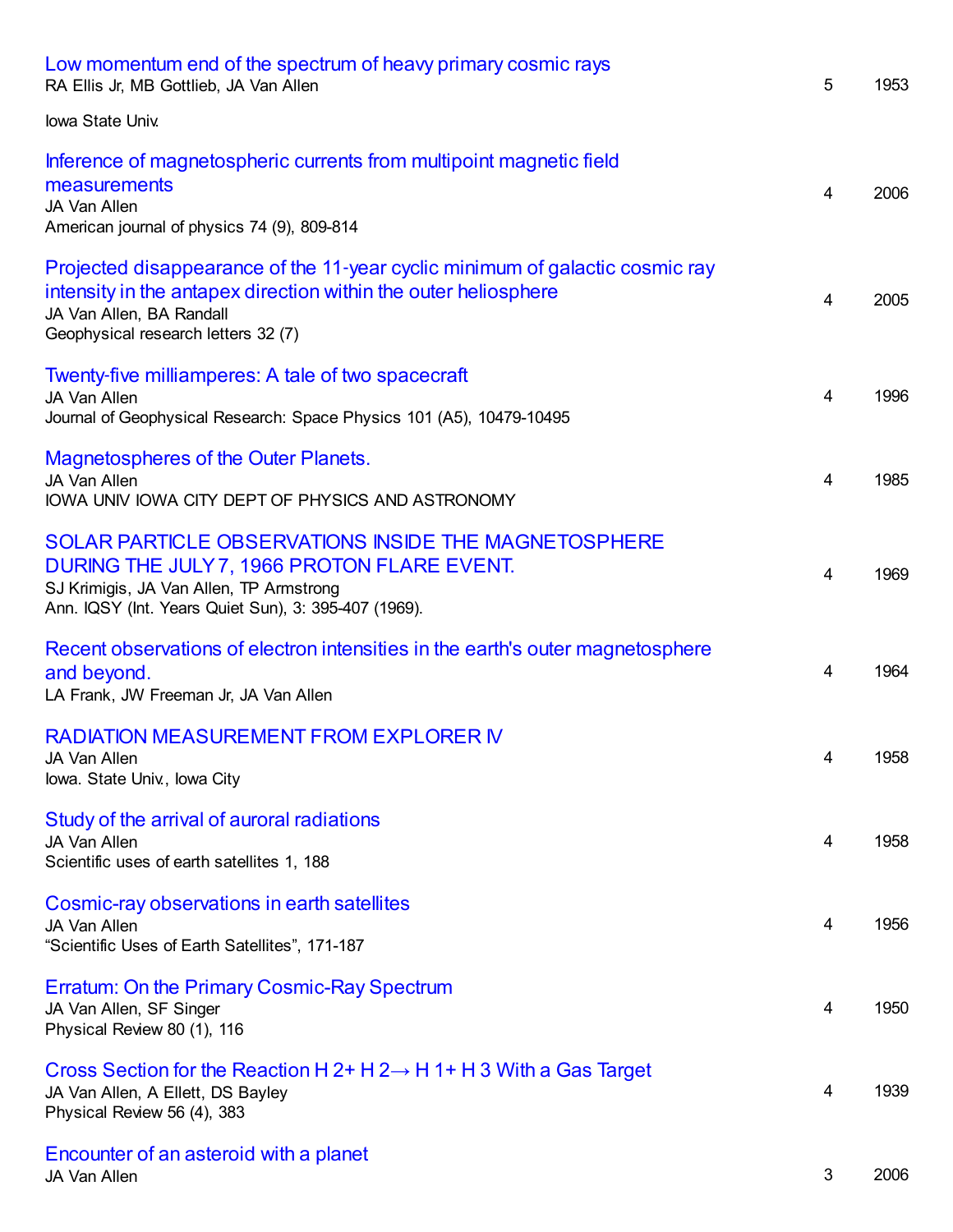| Observed solar modulation of galactic cosmic ray intensity in the outer<br>heliosphere, 1997-2001<br>JA Van Allen, WR Webber<br>Geophysical research letters 29 (7)                                                                      | 3              | 2002 |
|------------------------------------------------------------------------------------------------------------------------------------------------------------------------------------------------------------------------------------------|----------------|------|
| My Life at APL<br>JA Van Allen<br>Johns Hopkins APL Technical Digest 18 (2)                                                                                                                                                              | 3              | 1997 |
| A 1957 survey of cosmic ray intensity, 0 to 25 km altitude and 86° N to 73° S<br>geomagnetic latitude<br>JA Van Allen<br>Journal of Geophysical Research: Space Physics 99 (A9), 17631-17636                                             | 3              | 1994 |
| Delayed entry of solar protons (Ep> 0.3 MeV) into the Earth's magnetotail<br>JA Van Allen, NA Saflekos, ET Sarris<br>Journal of Geophysical Research: Space Physics 92 (A11), 12115-12125                                                | 3              | 1987 |
| Genesis of the international geophysical year<br>JA Van Allen<br>History of Geophysics: Volume 1, 49-50                                                                                                                                  | 3              | 1984 |
| A comparative study of cosmic ray intensity variations during 1972–1977 using<br>spacecraft and ground-based observations<br>D Venkatesan, SP Agrawal, JA Van Allen<br>Journal of Geophysical Research: Space Physics 85 (A3), 1328-1334 | 3              | 1980 |
| Energetic electrons in Jupiter's dawn magnetodisc<br>JA Van Allen<br>Geophysical Research Letters 6 (4), 309-312                                                                                                                         | 3              | 1979 |
| Corrected absolute flux of the July 7, 1966, solar X-ray flare<br>JA Van Allen<br>Journal of Geophysical Research 73 (21), 6863-6863                                                                                                     | 3 <sup>7</sup> | 1968 |
| Soft X-Ray (lambda< 14) Emission by the Sun Since 1 July 1966.<br>JA Van Allen<br>The Astronomical Journal 72, 833                                                                                                                       | 3              | 1967 |
| Solar X-ray Observations by Injun I<br>B Mæhlum, LA Frank, JA Van Allen<br>IOWA STATE UNIV IOWA CITY                                                                                                                                     | 3              | 1964 |
| Observation of solar cosmic rays from october 13, 1959 to february 17, 1961<br>with explorer vii.<br>WC Lin, JA Van Allen                                                                                                                | 3              | 1964 |
| <b>State University of lowa</b><br>JA Van Allen<br>Scientific uses of earth satellites, 171                                                                                                                                              | 3              | 1958 |

Exploratory Cosmic Ray [Observations](https://scholar.google.com/citations?view_op=view_citation&hl=en&user=ErFeWdEAAAAJ&cstart=100&pagesize=100&citation_for_view=ErFeWdEAAAAJ:BulkYocH2doC) at High Altitudes by Means of Rockets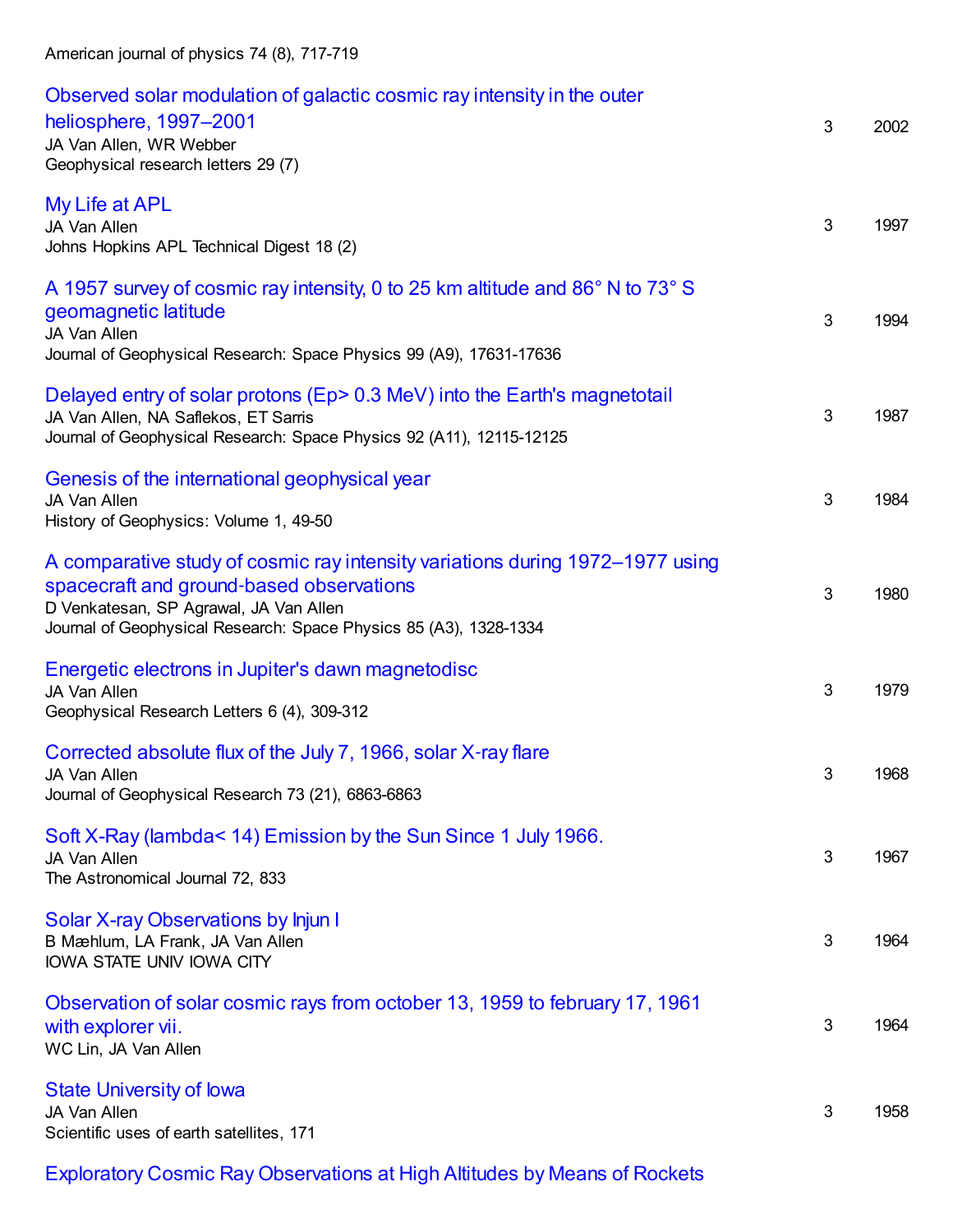| JA Van Allen<br>Sky and Telescope 7, 169                                                                                                                                                                                    | 3              | 1948 |
|-----------------------------------------------------------------------------------------------------------------------------------------------------------------------------------------------------------------------------|----------------|------|
| <b>Radiation Belts</b><br>JA Van Allen<br>From the Sun, Auroras, Magnetic Storms, Solar Flares, Cosmic Rays 1, 23                                                                                                           | $\overline{2}$ | 1998 |
| Space Station, aka" Project Vampire"?<br>JA Van Allen<br>Science 265 (5175), 1017-1017                                                                                                                                      | $\overline{2}$ | 1994 |
| 924 elementary problems and answers in solar system astronomy<br>JA Van Allen<br>University of Iowa Press                                                                                                                   | $\overline{2}$ | 1993 |
| Active experiments in magnetospheric physics<br>JA Van Allen<br>Magnetospheric Physics, 9-20                                                                                                                                | $\overline{2}$ | 1990 |
| Bursts of MeV Jovian protons observed in interplanetary space<br>ME Pesses, BT Tsurutani, JA Van Allen, EJ Smith<br>Journal of Geophysical Research: Space Physics 86 (A4), 2487-2489                                       | $\overline{2}$ | 1981 |
| Entry of low-energy solar protons into the earth's magnetotail<br>NA Saflekos, JA Van Allen, ET Sarris<br>Iowa University Progress Report 1                                                                                 | $\overline{2}$ | 1975 |
| Investigation of Uranus, its satellites, and distant interplanetary phenomena by<br>spacecraft techniques<br>JA Van Allen<br>Icarus 24 (3), 277-279                                                                         | $\overline{2}$ | 1975 |
| Intensity ratios of protons, alpha particles and C, N, O nuclei in solar particle<br>events<br>JA Van Allen, P Venkatarangan, D Venkatesan<br>12th International conference on cosmic rays, 16-25th August 1971, Hobart     | $\overline{2}$ | 1971 |
| CORRELATION OF X-RAY RADIATION (2-12 A) WITH MICROWAVE<br>RADIATION (10.7 cm) FROM THE NON-FLARING SUN.<br>J Gibson, JA Van Allen<br>IOWA UNIV IOWA CITY DEPT OF PHYSICS AND ASTRONOMY                                      | $\overline{2}$ | 1970 |
| <b>Planetary Magnetic Fields and Rotation</b><br>RT Brown, JA Van Allen<br>Science 158 (3801), 674-674                                                                                                                      | 2              | 1967 |
| The solar X-ray flare of 7 July 1966<br>JA Van Allen<br>IOWA UNIV IOWA CITY DEPT OF PHYSICS AND ASTRONOMY                                                                                                                   | $\overline{2}$ | 1967 |
| OBSERVATIONS WITH UNIVERSITY OF IOWA EQUIPMENT ON MARINER IV,<br>NOVEMBER 1964--FEBRUARY 1965. Preliminary Report.<br>JA Van Allen, SM Krimigis, LA Frank<br>State Univ. of Iowa, Iowa City. Dept. of Physics and Astronomy | $\overline{2}$ | 1965 |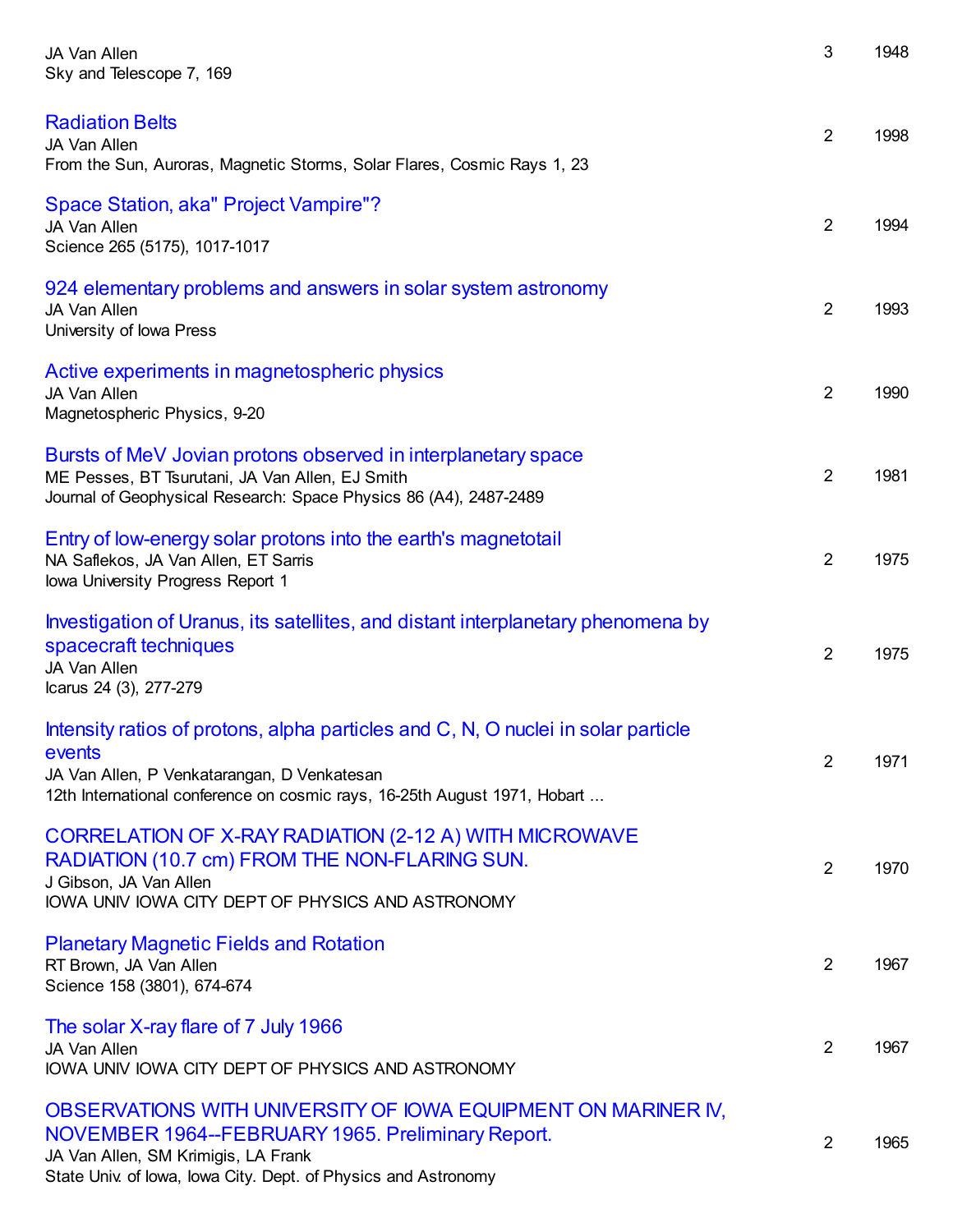| Further Observations on the Starfish and Soviet Artificial Radiation Belts<br>JA Van Allen<br>IOWA UNIV IOWA CITY DEPT OF PHYSICS AND ASTRONOMY                                 | $\overline{2}$ | 1963 |
|---------------------------------------------------------------------------------------------------------------------------------------------------------------------------------|----------------|------|
| <b>Van Allen radiation belt</b><br>JA Van Allen, LA Frank<br>Natl. Acad. Sci. IGY Bull 21, 3-6                                                                                  | $\overline{2}$ | 1959 |
| <b>The Aerobee Rocket</b><br>JA Van Allen, JW Townsend Jr, EC Pressly<br>Sounding Rockets. New York: McGraw-Hill, 54-70                                                         | $\overline{2}$ | 1959 |
| <b>Scientific Uses of Earth Satellites</b><br>JA Van Allen, WA Calder<br>American Journal of Physics 25 (6), 396-396                                                            | $\overline{2}$ | 1957 |
| The beginnings of magnetospheric physics<br>JA Van Allen<br>Space Mankind's Fourth Environment: Selected Papers from the XXII                                                   | 1              | 2013 |
| Is human spaceflight now obsolete?<br>JA Van Allen<br>Science 304 (5672), 822-822                                                                                               | 1              | 2004 |
| <b>Magnetospheric physics</b><br>JA Van Allen<br>The Century of Space Science, 153-177                                                                                          | 1              | 2001 |
| Mean free paths of solar electrons(E (e) greater than approximately 45 keV) in<br>the interplanetary medium<br><b>JA Van Allen</b><br>Journal of Geophysical Research 103, 29   | 1              | 1998 |
| Update on Pioneer 10<br>JA Van Allen<br>Eos, Transactions American Geophysical Union 79 (10), 123-123                                                                           | 1              | 1998 |
| Survival of a thin mica window on Pioneer 11 during 21 years of interplanetary<br>flight<br>JA Van Allen, BA Randall<br>Department of Physics and Astronomy, University of Iowa | 1              | 1994 |
| Books-Received-Cosmic-Rays the Sun and Geomagnetism<br>SE Forbush, JA van Allen<br>Science 262, 1912                                                                            | 1              | 1993 |
| Geometrical Relationships of Pioneer 11 to Uranus and Voyager 2 in 1985-86.<br>JA Van Allen<br>IOWA UNIV IOWA CITY DEPT OF PHYSICS AND ASTRONOMY                                | 1              | 1984 |
| Observations of high intensity radiation by satellites 1958 Alpha and 1958<br>Gamma<br>JA Van Allen                                                                             | 1              | 1981 |

Space Science Comes of Age: Perspectives in the History of the Space ...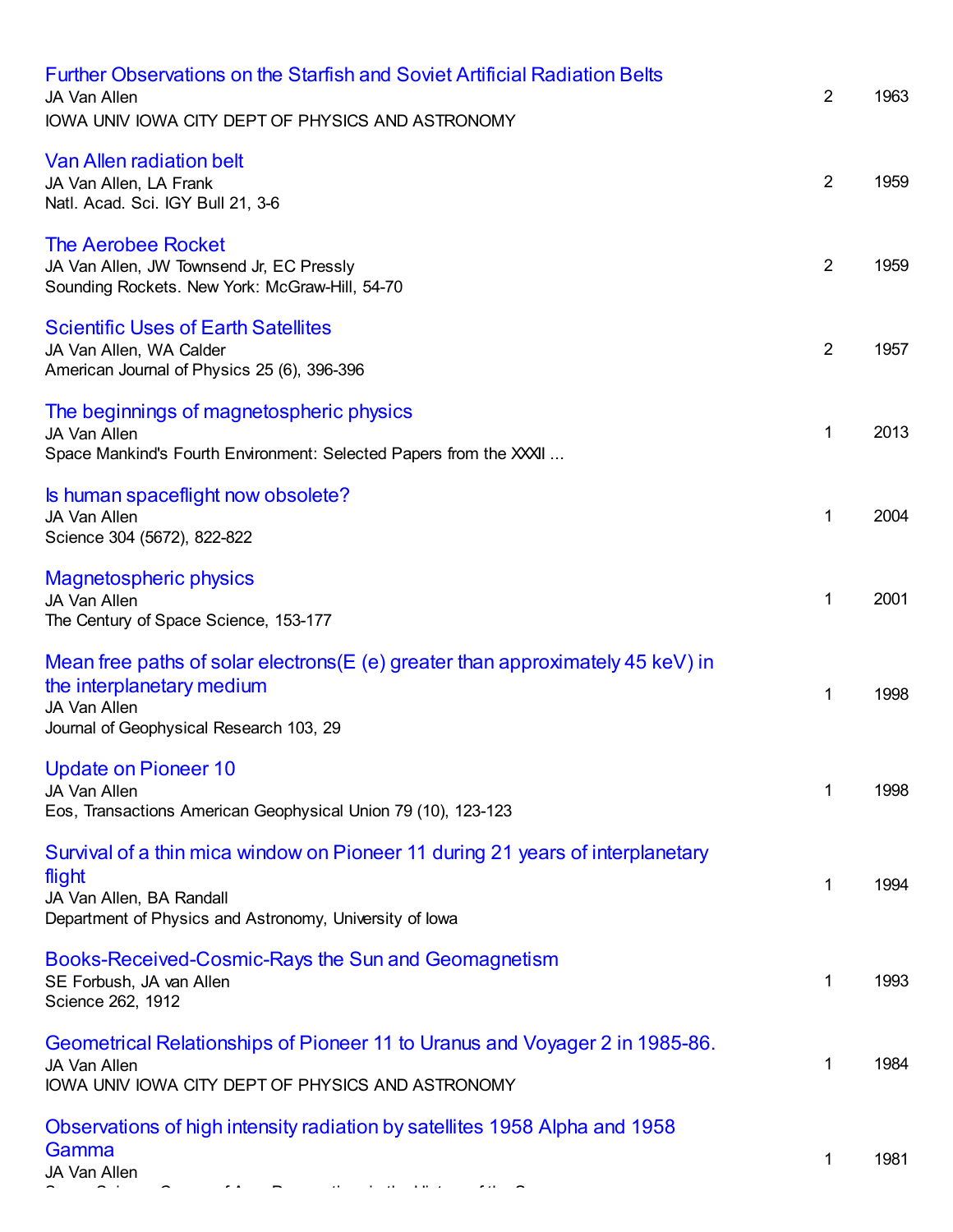Space Science Comes of Age: Perspectives in the History of the Space ...

| <b>Pioneer</b>                                                                                                                                                                           |              |      |
|------------------------------------------------------------------------------------------------------------------------------------------------------------------------------------------|--------------|------|
| RO Fimmel, E Burgess, JA Van Allen                                                                                                                                                       | 1            | 1980 |
| Initial flight report on University of lowa experiment on Pioneer 10<br><b>JA Van Allen</b><br>Department of Physics and Astronomy, University of Iowa                                   | 1            | 1972 |
| Energetic Particle Phenomena in the Earth's Magnetospheric Tail<br>JA Van Allen<br>Particles and Fields in the Magnetosphere, 111-121                                                    | 1            | 1970 |
| Venus: An upper limit on intrinsic magnetic dipole moment based on absence<br>of a radiation belt<br>JA van Allen, SM Krimgis, LA Frank, TP Armstrong<br>The Venus Atmosphere 1, 551     | 1            | 1969 |
| Are we to abandon the planets to the soviet union?<br>JA Van Allen<br>Science 158, 1405                                                                                                  | $\mathbf{1}$ | 1967 |
| SOLAR PARTICLE OBSERVATIONS INSIDE THE MAGNETOSPHERE<br>DURING THE 7 JULY 1966 EVENT.<br>SM Krimigis, JA Van Allen, TP Armstrong<br>IOWA UNIV IOWA CITY DEPT OF PHYSICS AND ASTRONOMY    | $\mathbf 1$  | 1967 |
| Correlation of outer radiation zone electrons<br>LA Frank, JA Van Allen                                                                                                                  | $\mathbf 1$  | 1966 |
| Alfvén invariant in the field of a magnetic unipole<br>JA Van Allen<br>Journal of Geophysical Research 70 (5), 1240-1240                                                                 | 1            | 1965 |
| <b>Charged Particles</b><br>LA Frank, JA Van Allen, HK Hills<br>Science 139 (3558), 905-907                                                                                              | 1            | 1963 |
| Remarks on the Artificial Radiation Belt Produced by the 9 July 1962 Nuclear<br>Detonation ("Starfish")<br>JA Van Allen<br>Department of Physics and Astronomy, State University of lowa | 1            | 1963 |
| A latitude survey of cosmic radiation<br>JA Van Allen, LJ Cahill<br>Ann. Intern. Geophys. Yr. 12 (Pt 2)                                                                                  | 1            | 1961 |
| The geomagnetically trapped corpuscular radiation<br>JA van Allen<br>International Cosmic Ray Conference 3, 7                                                                            | 1            | 1960 |
| <b>IGY Rocket Report Series</b>                                                                                                                                                          |              |      |

[1](https://scholar.google.com/scholar?oi=bibs&hl=en&cites=1689002874410729721) 1958

JA Van Allen USA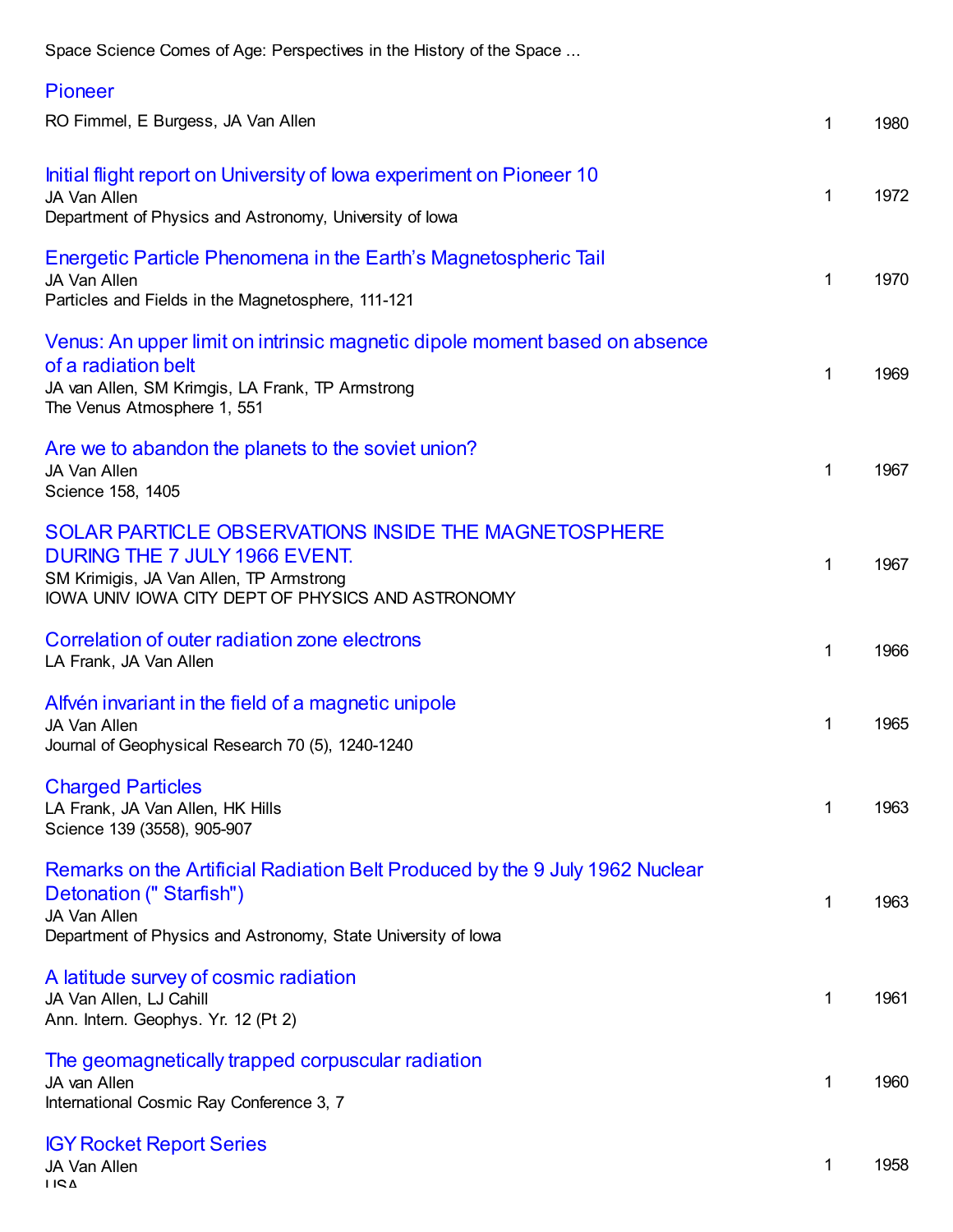| ×<br>I<br>۰.<br>v<br>v.<br>×<br>۰. |  |
|------------------------------------|--|

Scientific [Instrumentation](https://scholar.google.com/citations?view_op=view_citation&hl=en&user=ErFeWdEAAAAJ&cstart=200&pagesize=100&citation_for_view=ErFeWdEAAAAJ:bXvxhPDrUX0C) of Satellites

| JA Van Allen<br>Geophysics and the IGY: Proceedings of the Symposium at the Opening of the                                                                                                             | 1 | 1958 |
|--------------------------------------------------------------------------------------------------------------------------------------------------------------------------------------------------------|---|------|
| A Brief Report on Auroral, Cosmic Ray and Geomagnetic Observations at High<br>Altitudes in the Northern Auroral Zone and the Arctic<br>JA Van Allen<br>Department of Physics, State University of Iowa | 1 | 1957 |
| <b>Radiation Belts</b><br>JA Van Allen<br>From the Sun: Auroras, Magnetic Storms, Solar Flares, Cosmic Rays, 23-28                                                                                     | 1 |      |
| Department of Physics and Astronomy The University of Iowa Iowa City, Iowa<br>52242<br>JA Van Allen<br>Magnetospheric Physics: Achievements and Prospects, 9                                           |   | 2013 |
| <b>Edward Bryant Nelson</b><br>JA van Allen, E Norbeck<br>Physics Today 57 (12), 81-81                                                                                                                 |   | 2004 |
| Observation of High Intensity Radiation by Satellites 1958 Alpha and Gamma<br>JA Van Allen, GH Ludwig, EC Ray, CE McILWAIN<br>AIAA JOURNAL 41 (7; SUPP/A), 277-281                                     |   | 2003 |
| Pioneer beat'warranty'<br>JA Van Allen<br>AVIATION WEEK & SPACE TECHNOLOGY 158 (13), 6-6                                                                                                               |   | 2003 |
| <b>Magnetospheric physics</b><br>JA van Allen<br>The Century of Space Science, Volume I 1, 153                                                                                                         |   | 2002 |
| Perturbations of the Earth's inner radiation belt by two geomagnetic storms:<br><b>Explorer I revisited</b><br>JA Van Allen<br>Journal of Geophysical Research: Space Physics 104 (A9), 20001-20006    |   | 1999 |
| Mean free paths of solar electrons ( $E \in \geq 45$ keV) in the interplanetary medium<br>JA Van Allen<br>Journal of Geophysical Research: Space Physics 103 (A12), 29665-29677                        |   | 1998 |
| Energetic Particles and Magnetic Fields in the Earth's Magnetosphere and<br><b>Interplanetary Space.</b><br>JA Van Allen<br>IOWA UNIV IOWA CITY DEPT OF PHYSICS AND ASTRONOMY                          |   | 1996 |
| Book Review: War and Peace: Science with a Vengeance: How the Military<br>Created the US Space Sciences after World War II<br>JA Van Allen                                                             |   | 1995 |

#### Journal for the History of Astronomy 26 (2), 179-181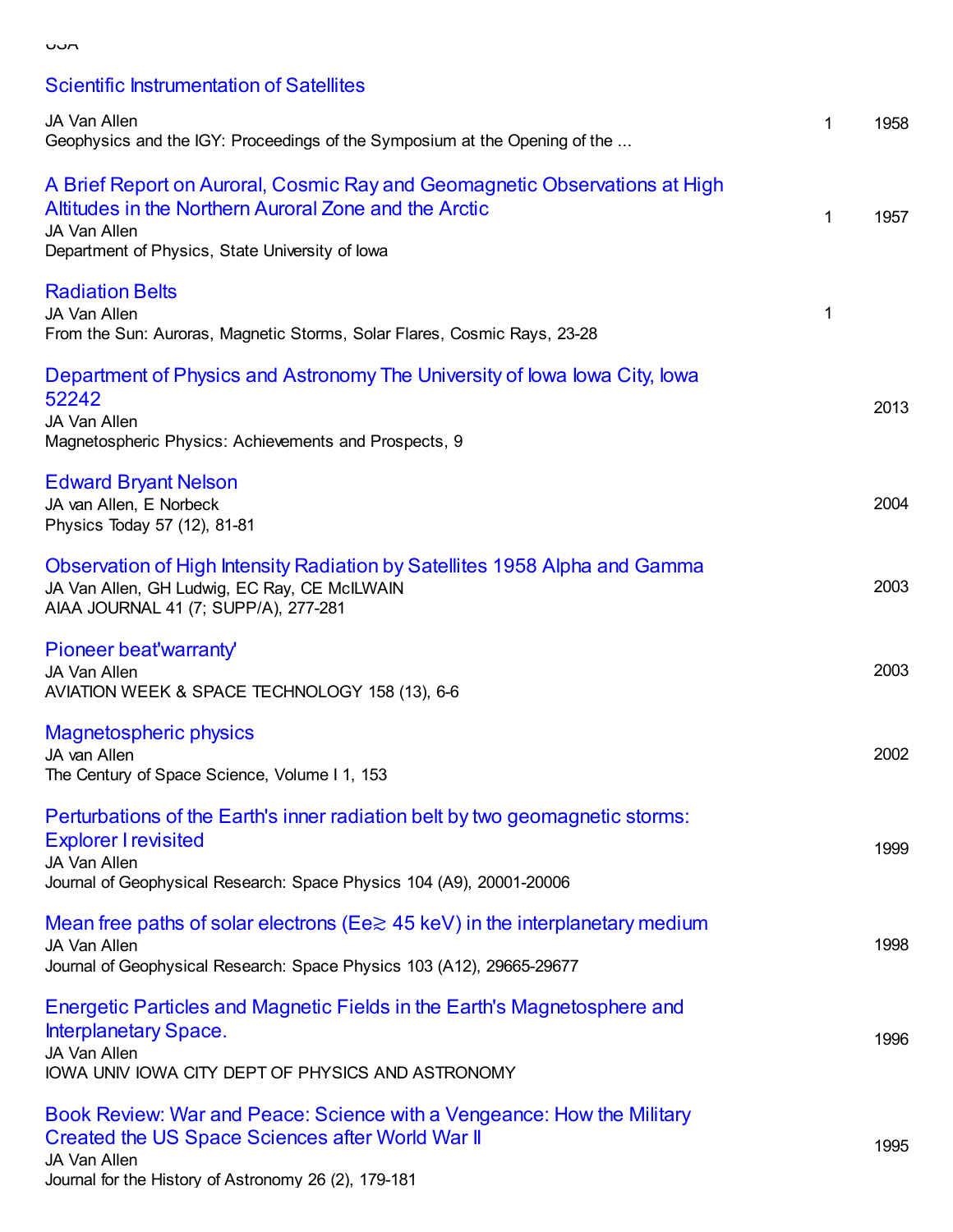## Book Review: Science from Balloons: Race to the [Stratosphere:](https://scholar.google.com/citations?view_op=view_citation&hl=en&user=ErFeWdEAAAAJ&cstart=200&pagesize=100&citation_for_view=ErFeWdEAAAAJ:p7qoFRH4VUUC) Manned

Journal for the History of Astronomy 26 (2), 179-181

| <b>Scientific Ballooning in America</b><br>JA Van Allen<br>Journal for the History of Astronomy 26 (2), 177-179                                                                                                                                       | 1995      |
|-------------------------------------------------------------------------------------------------------------------------------------------------------------------------------------------------------------------------------------------------------|-----------|
| Auroral Bremsstrahlung in the Mesosphere<br>JA Van Allen<br>Department of Physics and Astronomy, University of Iowa                                                                                                                                   | 1995      |
| Book Review: 924 Elementary Problems and Answers in Solar System<br>Astronomy/U lowa Press, 1993<br>JA van Allen<br>Journal of the Royal Astronomical Society of Canada 88, 193-195                                                                   | 1994      |
| Reformation of a coronal helmet streamer by magnetic reconnection after a<br>coronal mass ejection<br>E Hiei, AJ Hundhausen, DG Sime, JT Gosling, SJ Bame, DJ McComas,<br>X-ray solar physics from Yohkoh: proceedings of the International Symposium | 1994      |
| Books-Received-924 Elementary Problems and Answers in Solar System<br><b>Astronomy</b><br>JA van Allen<br>Science 262, 1463                                                                                                                           | 1993      |
| The heliospheric boundary<br>JA Van Allen<br>Journal of Geophysical Research: Space Physics 98 (A9), 15121-15121                                                                                                                                      | 1993      |
| Observed currents on the earths high-latitude magnetopause. (Reannouncement<br>with new availability information)<br>JA Van Allen, J Adnan<br>lowa Univ., Iowa City, IA (United States). Dept. of Physics and Astronomy                               | 1992      |
| The Modern Saga of Planetary Exploration<br>JA Van Allen<br>The University of lowa                                                                                                                                                                    | 1992      |
| Preliminary Survey of Pioneer 10/Pioneer 11 Cosmic-ray Data for 1991<br>JA Van Allen<br>Department of Physics and Astronomy, University of Iowa                                                                                                       | 1992      |
| Eulogy for the lowa shooting victims<br>JA Van Allen<br>Eos, Transactions American Geophysical Union 72 (50), 563-563                                                                                                                                 | 1991      |
| Relativistic electrons in Saturn's inner magnetosphere and an estimate of their<br>synchrotron emission. Progress report<br>JA Van Allen, CL Grosskreutz<br>lowa Univ., lowa City, IA (USA). Dept. of Physics and Astronomy                           | 1989      |
| Preliminary Report of Pioneer 11 Observation of an Interplanetary Proton Event<br>on 30 May-6 June 1989 at 28.4 AU                                                                                                                                    | $\lambda$ |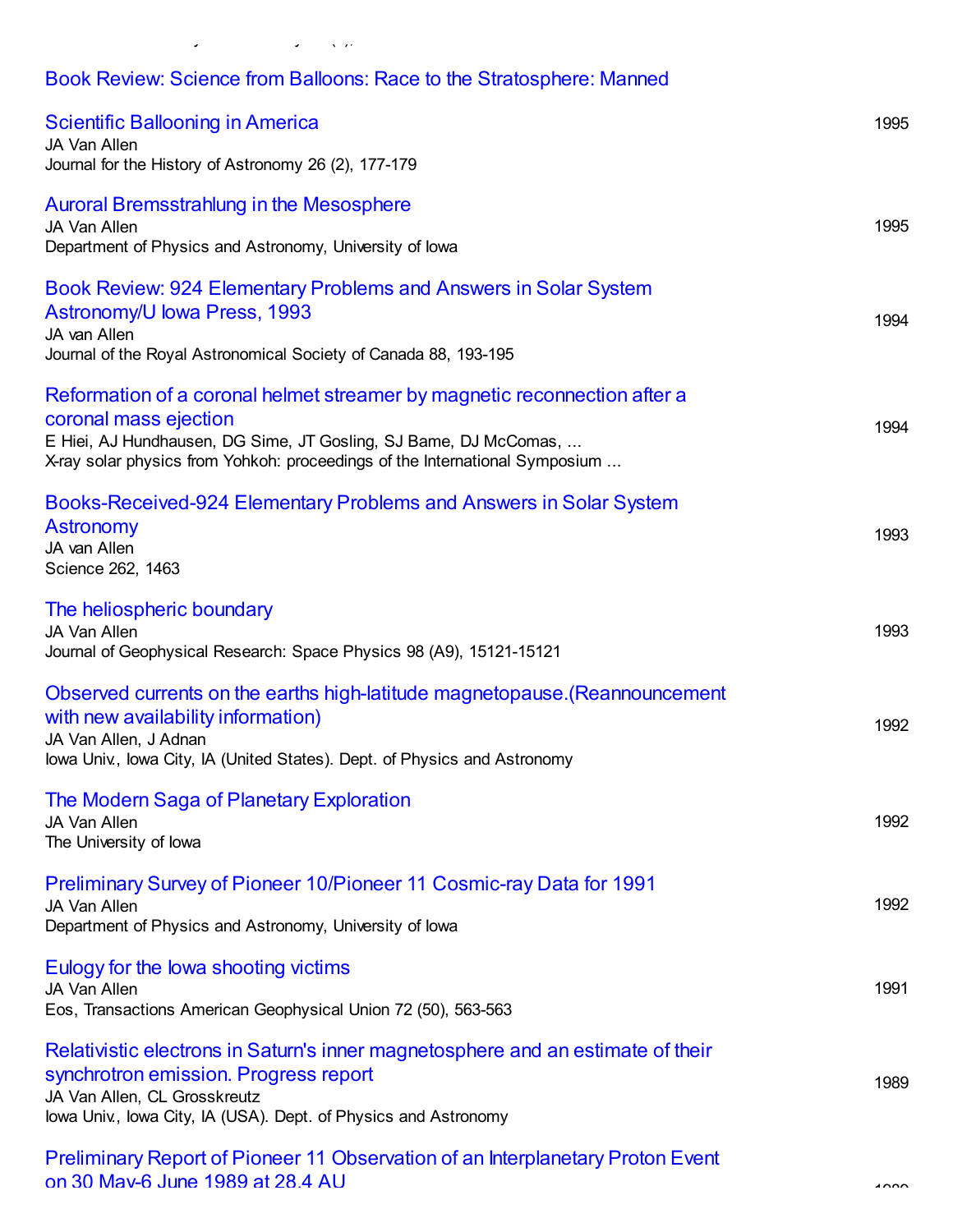| بالقدمس فالرمسين فاقابيق<br>JA Van Allen, BA Randall<br>Department of Physics and Astronomy, University of lowa                                                                                                               | ୲୳୪୪ |
|-------------------------------------------------------------------------------------------------------------------------------------------------------------------------------------------------------------------------------|------|
| Solar-cycle dependence of the radial gradient of cosmic-ray intensity. Progress<br>report for period ending 1988<br>JA Van Allen<br>lowa Univ., lowa City (USA). Dept. of Physics and Astronomy                               | 1988 |
| Reply fto "Comment on 'Interplanetary protons (EP≈ 1 MeV) 1973-1986 and out<br>to 22.4 AU"]<br>JA Van Allen, RB Decker<br>Geophysical Research Letters 15 (8), 842-842                                                        | 1988 |
| [Reply to "Space Station?" by LH Meredith] On the future of the United States in<br>space<br>JA Van Allen<br>Eos, Transactions American Geophysical Union 68 (45), 1578-1579                                                  | 1987 |
| Interplanetary protons (e/sub p/approx= 1 MeV) 1973-1986 and out to 22.4 Au.<br><b>Progress report</b><br>JA Van Allen<br>lowa Univ., lowa City (USA). Dept. of Physics and Astronomy                                         | 1987 |
| Interplanetary Protons (E sub p approx = 1 MeV) 1973-1986 and out to 22.4 AU.<br>JA Van Allen<br>IOWA UNIV IOWA CITY DEPT OF PHYSICS AND ASTRONOMY                                                                            | 1987 |
| Interplanetary protons (EP approx= 1 MeV) 1973-1986 and out to 22.4 AU<br>JA van Allen<br>Iowa University Progress Report                                                                                                     | 1987 |
| Interplanetary proton (0. $61 < E$ /sub $p$ / $<$ 3. 41 MeV) events observed with<br>Pioneer 11, 1973-1986 and out to 22.4 Au. Progress report<br>JA Van Allen<br>lowa Univ., lowa City (USA). Dept. of Physics and Astronomy | 1987 |
| Upper limit on the sizes of shepherding satellites at saturn's ring G. Progress<br>report<br>JA Van Allen<br>lowa Univ., lowa City (USA). Dept. of Physics and Astronomy                                                      | 1987 |
| Interplanetary-proton (0.61 <ep<3.41 11,<br="" events="" mev)="" observed="" pioneer="" with="">1973-86 and out to 22.4 AU. Progress report<br/>JA Van Allen<br/>lowa Univ., lowa City (USA)</ep<3.41>                        | 1987 |
| Interplanetary Protons (E [subscript P Approximately Equal To] 1 MeV) 1973-<br>1986 and Out to 22.4 AU<br>JA Van Allen<br>Department of Physics and Astronomy, University of lowa                                             | 1987 |

[Interplanetary](https://scholar.google.com/citations?view_op=view_citation&hl=en&user=ErFeWdEAAAAJ&cstart=200&pagesize=100&citation_for_view=ErFeWdEAAAAJ:whNN5KpgZFsC) Proton (0.61 JA Van Allen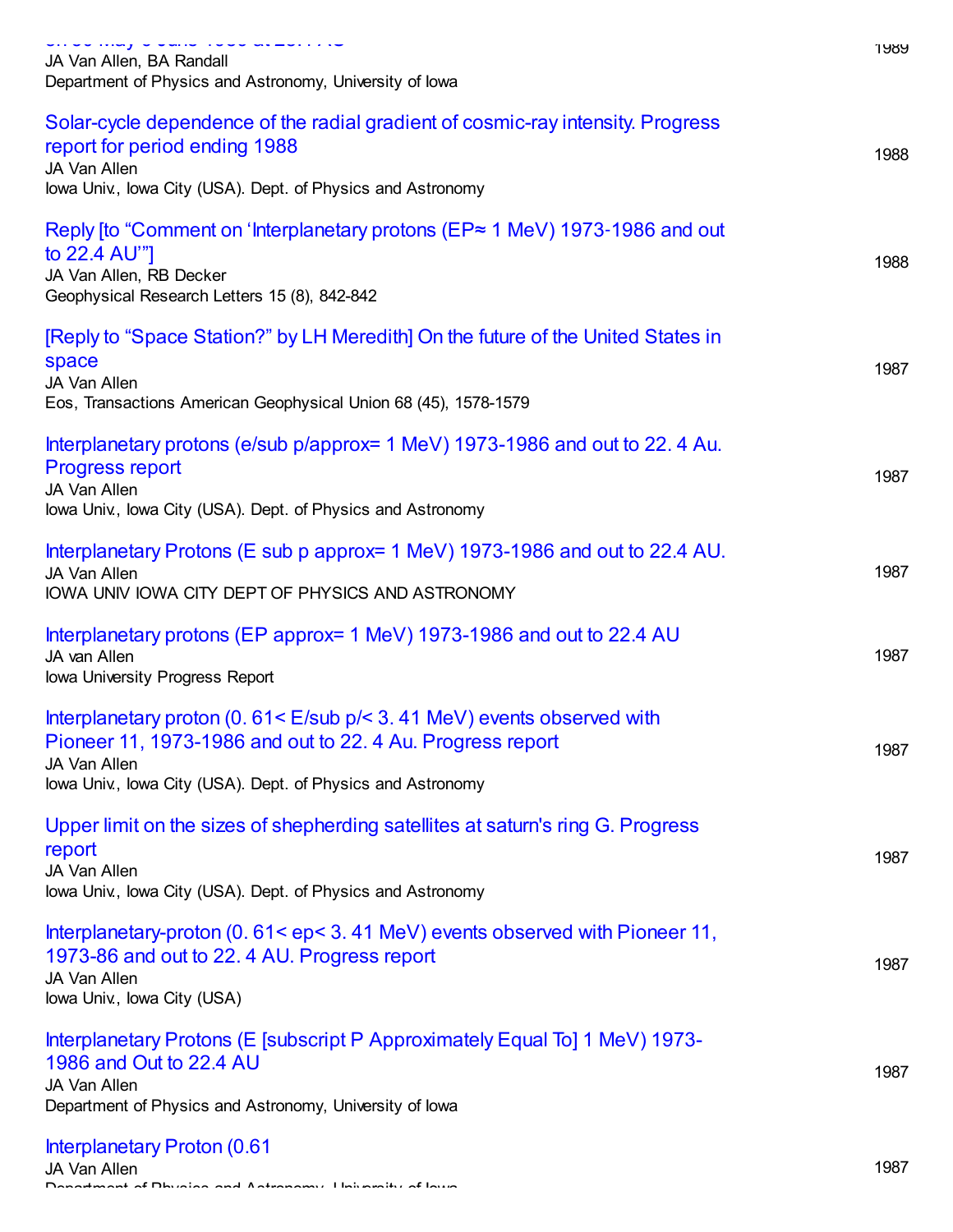#### On Observable Time Delays in the [Interplanetary](https://scholar.google.com/citations?view_op=view_citation&hl=en&user=ErFeWdEAAAAJ&cstart=200&pagesize=100&citation_for_view=ErFeWdEAAAAJ:hKmHnHMtuq0C) Medium: Four Idealized Cases

| JA Van Allen<br>Department of Physics and Astronomy, University of Iowa                                                                                                        | 1987 |
|--------------------------------------------------------------------------------------------------------------------------------------------------------------------------------|------|
| An upper limit on shepherding satellites at Saturn's Ring G<br>JA Van Allen<br>Iowa University Progress Report 1                                                               | 1986 |
| The section officers for the biennium are.<br>JA Van Allen, PM Bell, JG Roederer, GI Director, CL Drake, PS Eagleson,                                                          | 1986 |
| Heliocentric radius of the cosmic-ray modulation boundary. Progress report<br>BA Randall, JA Van Allen<br>lowa Univ., lowa City (USA). Dept. of Physics and Astronomy          | 1986 |
| <b>Origins of Magnetospheric Physics</b><br>JA van Allen, JS Kim<br>Physics Today 39, 85                                                                                       | 1986 |
| Positions of Pioneer 11 and Neptune on 24 August 1989<br>JA Van Allen<br>Department of Physics and Astronomy, University of Iowa                                               | 1986 |
| Magnetospheres of the outer planets. Progress report<br>JA Van Allen<br>lowa Univ., lowa City (USA). Dept. of Physics and Astronomy                                            | 1985 |
| Interplanetary cosmic ray intensity: 1972-1984 and out to 32 AU. Progress<br>report<br>JA Van Allen, BA Randall<br>lowa Univ., lowa City (USA). Dept. of Physics and Astronomy | 1984 |
| <b>Book-Review-Origins of Magnetospheric Physics</b><br>JA van Allen<br>Sky and Telescope 67, 527                                                                              | 1984 |
| <b>Genesis of the International</b><br>JA Van Allen<br>History of Geophysics 1, 49                                                                                             | 1984 |
| The GIFT honor roll<br>JA Van Allen<br>Eos, Transactions American Geophysical Union 64 (37), 545-545                                                                           | 1983 |
| Absorption of energetic protons by Saturn's ring g. Progress report for FY83<br>JA Van Allen<br>lowa Univ., lowa City (USA). Dept. of Physics and Astronomy                    | 1983 |
| <b>AGII</b><br>LH Meredith, JA Van Allen, JT Wilson, CL Drake, C Kisslinger,<br>EOS 63 (26), 555-556                                                                           | 1982 |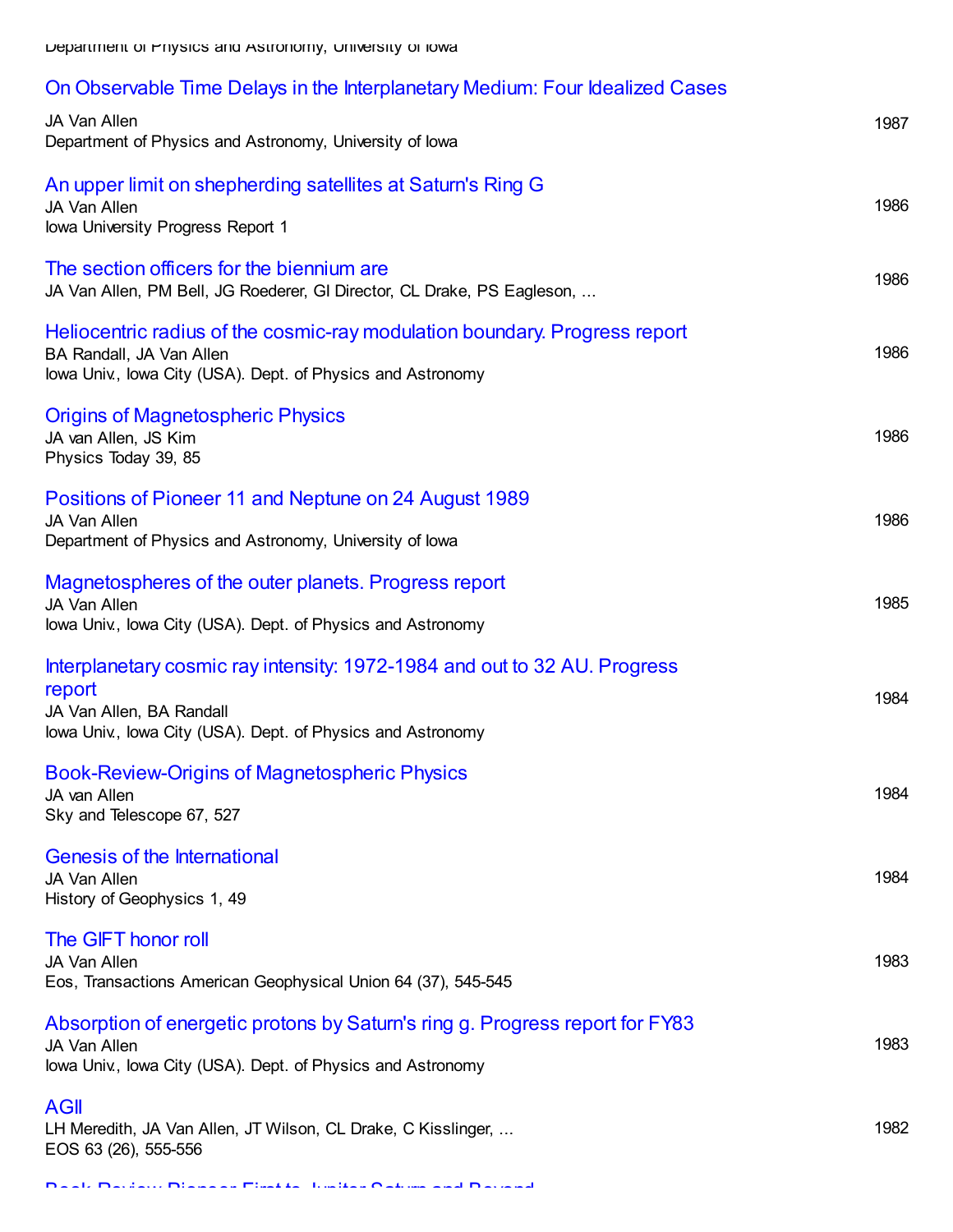| BOOK-Review-Ploneer-First to Jupiter Saturn and Beyond<br>RO Fimmel, J van Allen, E Burgess<br>Sky and Telescope 62, 593                                                                                                            | 1981 |
|-------------------------------------------------------------------------------------------------------------------------------------------------------------------------------------------------------------------------------------|------|
| The energetic charged particle absorption signature of Mimas. Progress report<br>JA Van Allen, MF Thomsen, BA Randall<br>lowa Univ., lowa City (USA). Dept. of Physics and Astronomy                                                | 1980 |
| Motion of trapped electrons and protons in Saturn's inner magnetosphere.<br><b>Progress report</b><br>MF Thomsen, JA Van Allen<br>lowa Univ., lowa City (USA). Dept. of Physics and Astronomy                                       | 1980 |
| Corotation of Saturn's magnetosphere: evidence from energetic proton<br>anisotropies. Revision. Progress report<br>MF Thomsen, TG Northrop, AW Schardt, JA Van Allen<br>lowa Univ., lowa City (USA). Dept. of Physics and Astronomy | 1980 |
| Corotation of Saturn's Magnetosphere: Evidence from Energetic Proton<br>Anisotropies. Revision.<br>MF Thomsen, TG Northrop, AW Schardt, JA Van Allen<br>IOWA UNIV IOWA CITY DEPT OF PHYSICS AND ASTRONOMY                           | 1980 |
| Sources and sinks of energetic electrons and protons in saturn's<br>magnetosphere. Progress report<br>JA Van Allen, BA Randall, MF Thomsen<br>lowa Univ., lowa City (USA). Dept. of Physics and Astronomy                           | 1980 |
| The Magnetosphere of Saturn<br>JA van Allen<br>Bulletin of the American Physical Society 25, 16                                                                                                                                     | 1980 |
| lowa, University-Of<br>JA van Allen<br>Bulletin of the American Astronomical Society 12, 147                                                                                                                                        | 1980 |
| Saturn's magnetosphere, rings, and inner satellites. Progress report<br>JA Van Allen, MF Thomsen, BA Randall, RL Rairden, CL Grosskreutz<br>lowa Univ., lowa City (USA). Dept. of Physics and Astronomy                             | 1979 |
| New Ring and Satellites of Saturn<br>T Gehrels, J Van Allen<br>International Astronomical Union Circular 3417, 1                                                                                                                    | 1979 |
| Galactic cosmic-ray intensity to a heliocentric distance of 18 AU. Progress<br>report. [Pioneer 10 and 11]<br>JA Van Allen<br>lowa Univ., lowa City (USA). Dept. of Physics and Astronomy                                           | 1979 |
| On the inference of properties of Saturn's Ring E from energetic charged<br>particle observations. Progress report<br>MF Thomsen, JA Van Allen<br>lowa Univ., lowa City (USA). Dept. of Physics and Astronomy                       | 1979 |

Preliminary Report of Principal Findings on Saturn's [Magnetosphere](https://scholar.google.com/citations?view_op=view_citation&hl=en&user=ErFeWdEAAAAJ&cstart=200&pagesize=100&citation_for_view=ErFeWdEAAAAJ:N2osnxbUuuUC) by the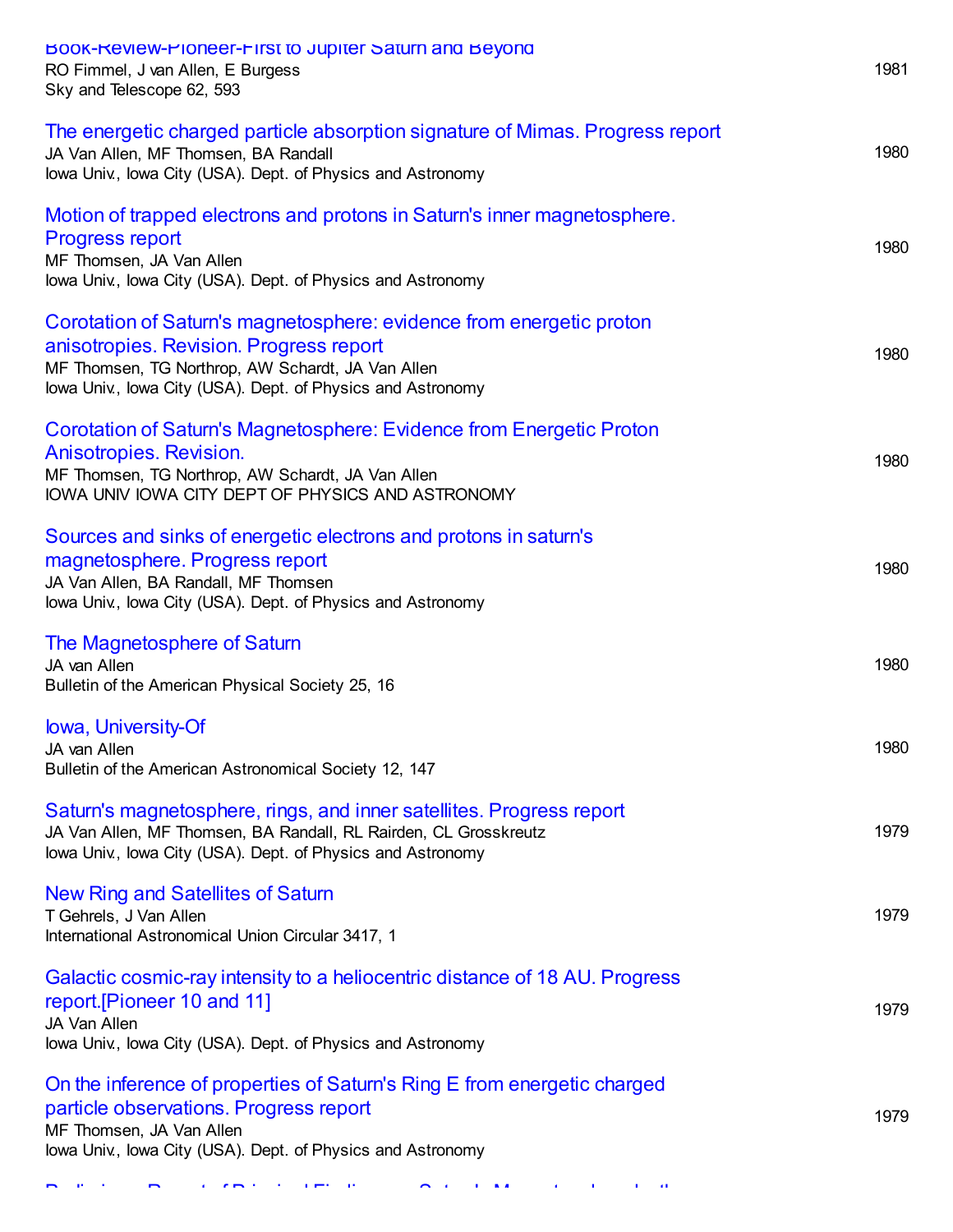| <b>Preliminary Report of Principal Findings on Saturn's Magnetosphere by the</b><br>University of Iowa Experiment on Pioneer 11<br>JA Van Allen<br>Department of Physics and Astronomy, University of Iowa                        | 1979 |
|-----------------------------------------------------------------------------------------------------------------------------------------------------------------------------------------------------------------------------------|------|
| On the Plasma Sheet in Jupiter's Dawn Magnetodisc.<br>JA Van Allen<br>IOWA UNIV IOWA CITY DEPT OF PHYSICS AND ASTRONOMY                                                                                                           | 1978 |
| On the plasma sheet in Jupiter's dawn magnetodisc. Progress report<br>JA Van Allen<br>lowa Univ., lowa City (USA). Dept. of Physics and Astronomy                                                                                 | 1978 |
| Pioneer 11 Observations of September-October 1977 Solar Particle Events at<br><b>5.8 AU</b><br>JA Van Allen<br>Department of Physics and Astronomy, University of lowa                                                            | 1978 |
| The 1981 Jupiter orbiter probe mission<br>JW Moore, JA Van Allen, JR Hyde, RS Nunamaker<br>Acta Astronautica 4 (5), 577-603                                                                                                       | 1977 |
| A Study of Energetic Particle Events Observed by the Helios, IMP-7 and 8, and<br>Pioneer-11 S/C<br>ET Sarris, SM Krimigis, JA van Allen, E Keppler, K Richter<br>International Cosmic Ray Conference 5, 178                       | 1977 |
| Relative Assessment of the Inside and Outside Targeting Options of Pioneer 11<br>at Saturn from the Standpoint of the University of lowa Investigation<br>JA Van Allen<br>Department of Physics and Astronomy, University of Iowa | 1977 |
| Revised Pioneer 10 absolute electron intensities in the inner Jovian<br>magnetosphere. Progress report<br>DN Baker, JA van Allen<br>lowa Univ., lowa City (USA). Dept. of Physics and Astronomy                                   | 1975 |
| Galactic cosmic ray intensity 0.99 to 5.26 au from the Sun. Progress report<br>MF Thomsen, JA Van Allen<br>lowa Univ., lowa City (USA). Dept. of Physics and Astronomy                                                            | 1975 |
| Entry of low-energy solar protons into the earth's magnetotail. Progress report<br>NA Saflekos, JA Van Allen, ET Sarris<br>lowa Univ., lowa City (USA). Dept. of Physics and Astronomy                                            | 1975 |
| <b>Investigation of Uranus, Its Satellites, and Distant</b><br><b>JA VAN ALLEN</b><br>Review Papers Prepared By Members Of The Mariner Jupiter/Uranus Science                                                                     | 1975 |
| Energetic electrons in the Jovian magnetosphere. Progress report<br>DN Baker, JA Van Allen<br>lowa Univ., lowa City (USA). Dept. of Physics and Astronomy                                                                         | 1975 |
|                                                                                                                                                                                                                                   |      |

Pioneer 11 observations of energetic particles in the Jovian [magnetosphere.](https://scholar.google.com/citations?view_op=view_citation&hl=en&user=ErFeWdEAAAAJ&cstart=200&pagesize=100&citation_for_view=ErFeWdEAAAAJ:6HoeAlFIZOwC)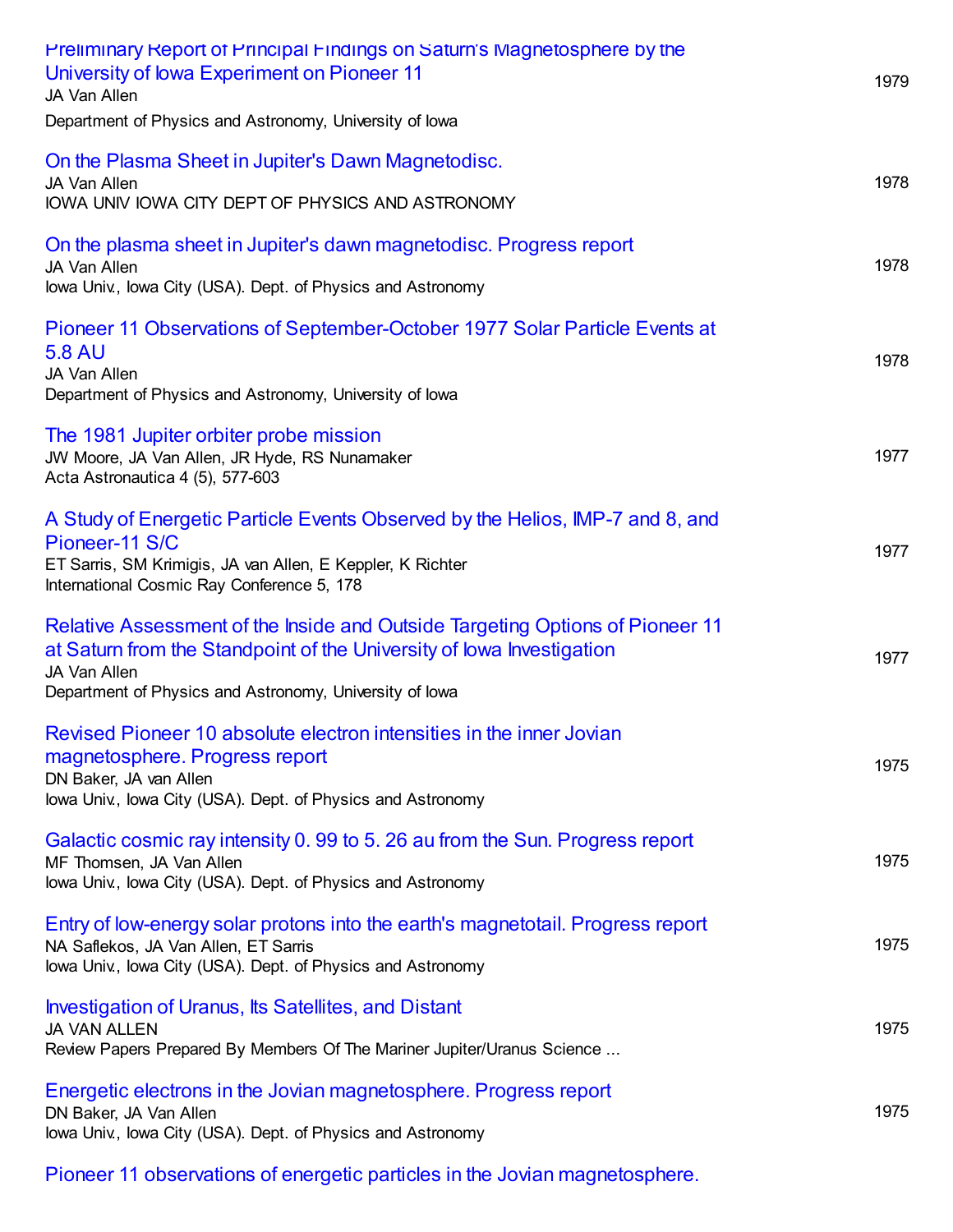| [Positional distributions, absolute intensities, energy spectra, and angular<br>distributions of e and pl                                                                                                                                                      | 1975 |
|----------------------------------------------------------------------------------------------------------------------------------------------------------------------------------------------------------------------------------------------------------------|------|
| JA Van Allen, BA Randall, DN Baker, CK Goertz, DD Sentman<br>lowa Univ., lowa City (USA). Dept. of Physics and Astronomy                                                                                                                                       |      |
| Jupiter's magnetosphere as observed with Pioneer 10<br>JA Van Allen, RF Randall                                                                                                                                                                                | 1974 |
| The Magnetosphere of Jupiter as Observed with PIONEER 10. Parts I, II, and III.<br>JA Van Allen, DN Baker, BA Randall, CK Goertz, TG Northrop<br>IOWA UNIV IOWA CITY DEPT OF PHYSICS AND ASTRONOMY                                                             | 1974 |
| Magnetosphere of Jupiter as observed with Pioneer 10. Parts I, II, and III.<br><b>Progress report</b><br>JA Van Allen, DN Baker, BA Randall, CK Goertz, TG Northrop<br>lowa Univ., lowa City (USA). Dept. of Physics and Astronomy; National                   | 1974 |
| Effects of interplanetary shock waves on energetic charged particles. Progress<br>report<br>ET Sarris, JA Van Allen<br>lowa Univ., lowa City (USA). Dept. of Physics and Astronomy                                                                             | 1974 |
| Variability of intensity ratios of H to He and He to ions with Z not smaller than 3<br>in solar energetic particle events<br>JA Van Allen, P Venkatarangan, D Venkatesan                                                                                       | 1974 |
| Variability of Intensity Ratios of H to He and He to C, N, O in Energetic Solar<br><b>Particle Events.</b><br>JA Van Allen, P Venkatarangan, D Venkatesan<br>IOWA UNIV IOWA CITY DEPT OF PHYSICS AND ASTRONOMY                                                 | 1973 |
| A strategy for investigation of the outer solar system. Outer planets, their<br>satellites, and particles and fields at great distances from the sun.<br>G Münch, DM Hunten, AJ Kliore, JS Lewis, MB McElroy, NW Spencer,<br>Space Science Reviews 14, 347-362 | 1973 |
| Proposal for a Magnetometer Experiment for the 1978 Orbiter Mission of the<br><b>Pioneer Venus Program: Technical Section</b><br>MN Oliven, JA Van Allen<br>Department of Physics and Astronomy, State University of Iowa                                      | 1973 |
| Strategy for exploration of the outer solar system<br>JA Van Allen<br>1973 AIAA/ASME/SAE Space Mission Planning and Execution Meeting                                                                                                                          | 1973 |
| Height distribution and directionality of 2 to 12 A x-ray flare emission in the solar<br>atmosphere. Progress report<br>CP Catalano, JA Van Allen                                                                                                              | 1972 |
| Observations of Galactic Cosmic Ray Intensity from 1.0 to 2.0 au Heliocentric<br><b>Radial Distance</b><br>JA Van Allen                                                                                                                                        | 1972 |

IOWA UNIV IOWA CITY DEPT OF PHYSICS AND ASTRONOMY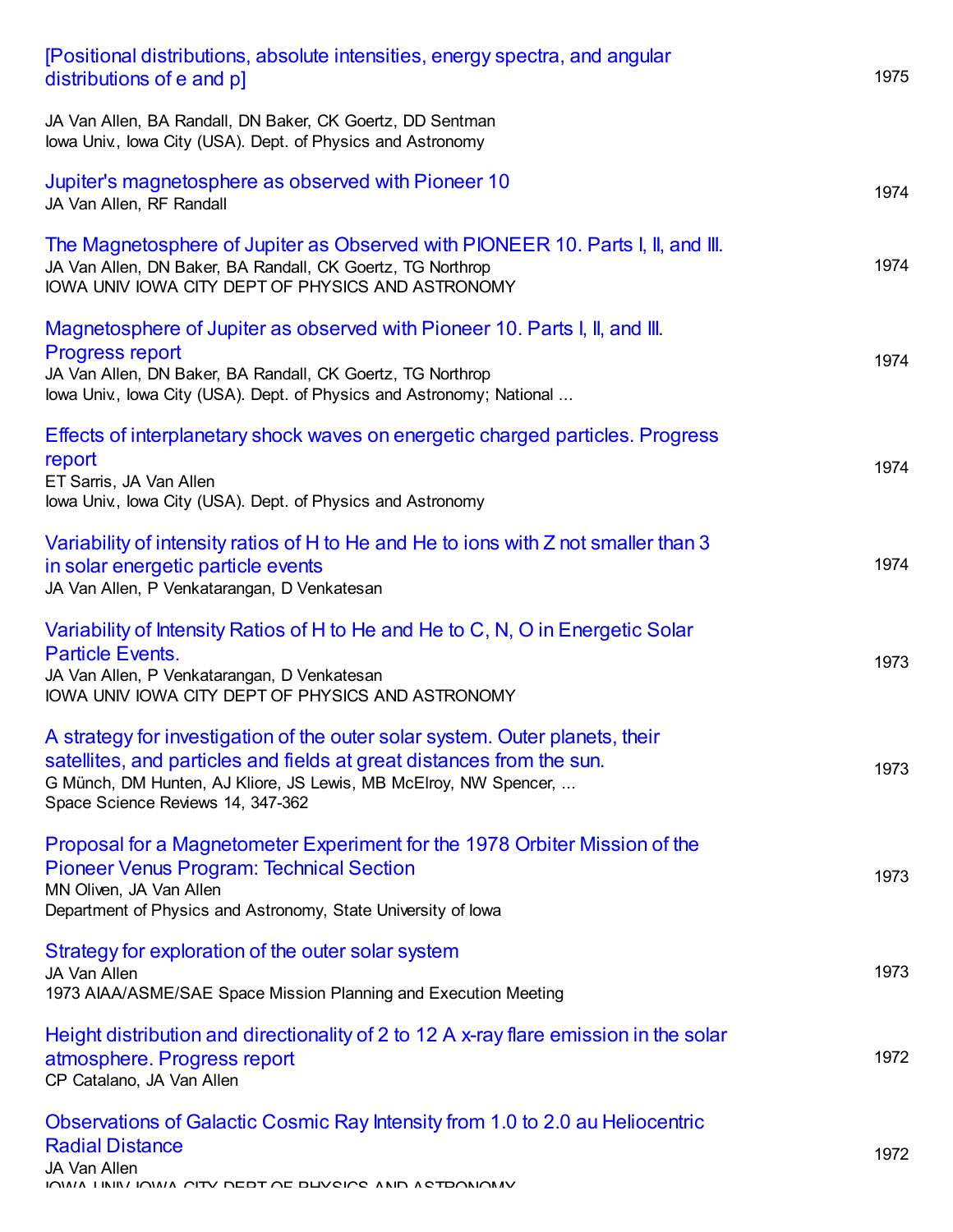| Second Flight Report on University of Iowa Experiment on Pioneer 10                                                                                                                                                                                                                                           |      |
|---------------------------------------------------------------------------------------------------------------------------------------------------------------------------------------------------------------------------------------------------------------------------------------------------------------|------|
| JA Van Allen<br>Department of Physics and Astronomy, University of Iowa                                                                                                                                                                                                                                       | 1972 |
| Low-energy/greater than or equal to 0.3 MeV/solar particle observations at<br>widely separated points/greater than 0.1 AU/during 1967<br>TP Armstrong, SM Krimigis, EC Roelof, JA Van Allen                                                                                                                   | 1971 |
| Variability of the Intensity Ratios, Protons/Alphas, and Alphas/Medium Nuclei<br>during Solar Particle Events<br>JA Van Allen, P Venkatarangan, D Venkatesan<br>IOWA UNIV IOWA CITY DEPT OF PHYSICS AND ASTRONOMY                                                                                             | 1971 |
| Asymmetric access of energetic solar protons to the earth's north and south<br>polar caps<br>JF Fennell, NF Ness, JA Van Allen                                                                                                                                                                                | 1971 |
| Bombardment of the Moon by Energetic Solar Particles and Production of<br><b>Radioactive Nuclides</b><br>JA Van Allen, AL Burns<br>Department of Physics and Astronomy, University of Iowa                                                                                                                    | 1971 |
| LOW-ENERGY (greater than or equal to 0.3 MeV) SOLAR-PARTICLE<br>OBSERVATIONS AT WIDELY SEPARATED POINTS (> 0.1 AU) DURING<br>1967.<br>SM Krimigis, EC Roelof, TP Armstrong, JA Van Allen<br>J. Geophys. Res. 76: No. 25, 5921-46 (1 Sep 1971).                                                                | 1971 |
| Asymmetric access of energetic solar protons to the earth's north and south<br>polar caps(Energetic solar protons asymmetric access to north south polar<br>caps by satellite observation during 24 January 1969 event)<br>JF FENNELL, NF NESS, JA VAN ALLEN<br>JOURNAL OF GEOPHYSICAL RESEARCH 76, 4262-4275 | 1971 |
| Study of Energetic Solar Particle Events of November 18, 1968; February 25,<br>1969; and March 30, 1969<br>F Venkatarangan, D Venkatesan, JA Van Allen<br>IOWA UNIV IOWA CITY DEPT OF PHYSICS AND ASTRONOMY                                                                                                   | 1971 |
| Energetic carbon, nitrogen, and oxygen nuclei in the earth's outer radiation zone<br>SM Krimigis, BA Randall, JA Van Allen                                                                                                                                                                                    | 1970 |
| Trapped energetic nuclei Z greater than or equal to 3 in the earth's outer<br>radiation zone<br>TP Armstrong, TA Fritz, SM Krimigis, BA Randall, JA Van Allen, P Verzariu                                                                                                                                     | 1970 |
| John Adam Fleming Medal to Joseph Kaplan<br>JA Van Allen, H Odishaw, J Kaplan<br>Eos, Transactions American Geophysical Union 51 (7), 570-571                                                                                                                                                                 | 1970 |
|                                                                                                                                                                                                                                                                                                               |      |

Book Review: The outer solar system: A program for [exploration.](https://scholar.google.com/citations?view_op=view_citation&hl=en&user=ErFeWdEAAAAJ&cstart=300&pagesize=100&citation_for_view=ErFeWdEAAAAJ:Y0agIcFmOsQC) JA VAN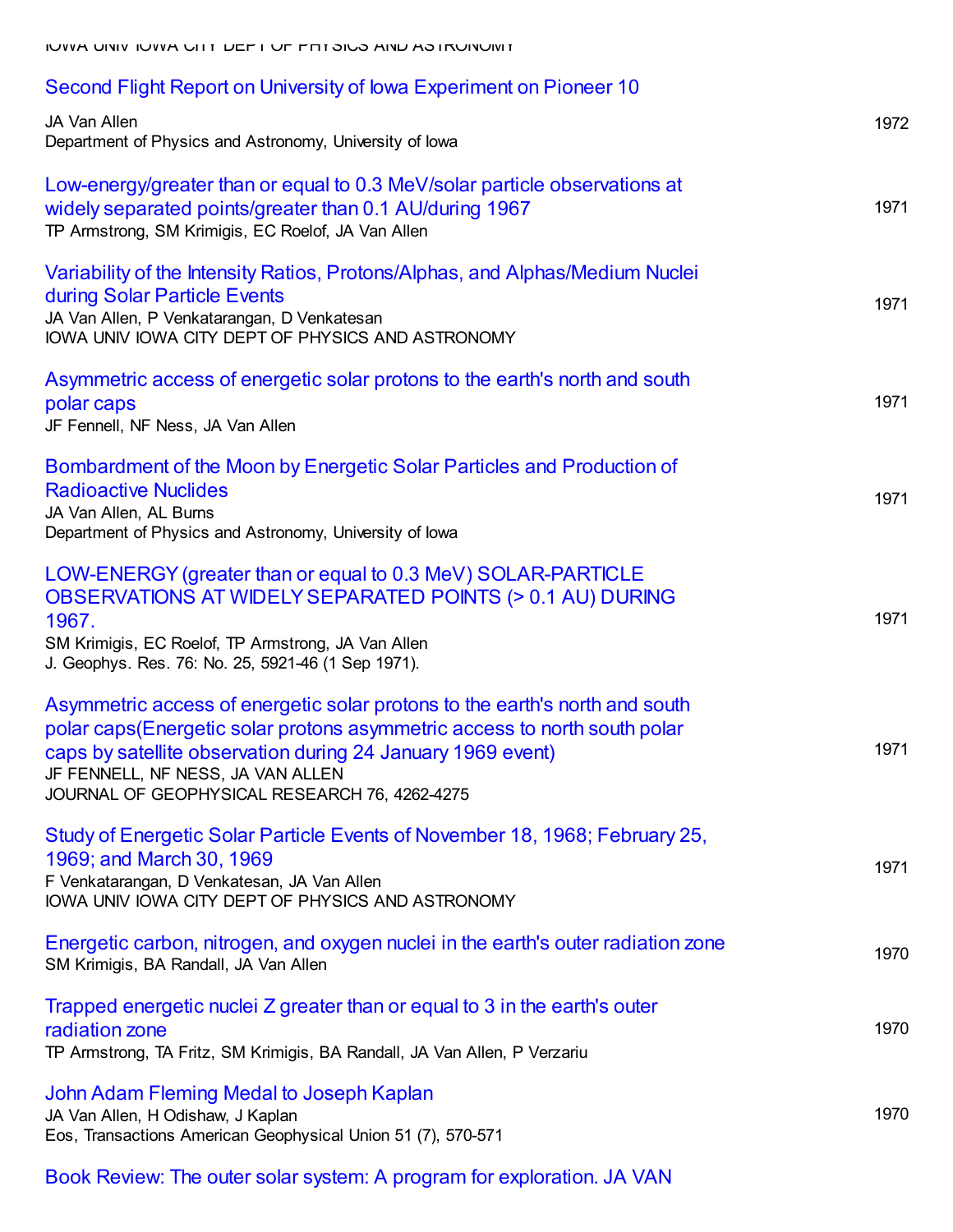| ALLEN and GJF MACDONALD, Chmm. National Academy of Sciences,<br>Washington, DC, 1969. 85 pages. No charge                                                                                                                                                                                                                                                   | 1970 |
|-------------------------------------------------------------------------------------------------------------------------------------------------------------------------------------------------------------------------------------------------------------------------------------------------------------------------------------------------------------|------|
| JA van Allen, GJF MacDonald<br>Icarus 13, 157-158                                                                                                                                                                                                                                                                                                           |      |
| CORRELATION OF X-RAY RADIATION (2 TO 12 A) WITH MICROWAVE<br>RADIATION (10.7 cm) FROM THE NON-FLARING SUN. Progress Report.<br>J Gibson, JA Van Allen<br>lowa Univ., lowa City. Dept. of Physics and Astronomy                                                                                                                                              | 1970 |
| The University of Iowa Experiment on Pioneers F and G (Geiger Tube<br>Telescope)<br>JA Van Allen, RF Randall<br>Department of Physics and Astronomy, University of Iowa                                                                                                                                                                                     | 1970 |
| Correlation of X-ray radiation (2-12 A) with microwave radiation (10.7 cm) from<br>the non-flaring sun, 1 July 1966-25 Dec. 1968.<br>J Gibson, JA van Allen<br>NASA Contract Rep., NASA-CR--109622, 66 p. 1                                                                                                                                                 | 1970 |
| DIRECT, DURABLE CAPTURE OF 1-TO 8-MeV SOLAR ALPHA PARTICLES<br><b>INTO GEOMAGNETICALLY TRAPPED ORBITS.</b><br>JA Van Allen, BA Randall<br>lowa Univ., lowa City. Dept. of Physics and Astronomy                                                                                                                                                             | 1970 |
| The User's Guide to the University of Iowa Microfilm Plots of the Experiments<br>Aboard Explorer 33 and Explorer 35<br>JA Van Allen, MN Oliven<br>Department of Physics and Astronomy, University of Iowa                                                                                                                                                   | 1970 |
| Solar flare increases in cosmic ray intensity on November 18, 1968, February<br>25, 1969, and March 30, 1969<br>JA Van Allen, P Venkatarangan, D Venkatesan                                                                                                                                                                                                 | 1970 |
| Energetic carbon, nitrogen, and oxygen nuclei in the earth's outer radiation<br>zone (Geomagnetically trapped C, N and O nuclei and alpha particles in earth<br>outer radiation zone, noting acceleration and loss mechanisms)<br>SM KRIMIGIS, BA RANDALL, JA VAN ALLEN<br>JOURNAL OF GEOPHYSICAL RESEARCH 75, 6085-6091                                    | 1970 |
| Asymmetric access of energetic solar protons to the earth's north and south<br>polar caps(Ratio of intensity of solar protons for north polar cap to that of south<br>polar cap, as observed by Explorer 33 and 35 satellites)<br>JF FENNELL, NF NESS, JA VAN ALLEN                                                                                         | 1970 |
| Trapped energetic nuclei Z greater than or equal to 3 in the earth's outer<br>radiation zone (Geomagnetically trapped energetic nuclei Z greater than or<br>equal to 3 in earth outer radiation zone, measuring intensity ratio to alpha<br>particles)<br>TP ARMSTRONG, TA FRITZ, SM KRIMIGIS, BA RANDALL,<br>JOURNAL OF GEOPHYSICAL RESEARCH 75, 4210-4215 | 1970 |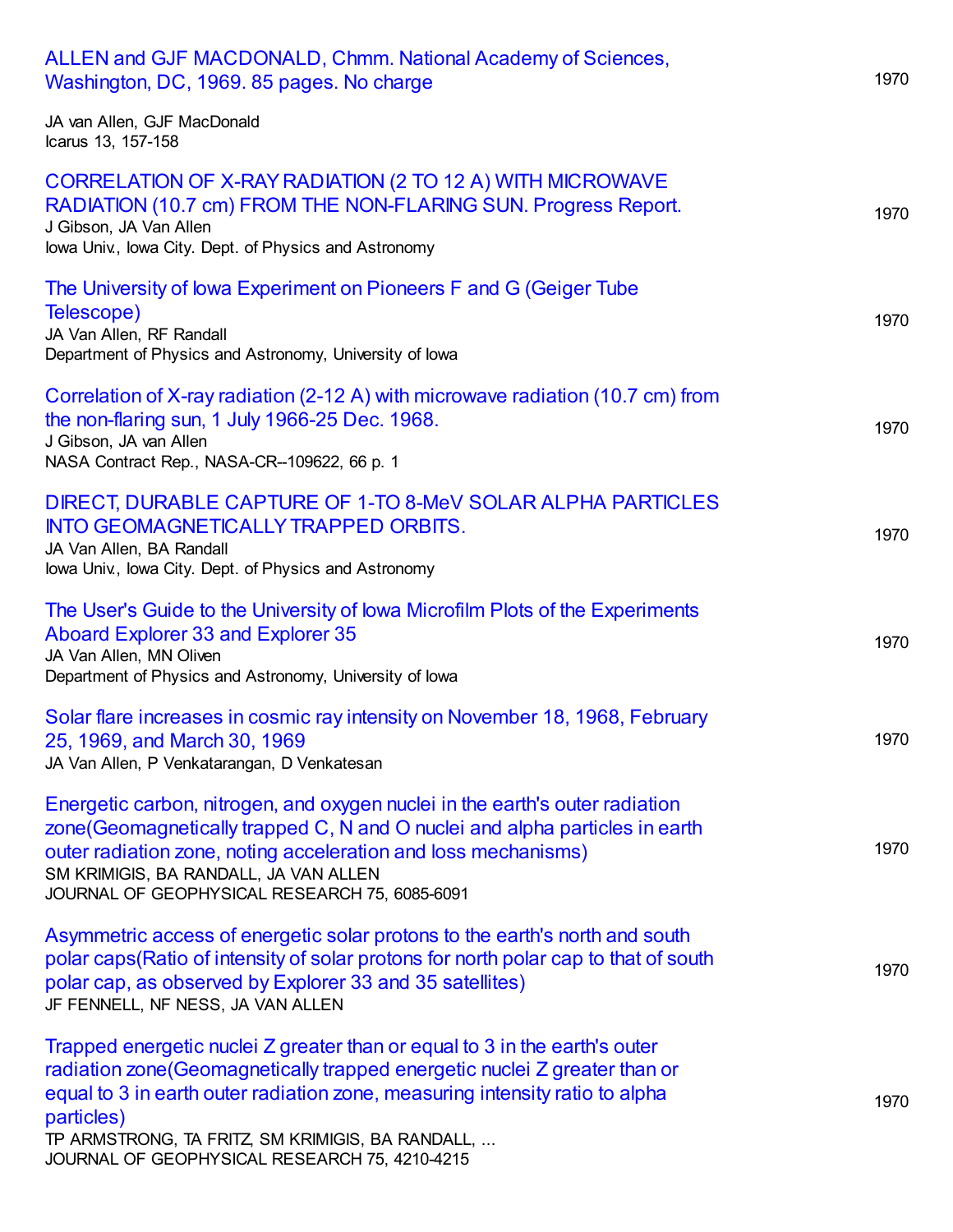| Alpha-particle emissivity of the moon-An observed upper limit.<br>JA Van Allen, RS Yeh                                                                                                                                                                                                             | 1969 |
|----------------------------------------------------------------------------------------------------------------------------------------------------------------------------------------------------------------------------------------------------------------------------------------------------|------|
| Observations of the solar particle event of 7 July 1966 with University of lowa<br>detectors (Time histories of Mev proton and alpha particle intensities during and<br>after July 7, 1966 solar flare, noting abundance ratio and geophysical effects)<br>TP ARMSTRONG, SM KRIMIGIS, JA VAN ALLEN | 1969 |
| Observed particle effects of an interplanetary shock wave on 8 July 1966.<br>JA Van Allen, NF Ness<br>Annals of the IQSY 3, 375                                                                                                                                                                    | 1969 |
| Particle shadowing by the moon.<br>NF Ness, JA Van Allen                                                                                                                                                                                                                                           | 1969 |
| ON THE SOLAR FLARE OF JULY 8, 1968. Report No. 69-11.<br>JA Van Allen, CD Wende<br>Iowa Univ., Iowa City. Dept. of Physics and Astronomy                                                                                                                                                           | 1969 |
| Preliminary Notes on the Magnetic Alignment of Injun V.<br>JA Van Allen<br>Department of Physics and Astronomy, University of Iowa                                                                                                                                                                 | 1969 |
| Further on Electron Shadowing by the Moon<br>JA Van Allen<br>Department of Physics and Astronomy, University of Iowa                                                                                                                                                                               | 1969 |
| Solar particle observations inside the magnetosphere during the 7 July 1966<br>proton flare event(Protons emitted by July 7, 1966 solar flare observed by low<br>altitude high latitude lnjun 4 satellite)<br>TP ARMSTRONG, SM KRIMIGIS, JA VAN ALLEN                                              | 1969 |
| Solar particle observations inside the magnetosphere during the 7 July 1966<br>proton flare event.<br>TP Armstrong, SM Krimigis, JA Van Allen                                                                                                                                                      | 1969 |
| Eighth presentation of the John Adam Fleming Award, April 8, 1968<br>HE Newell, JE Naugle, AG Opp, JA Van Allen<br>Eos, Transactions American Geophysical Union 49 (2), 435-437                                                                                                                    | 1968 |
| Distribution and Energy Spectrum of Alpha-Particles in the Radiation Zones<br>SM Krimigis, JA Van Allen<br>Earth's Particles and Fields 1, 127                                                                                                                                                     | 1968 |
| A Study of 2<br>PR Sengupta, JA Van Allen<br>Department of Physics and Astronomy, University of Iowa                                                                                                                                                                                               | 1968 |
| Mariner Mars 1971 X-ray Particle Experiment Interface Requirements<br>D Leimer, JA Van Allen<br>Department of Physics and Astronomy, University of Iowa                                                                                                                                            | 1968 |
| Solar X-Ray Observations with Explorer 33, Explorer 35, and Mariner V.<br>.IA van Allen .IF Drake .I Gibson Sr                                                                                                                                                                                     | 1968 |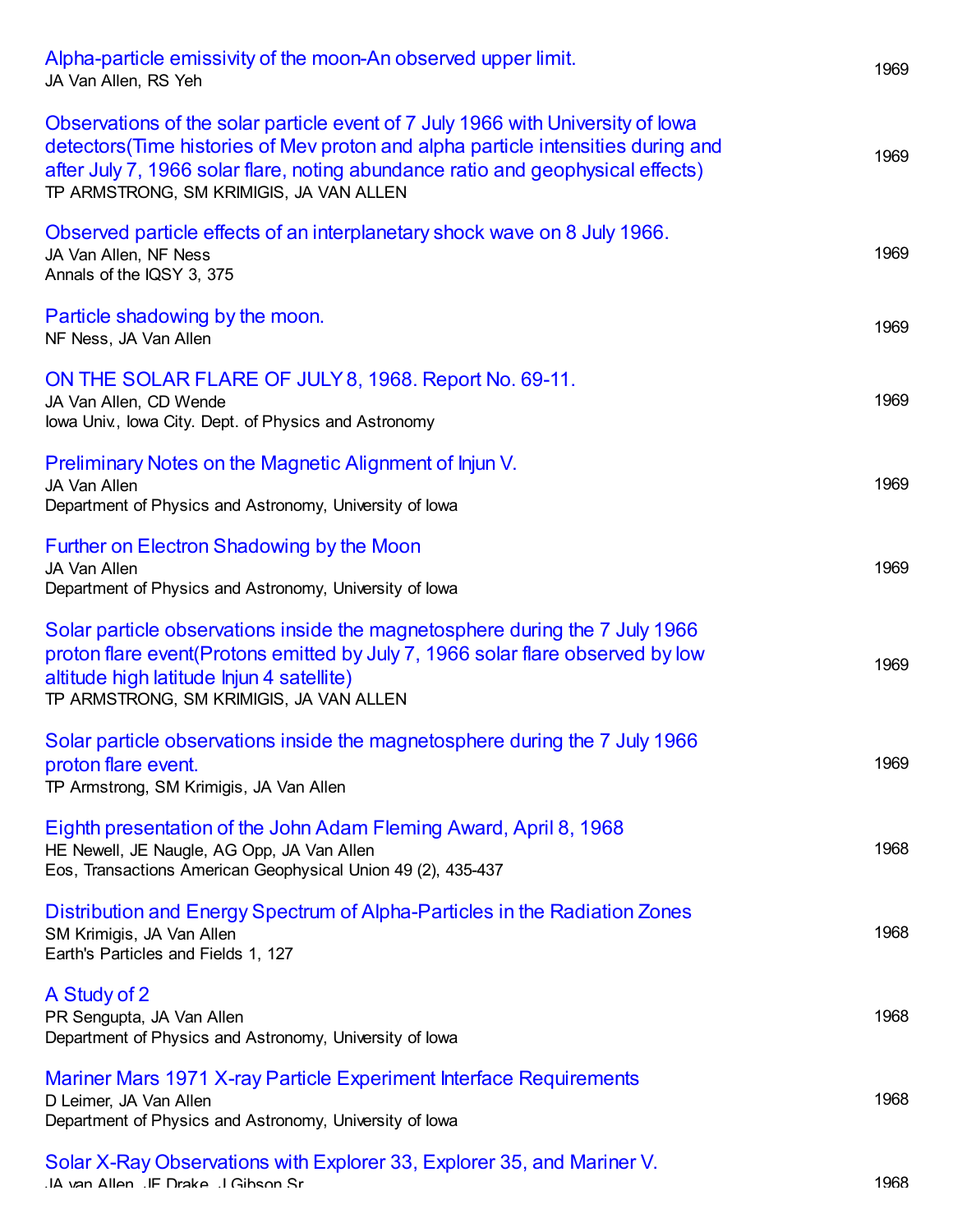| Observed absence of energetic electrons and protons near Venus (Energetic<br>charged particles absence near Venus observed by Mariner 5)<br>TP ARMSTRONG, LA FRANK, SM KRIMIGIS, JA VAN ALLEN                                                                                                                      | 1968 |
|--------------------------------------------------------------------------------------------------------------------------------------------------------------------------------------------------------------------------------------------------------------------------------------------------------------------|------|
| <b>Comments on the Mariner V Extended Mission</b><br>JA Van Allen, SM Krimigis<br>Department of Physics and Astronomy, University of lowa                                                                                                                                                                          | 1968 |
| Venus-An upper limit on intrinsic magnetic dipole moment based on absence of<br>a radiation belt.<br>TP Armstrong, LA Frank, SM Krimgis, JA Van Allen                                                                                                                                                              | 1967 |
| Simultaneous observations of solar protons inside and outside the<br>magnetosphere.<br>TP Armstrong, SM Krimigis, JA Van Allen                                                                                                                                                                                     | 1967 |
| Simultaneous observations of solar protons inside and outside the<br>magnetosphere(Low energy protons emitted by solar flare satellite observed<br>inside and outside of magnetosphere, noting immediate access to polar caps)<br>TP ARMSTRONG, SM KRIMIGIS, JA VAN ALLEN<br>PHYSICAL REVIEW LETTERS 18, 1204-1207 | 1967 |
| Simultaneous observations of solar protons inside and outside the<br>magnetosphere Progress report(Simultaneous observations of solar protons<br>inside and outside magnetosphere by Explorer XXXIII AND Injun IV)<br>TP ARMSTRONG, SM KRIMIGIS, JA VAN ALLEN                                                      | 1967 |
| Observed Particle Effects of an Interplanetary Shock Wave on July 8, 1966<br>NF Ness, JA Van Allen                                                                                                                                                                                                                 | 1967 |
| OBSERVED ABSENCE OF ENERGETIC ELECTRONS AND PROTONS<br>NEAR VENUS. Report No. 67-66.<br>JA Van Allen, SM Krimigis, LA Frank, TP Armstrong<br>Iowa Univ., Iowa City. Dept. of Physics and Astronomy                                                                                                                 | 1967 |
| Venus- An upper limit on intrinsic magnetic dipole moment based on absence<br>of a radiation belt(Intrinsic magnetic dipole moment of Venus based on<br>absence of radiation belt electrons)<br>TP ARMSTRONG, LA FRANK, SM KRIMGIS, JA VAN ALLEN                                                                   | 1967 |
| SIMULTANEOUS OBSERVATIONS OF SOLAR PROTONS INSIDE AND<br>OUTSIDE THE MAGNETOSPHERE. Report No. 67-13.<br>SM Krimigis, JA Van Allen, TP Armstrong<br>lowa Univ., lowa City. Dept. of Physics and Astronomy                                                                                                          | 1967 |
| Solar particle observations inside the magnetosphere during the 7 July 1966<br>event(lnjun satellite observations of solar particles inside magnetosphere)<br>TP ARMSTRONG, SM KRIMIGIS, JA VAN ALLEN                                                                                                              | 1967 |

Preliminary Report on [Magnetospheric,](https://scholar.google.com/citations?view_op=view_citation&hl=en&user=ErFeWdEAAAAJ&cstart=300&pagesize=100&citation_for_view=ErFeWdEAAAAJ:fGgrif5g-LMC) Solar, and Interplanetary Observations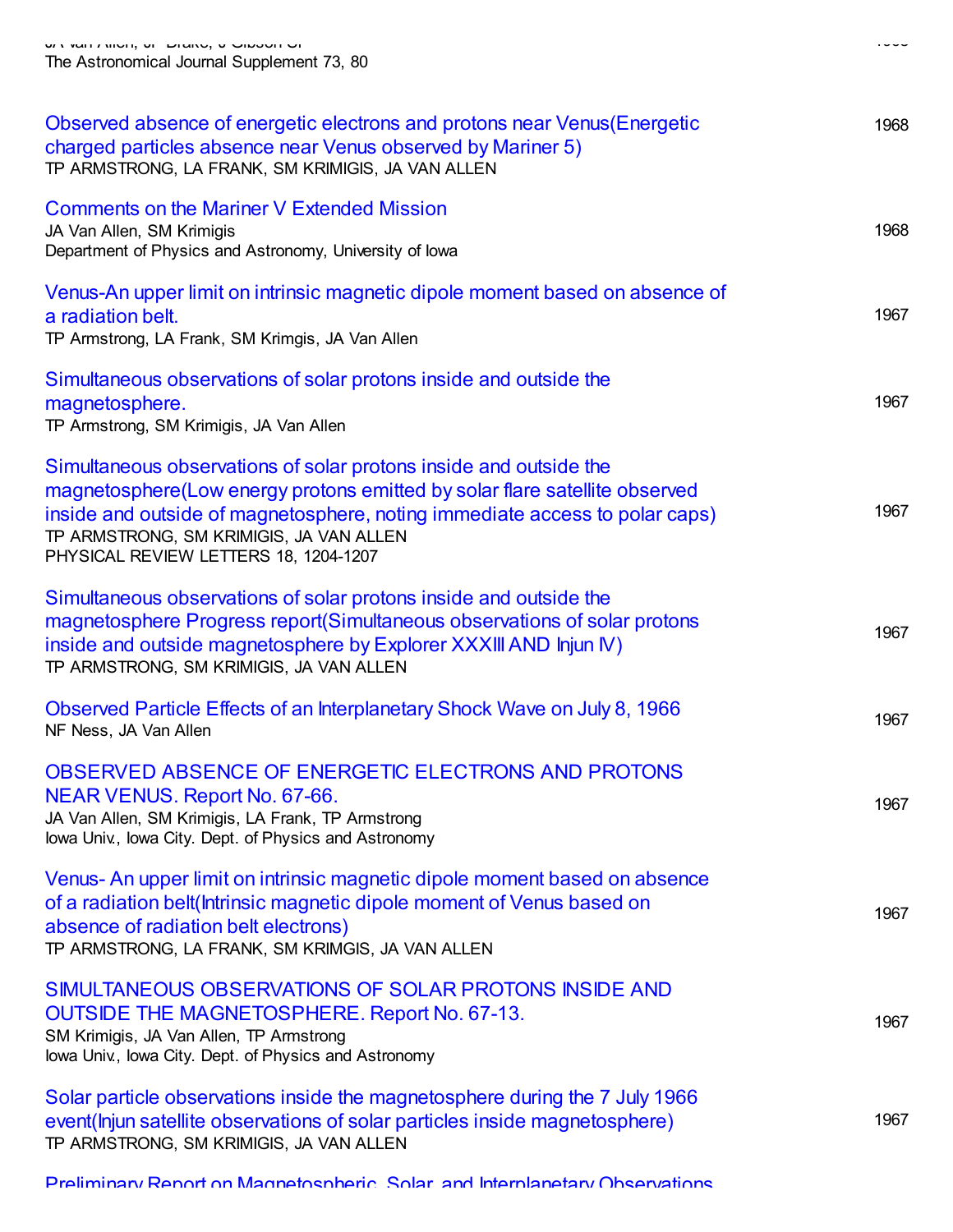| I TOIMING I TOPOLOG INGGLIODOPINGO, ODIA, GIN INGERIORI I ODOCERACIO<br>with Mariner V<br>JA Van Allen, SM Krimigis                                                                                                                                                                 | 1967 |
|-------------------------------------------------------------------------------------------------------------------------------------------------------------------------------------------------------------------------------------------------------------------------------------|------|
| Department of Physics and Astronomy, University of Iowa                                                                                                                                                                                                                             |      |
| Observed absence of energetic electrons and protons near Venus Progress<br>report, Nov. 1967 (Observed absence of energetic electrons and protons near<br>Venus based on Mariner space probe data)<br>TP ARMSTRONG, LA FRANK, SM KRIMIGIS, JA VAN ALLEN                             | 1967 |
| <b>Preliminary Flight Report on Explorer 35</b><br>JA Van Allen<br>Department of Physics and Astronomy, University of Iowa                                                                                                                                                          | 1967 |
| OBSERVATIONS OF THE SOLAR PARTICLE EVENT OF FEBRUARY 5--12,<br>1965 WITH MARINER IV AND INJUN IV.<br>SM Krimigis, JA Van Allen<br>State Univ. of Iowa, Iowa City. Dept. of Physics and Astronomy                                                                                    | 1967 |
| Preliminary Survey of X-ray Eclipse of the Sun by the Earth as Viewed from<br>Explorer 35 on 18 October 1967<br>JA Van Allen<br>Department of Physics and Astronomy, University of lowa                                                                                             | 1967 |
| <b>CORRELATION OF OUTER RADIATION ZONE ELECTRONS</b><br>(Eeapproximately 1Mev) WITH THE SOLAR ACTIVITY CYCLE<br>LA Frank, JA Van Allen<br>Journal of Geophysical Research (US) 71                                                                                                   | 1966 |
| Mariner IV measurements near Mars-Initial results-Absence of Martial<br>radiation belts and implications thereof (Sensitive particle detectors aboard<br>Mariner IV INDICATE absence of Martian radiation belts)<br>LA FRANK, HK HILLS, SM KRIMIGIS, JA VAN ALLEN<br>1966., 332-341 | 1966 |
| A Mariner/Venus 1967 Experiment on Solar X-ray Eclipse by the Venusian<br><b>Atmosphere</b><br>JA Van Allen<br>Department of Physics and Astronomy, University of Iowa                                                                                                              | 1966 |
| <b>Preliminary Report of Explorer 33</b><br>JA Van Allen<br>Department of Physics and Astronomy, University of Iowa                                                                                                                                                                 | 1966 |
| Analysis of Short Segments of Mariner IV Data from 3 May 1966 and 21 May<br>1966<br>JA Van Allen<br>Department of Physics and Astronomy, University of Iowa                                                                                                                         | 1966 |
| Further Reduction of Segments of Mariner IV Data for 3 May-19 October 1966<br>JA Van Allen<br>Department of Physics and Astronomy, University of lowa                                                                                                                               | 1966 |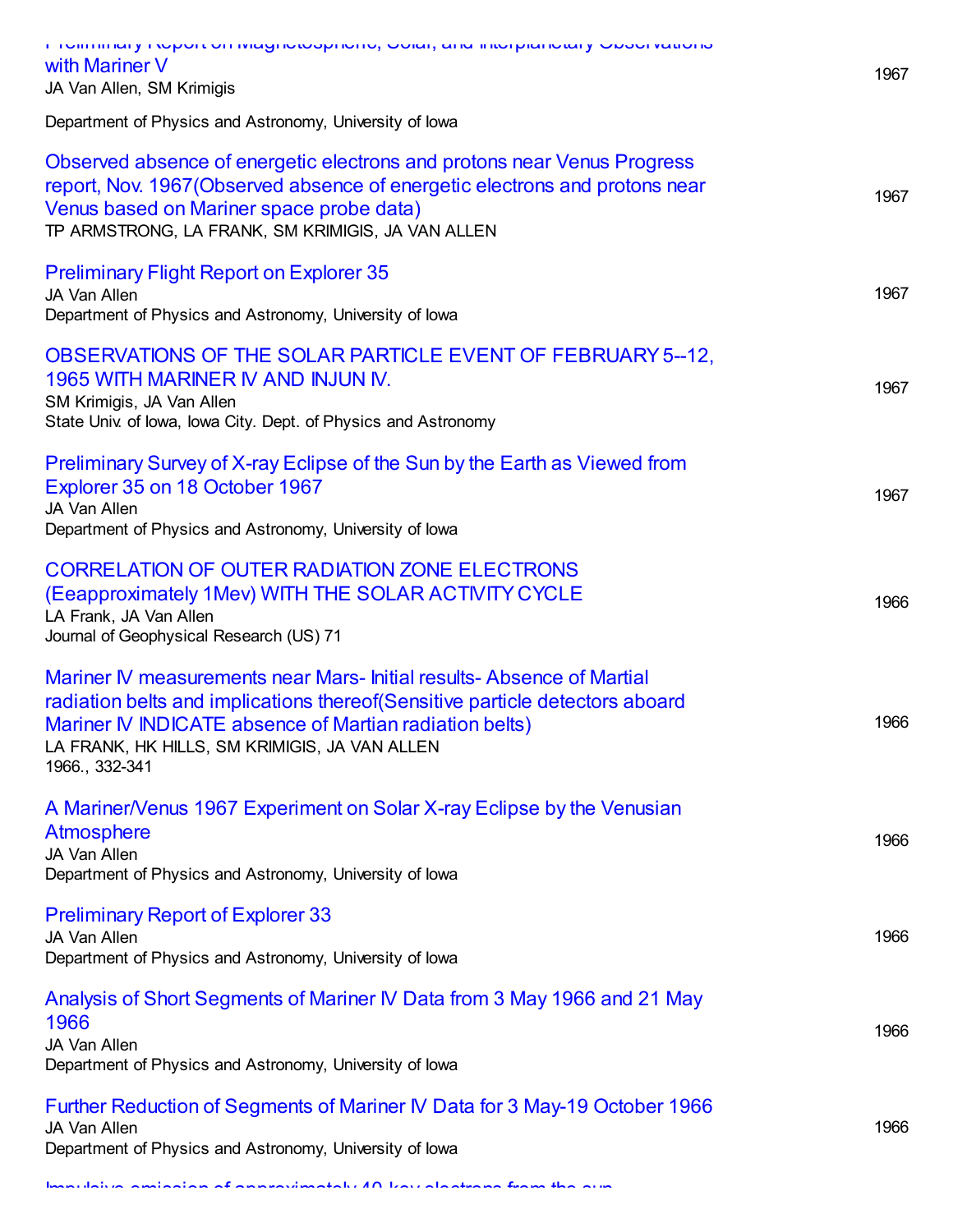| impulsive emission or approximately 40-key electrons from the sun.<br>SM Krimigis, JA Van Allen                                                                                                                                                                             | 1965 |
|-----------------------------------------------------------------------------------------------------------------------------------------------------------------------------------------------------------------------------------------------------------------------------|------|
| <b>IMPULSIVE EMISSION OF/approximately or proportional to/40-kev</b><br><b>ELECTRONS FROM THE SUN</b><br>JA Van Allen, SM Krimigis<br>Journal of Geophysical Research (US) 70                                                                                               | 1965 |
| Observations with university of iowa equipment on mariner iv preliminary report,<br>may-oct. 1965<br>LA Frank, SM Krimigis, JA Van Allen                                                                                                                                    | 1965 |
| Observations with University of Iowa equipment on Mariner IV, May-October<br>1965 Preliminary report(Solar electron and proton events measured by trapped<br>radiation detector aboard Mariner IV SPACE probe)<br>LA FRANK, SM KRIMIGIS, JA VAN ALLEN                       | 1965 |
| Absence of martian radiation belts and implications thereof.<br>LA Frank, HK Hills, SM Krimigis, JA Van Allen                                                                                                                                                               | 1965 |
| OBSERVATIONS WITH UNIVERSITY OF IOWA EQUIPMENT ON MARINER IV,<br>FEBRUARY-MAY 1965 (PRELIMINARY)<br>JA Van Allen, LA Frank, SM Krimigis, HK Hills<br>State Univ. of Iowa, Iowa City, Dept. of Physics and Astronomy                                                         | 1965 |
| Observations with University of Iowa equipment on Mariner IV, February-May<br>1965/preliminary/(Solar cosmic ray event data for detector aboard Mariner IV<br>space probe)<br>LA FRANK, HK HILLS, SM KRIMIGIS, JA VAN ALLEN                                                 | 1965 |
| Trapped radiation experiment (Trapped radiation detector on Mariner IV space<br>probe measurement of outer Van Allen belt- feasibility of detecting trapped<br>radiation at Mars)<br>LA FRANK, K HILLS, SM KRIMIGAS, JA VAN ALLEN<br>1965.                                  | 1965 |
| Solar x-ray observations by injun 1 (Injun I satellite observations of solar X-ray<br>flux time variations noting relation to visual flare events)<br>LW ACTON, LA FRANK, B MAEHLUM, JA VAN ALLEN<br>JOURNAL OF GEOPHYSICAL RESEARCH 70, 1639-1645                          | 1965 |
| <b>Trapped radiation experiment</b><br>LA Frank, K Hills, SM Krimigas, JA Van Allen                                                                                                                                                                                         | 1965 |
| Observations with University of Iowa equipment on Mariner IV, November 1964-<br>February 1965 Preliminary report(Mariner IV space probe electron and proton<br>density measurements in earth magnetosphere and interplanetary space)<br>LA FRANK, SM KRIMIGIS, JA VAN ALLEN | 1965 |
| Absence of martian radiation belts and implications thereof (Absence of<br>electrons in Mars atmosphere and implications thereof)<br>LA FRANK, HK HILLS, SM KRIMIGIS, JA VAN ALLEN                                                                                          | 1965 |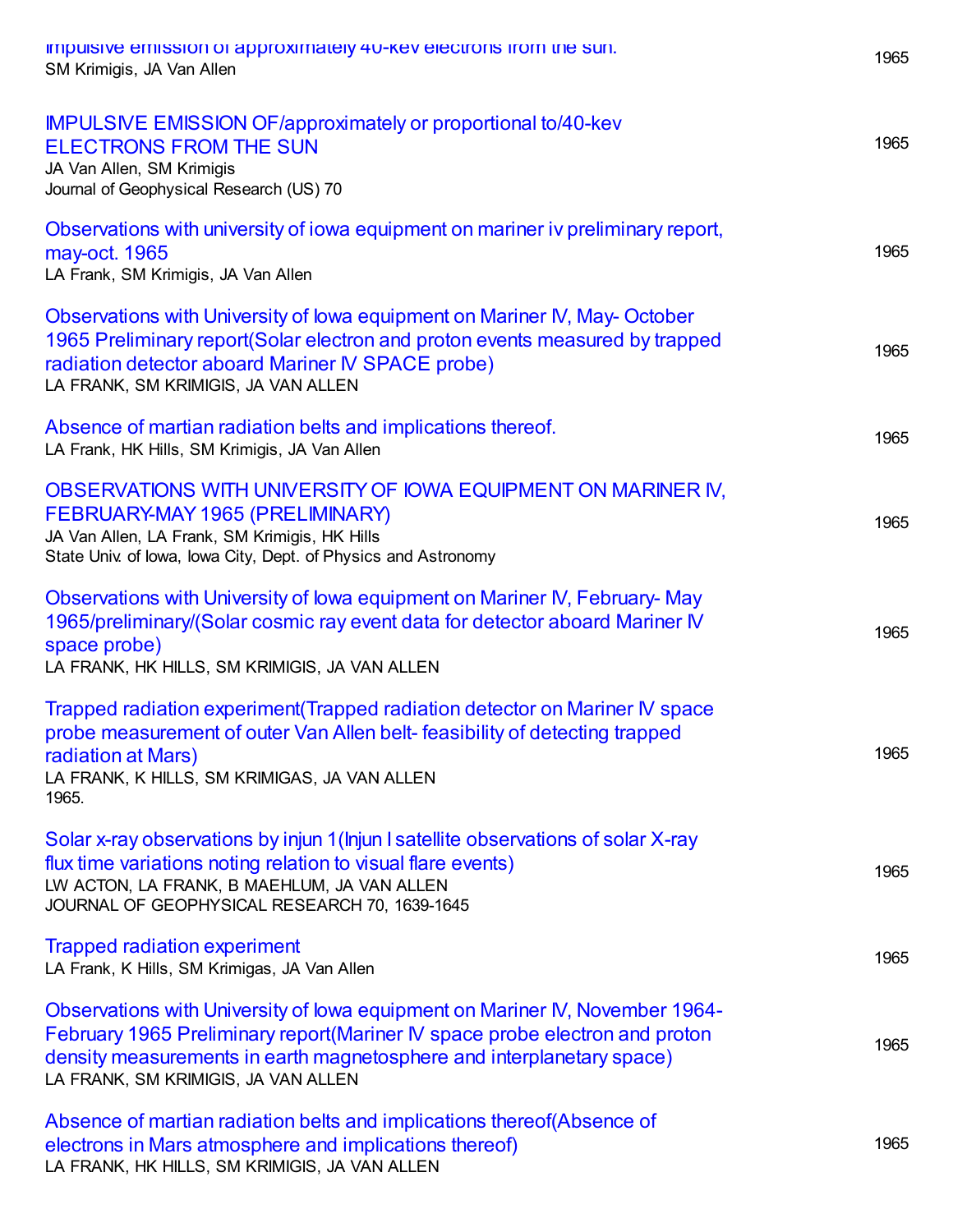| Observations with University of Iowa Equipment on Mariner IV, February, March,<br>April, May 1965: Preliminary                                                                                                                                                                                                  | 1965 |
|-----------------------------------------------------------------------------------------------------------------------------------------------------------------------------------------------------------------------------------------------------------------------------------------------------------------|------|
| JA Van Allen, LA Frank, SM Krimigis, HK Hills<br>Department of Physics and Astronomy, University of Iowa                                                                                                                                                                                                        |      |
| Absence of martian radiation belts and implications thereof(Mariner IV electron<br>measurements show absence of Martian radiation belts)<br>LA FRANK, HK HILLS, SM KRIMIGIS, JA VAN ALLEN<br>SCIENCE 149, 1228-1233                                                                                             | 1965 |
| OBSERVATIONS WITH UNIVERSITY OF IOWA EQUIPMENT ON MARINER IV,<br>MAY--OCTOBER 1965. Preliminary Report.<br>SM Krimigis, JA Van Allen, LA Frank<br>State Univ. of Iowa, Iowa City. Dept. of Physics and Astronomy                                                                                                | 1965 |
| On the relationship between absolute solar cosmic ray intensity and riometer<br>absorption (Solar cosmic ray events, examining relation between particle<br>intensity and riometer absorption)<br>H LEINBACH, WC LIN, JA VAN ALLEN<br>JOURNAL OF GEOPHYSICAL RESEARCH 69, 4481-4491                             | 1964 |
| Survival of thin films in space<br>JA Van Allen<br>Journal of Geophysical Research 69 (19), 4170-4172                                                                                                                                                                                                           | 1964 |
| Solar x-ray observations by injun 1(Solar x-ray observations by injun i satellite)<br>LA FRANK, B MAEHLUM, JA VAN ALLEN                                                                                                                                                                                         | 1964 |
| On the relationship between absolute solar cosmic ray intensity and riometer<br>absorption(Absolute solar cosmic ray intensity relation with riometer absorption<br>by explorer vii satellite)<br>H LEINBACH, WC LIN, JA VAN ALLEN                                                                              | 1964 |
| A study of charged particles in the earth's outer radiation zone with explorer<br>14 (Charged particles in earth outer radiation zone near equatorial plane,<br>emphasizing radial distribution of absolute intensities and time variations of<br>energy spectrum)<br>LA FRANK, HK HILLS, JA VAN ALLEN<br>1964. | 1964 |
| The edge of the polar plateau for galactic cosmic rays and their charged albedo<br>WC Lin, JA Van Allen                                                                                                                                                                                                         | 1964 |
| Large diurnal variations of geomagnetically trapped and of precipitated<br>electrons observed at low altitudes (Injun iii satellite data on diurnal variation of<br>intensities of geomagnetically trapped electrons and precipitated electrons)<br>JD CRAVEN, LA FRANK, JA VAN ALLEN<br>1964.                  | 1964 |
| Large diurnal variations of geomagnetically trapped and of precipitated<br>electrons observed at low altitudes (Large diurnal variations in electron                                                                                                                                                            |      |

intensities of geomagnetically trapped and precipitated electrons observed in 1964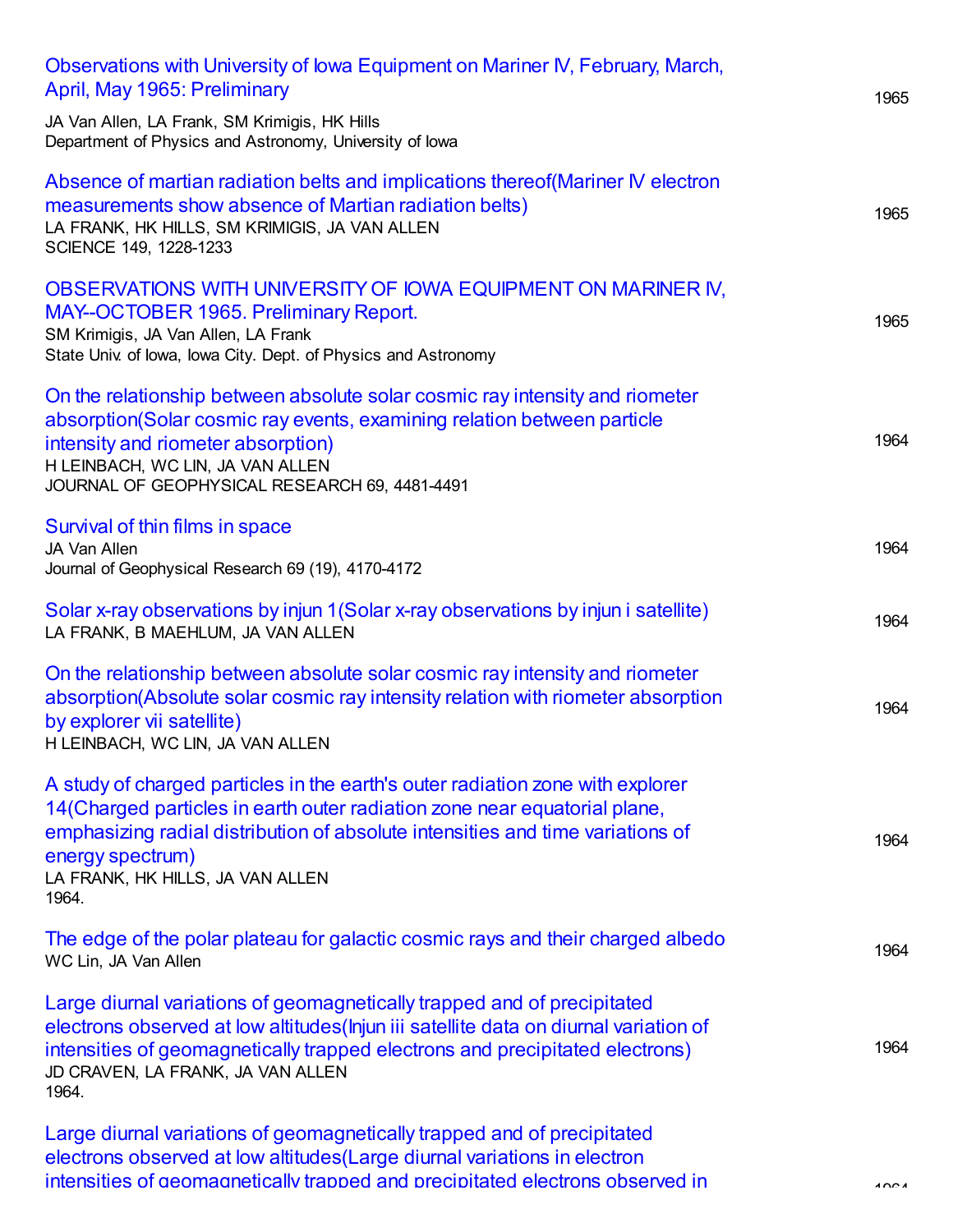| التدام والانواعية والمتوافقة والمتسلم والواقع ماليو مواقع والوامية والمتعمولين والمتابعين الواقع والمتابعة المتا<br>data from low altitude injun iii satellite)<br>JD CRAVEN, LA FRANK, JA VAN ALLEN                                                                                                    | 1904 |
|---------------------------------------------------------------------------------------------------------------------------------------------------------------------------------------------------------------------------------------------------------------------------------------------------------|------|
| REPR. FROM J. GEOPHYS. RES., V. 69, NO. 15, 1 AUG. 1964 P 3155-3167                                                                                                                                                                                                                                     |      |
| An experimental study of charged particles in the outer radiation zone (Explorer<br>xiv outer radiation zone charged particle flux measurement)<br>LA FRANK, HK HILLS, JA VAN ALLEN                                                                                                                     | 1964 |
| Influence of the Proposed Mariner C Occultation Trajectory on the Mars Trapped<br><b>Radiation Experiment of SUI</b><br>JA Van Allen<br>Department of Physics and Astronomy, State University of Iowa                                                                                                   | 1964 |
| A study of charged particles in the earth's outer radiation zone with explorer<br>14 (Observation of charged particles in earths outer radiation zone from explorer<br>xiv satellite)<br>LA FRANK, HK HILLS, JA VAN ALLEN<br>REPR. FROM J. OF GEOPHYS. RES. V. 69, NO. 11, 1 JUN. 1964 P 2171-2191 REFS | 1964 |
| Arrival of low-rigidity solar cosmic rays into the geomagnetic field in terms of<br>ring current effects and limitation of the radial extent of the magnetosphere<br>SI AKASOFU, WC LIN, JA VAN ALLEN                                                                                                   | 1963 |
| Explorer xiv charged-particle observations in the earths outer magnetosphere,<br>including a comparison with previous observations<br>IA FRANK, E MACAGNO, JA VAN ALLEN                                                                                                                                 | 1963 |
| EXPLORER 12 OBSERVATIONS OF THE MAGNETOSPHERIC BOUNDARY<br>AND THE ASSOCIATED SOLAR PLASMA ON SEPTEMBER 13, 1961<br>LJ Cahill, JW Freeman, JA Van Allen                                                                                                                                                 | 1963 |
| ABSOLUTE INTENSITIES OF GEOMAGNETICALLY TRAPPED PARTICLES<br><b>WITH EXPLORER 14</b><br>JD Craven, LA Frank, JA Van Allen, WA Whelpley                                                                                                                                                                  | 1963 |
| Results of a search for charged particles magnetically trapped near the planet<br>venus obtained by mariner ii on dec. 14, 1962<br>LA FRANK, HK HILLS, JA VAN ALLEN                                                                                                                                     | 1963 |
| Data from explorer xiv satellite concerning the absolute intensities of<br>geomagnetically trapped particles and the outer boundary of the<br>magnetosphere<br>JD CRAVEN, LA FRANK, JA VAN ALLEN, WA WHELPLEY                                                                                           | 1963 |
| Latitude survey of cosmic ray intensity by Explorer VII, October 1959 to<br>February 1961<br>WC Lin, D Venkatesan, JA Van Allen<br>International Cosmic Ray Conference 2, 411                                                                                                                           | 1963 |
| A Survey of Magnetospheric Boundary Phenomena (Paper not received)<br>LA Frank, JA van Allen<br>International Cosmic Rav Conference 1, 201                                                                                                                                                              | 1963 |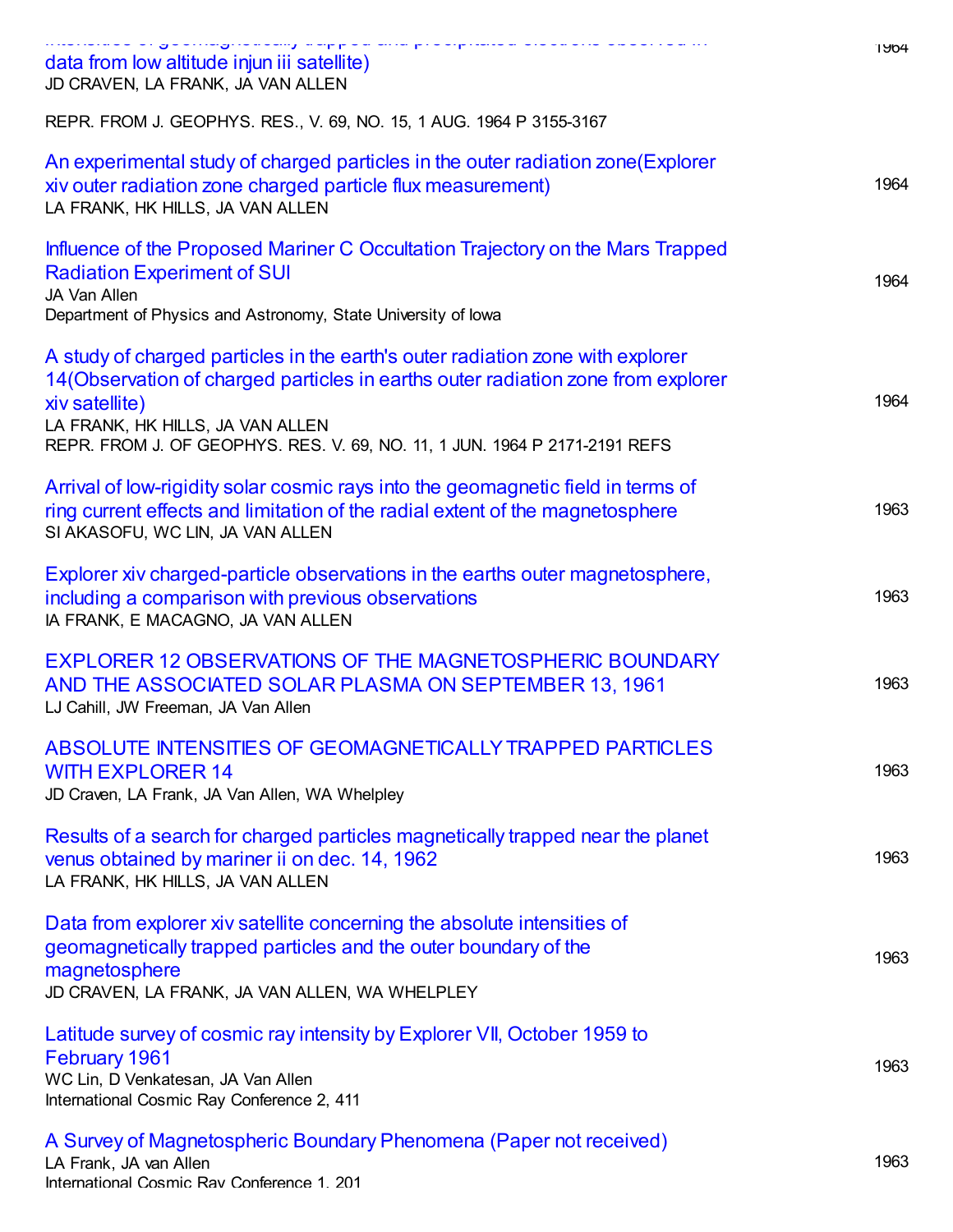## The Iowa City Area as a Site for the Proposed NASA [Electronics](https://scholar.google.com/citations?view_op=view_citation&hl=en&user=ErFeWdEAAAAJ&cstart=300&pagesize=100&citation_for_view=ErFeWdEAAAAJ:PbrqR9PZhrEC) Research

| <b>Center: Oral Presentation</b><br>JA Van Allen<br>State University of lowa                                                                                   | 1963 |
|----------------------------------------------------------------------------------------------------------------------------------------------------------------|------|
| Absolute intensities of geomagnetically trapped particles with explorer xiv<br>JD Craven, LA Frank, JA Van Allen, WA Whelpley                                  | 1962 |
| Reply to the Discussion by WN Hess<br>G Pizzella, CE McIlwain, JA van Allen<br>Journal of Geophysical Research 67, 4888-4889                                   | 1962 |
| Electrons in the Earth's Outer Radiation Zone<br>LA Frank, CD Laughlin, BJ Obrien, WGV Rosser, JA Van Allen                                                    | 1962 |
| <b>REPLY TO THE DISCUSSION BY WN HESS</b><br>CE Mc Ilwain, G Pizzella, JA Van Allen                                                                            | 1962 |
| <b>GEOMAGNETICALLY TRAPPED RADIATION PRODUCED BY A HIGH-</b><br>ALTITUDE NUCLEAR EXPLOSION ON JULY 9, 1962<br>CD Laughlin, BJ Obrien, JA Van Allen             | 1962 |
| Injun 1 observations during latter September-early October 1961<br>JA Van Allen, WA Whelpley<br>State Univ. of Iowa, Iowa City, IA (United States)             | 1962 |
| Intensity and spectrum of electrons at 1000 km at high latitudes- injun i satellite<br>observations<br>LA FRANK, CD LAUGHLIN, BJ OBRIEN, JA VAN ALLEN<br>1962. | 1962 |
| OBSERVATION OF GALACTIC AND SOLAR COSMIC RAYS WITH<br><b>EXPLORER 7</b><br>WC Lin, JA Van Allen                                                                | 1962 |
| Geomagnetically trapped radiation produced by a high altitude nuclear<br>explosion<br>CD LAUGHLIN, BJ OBRIEN, JA VAN ALLEN<br>1962., 939-943                   | 1962 |
| <b>INVITED DISCOURSE A</b><br>JA Van Allen<br>Transactions of the International Astronomical Union 11, 99                                                      | 1962 |
| The Iowa Radiation Experiment in the Mariner II Venus Probe<br>JA Van Allen, LA Frank<br>Department of Physics and Astronomy, State University of lowa         | 1962 |
| Measurements of electron intensity and spectrum at high altitude and latitudes<br>LA FRANK, CD LAUGHLIN, BJ OBRIEN, JA VAN ALLEN<br>1962.                      | 1962 |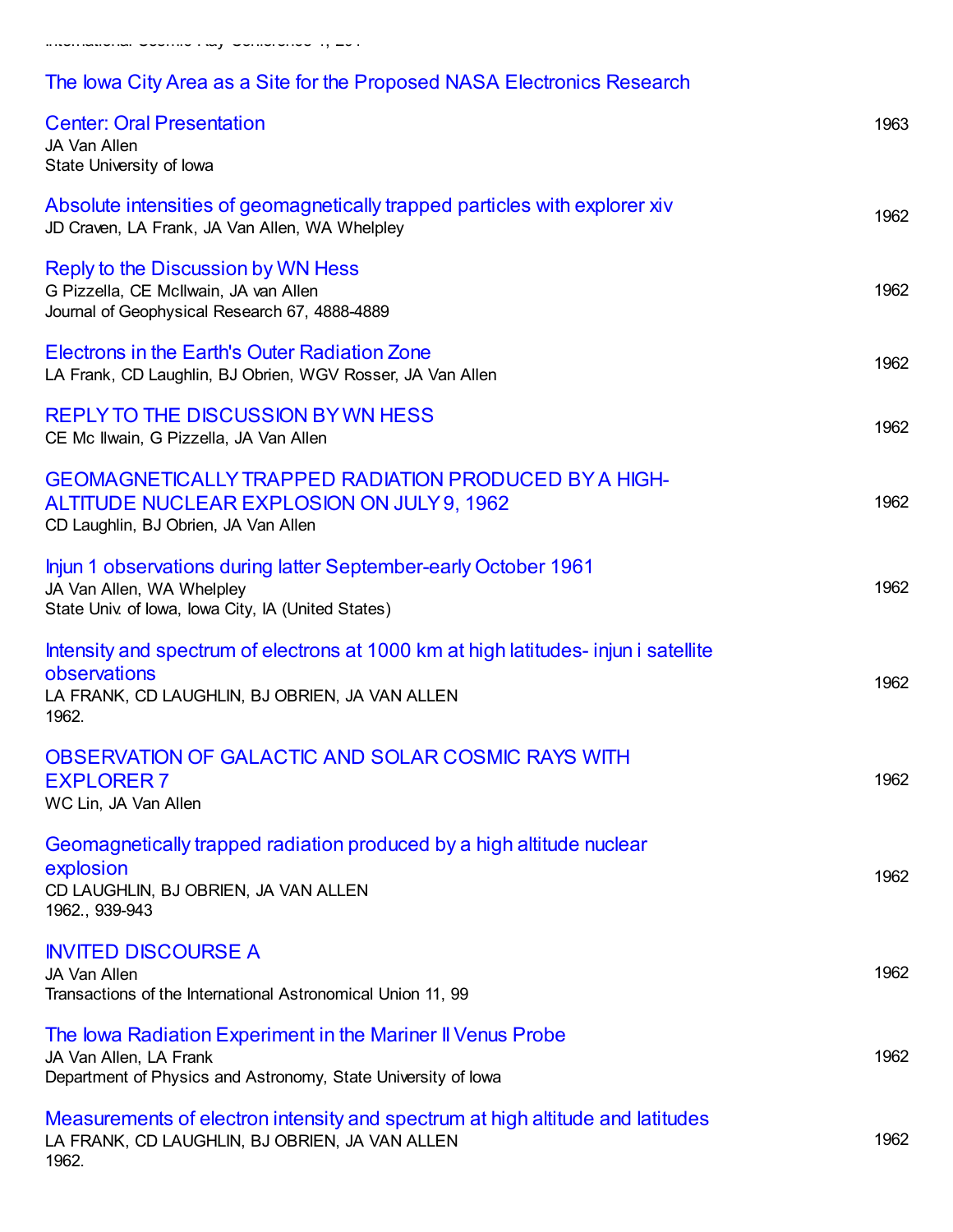| ABSOLUTE ELECTRON INTENSITIES IN THE HEART OF THE EARTH'S<br><b>OUTER RADIATION ZONE</b>                                                                                        | 1962 |
|---------------------------------------------------------------------------------------------------------------------------------------------------------------------------------|------|
| LA Frank, CD Laughlin, BJ Obrien, JA Van Allen                                                                                                                                  |      |
| <b>RESEARCH IN SPACE SCIENCE.</b><br>JA Van Allen                                                                                                                               | 1961 |
| PRELIMINARY SURVEY OF EXPLORER VII OBSERVATIONS OF SOLAR<br>COSMIC RAYS, 12-23 NOVEMBER 1960<br>JA Van Allen                                                                    | 1961 |
| PRELIMINARY SURVEY OF EXPLORER VII OBSERVATIONS OF SOLAR<br><b>COSMIC RAYS, NOVEMBER 12-23, 1960</b><br>JA Van Allen<br>lowa. State Univ., lowa City                            | 1961 |
| ON THE GEOPHYSICAL AND GEONUCLEAR SIGNIFICANCE OF THE<br><b>EARTH'S RADIATION BELTS</b><br>JA Van Allen<br>Nuclear Science Series: Report 33, 63                                | 1961 |
| Proposal for Post-launch Data Analysis of S-49 Experiment No. 8 (OGO-A and<br>OGO-B)<br>LA Frank, JA Van Allen<br>Department of Physics and Astronomy, State University of Iowa | 1961 |
| A Bibliography Concerning Geomagnetically Trapped Corpuscular Radiation<br>and Related Topics<br>JA Van Allen<br>Department of Physics and Astronomy, State University of Iowa  | 1960 |
| Department of Physics State University of Iowa Iowa City, Iowa<br>JA Van Allen<br>Physics and Medicine of the Atmosphere and Space: The Proceedings of the                      | 1960 |
| The Scientific Uses of Earth Satellites<br>RLF Boyd, JA Van Allen<br>Science Progress (1933-) 46 (181), 141-141                                                                 | 1958 |
| Memorandum for Space Science Board of the National Academy of Sciences,<br><b>12 July 1958</b><br>JA Van Allen<br>Department of Physics, State University of Iowa               | 1958 |
| <b>Scientific Uses of Earth Satellites</b><br>WA Baum, JA Van Allen<br>Publications of the Astronomical Society of the Pacific 69 (409), 368-369                                | 1957 |
| Absolute Cross-Section for the Nuclear Disintegration Deuteron Plus Deuteron<br>Decaying to (proton, Triton) and its Dependence on Bombarding Energy.<br>JA van Allen           | 1939 |